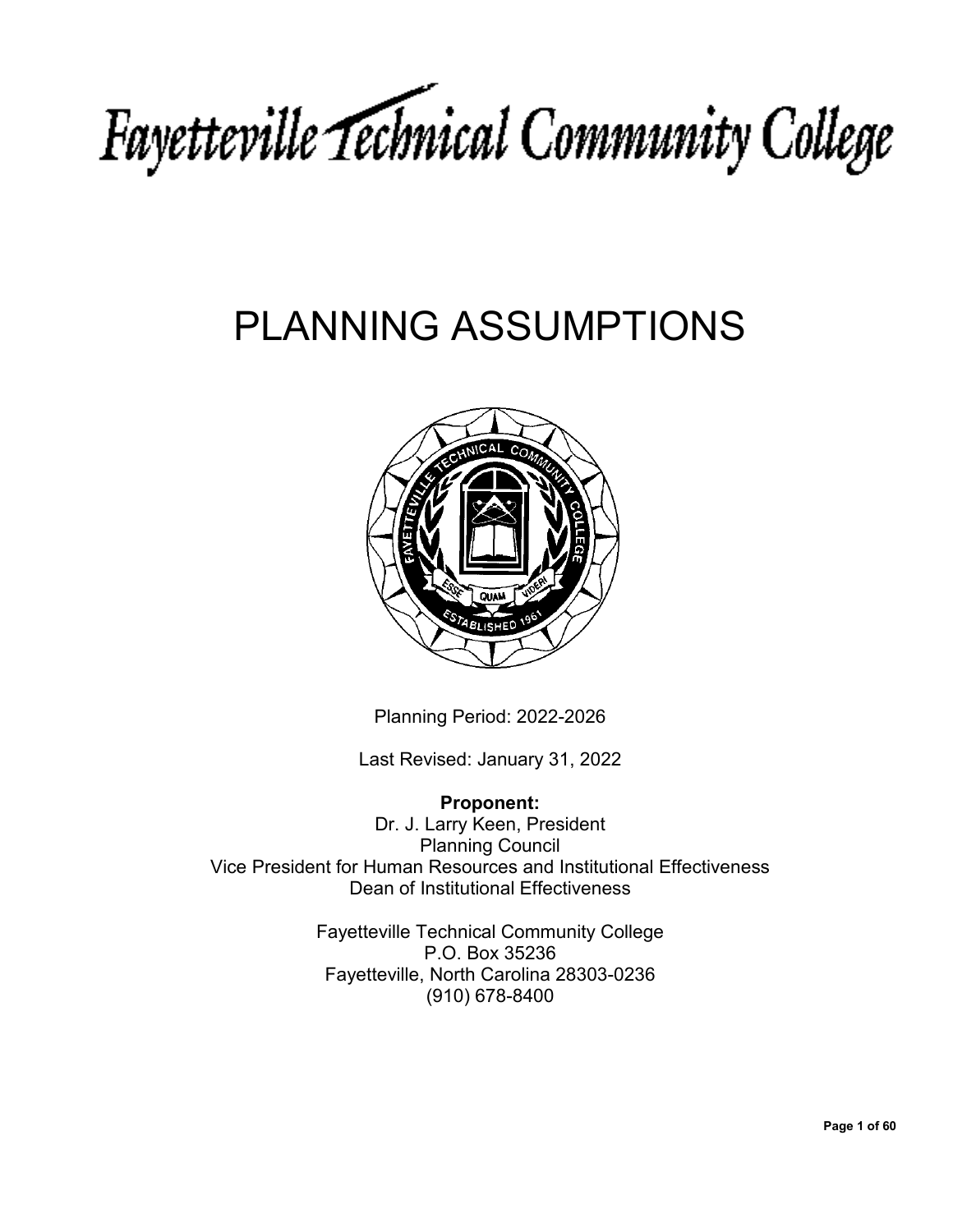## **FAYETTEVILLE TECHNICAL COMMUNITY COLLEGE**

#### **PLANNING ASSUMPTIONS**

#### *Table of Contents*

| 2.7.1- Table 1: Economic Modeling Specialists, International (EMSI) Regional Private |  |
|--------------------------------------------------------------------------------------|--|
| 2.7.2- Table 2: EMSI Regional Private Workforce and Industry Projections 21          |  |
| 2.7.3- Table 3: Skilled Trades Projections within Fayetteville Area Through 202634   |  |
| 2.7.4- Table 4: Unemployment Rates (National, North Carolina, and Cumberland34       |  |
|                                                                                      |  |
|                                                                                      |  |
|                                                                                      |  |
|                                                                                      |  |
|                                                                                      |  |
|                                                                                      |  |
|                                                                                      |  |
| 4.5- The Future of Developmental Education and a Comprehensive Curriculum  42        |  |
| 4.6- Federal Administration and Its Impact on the Higher Education Landscape 42      |  |
|                                                                                      |  |
|                                                                                      |  |
|                                                                                      |  |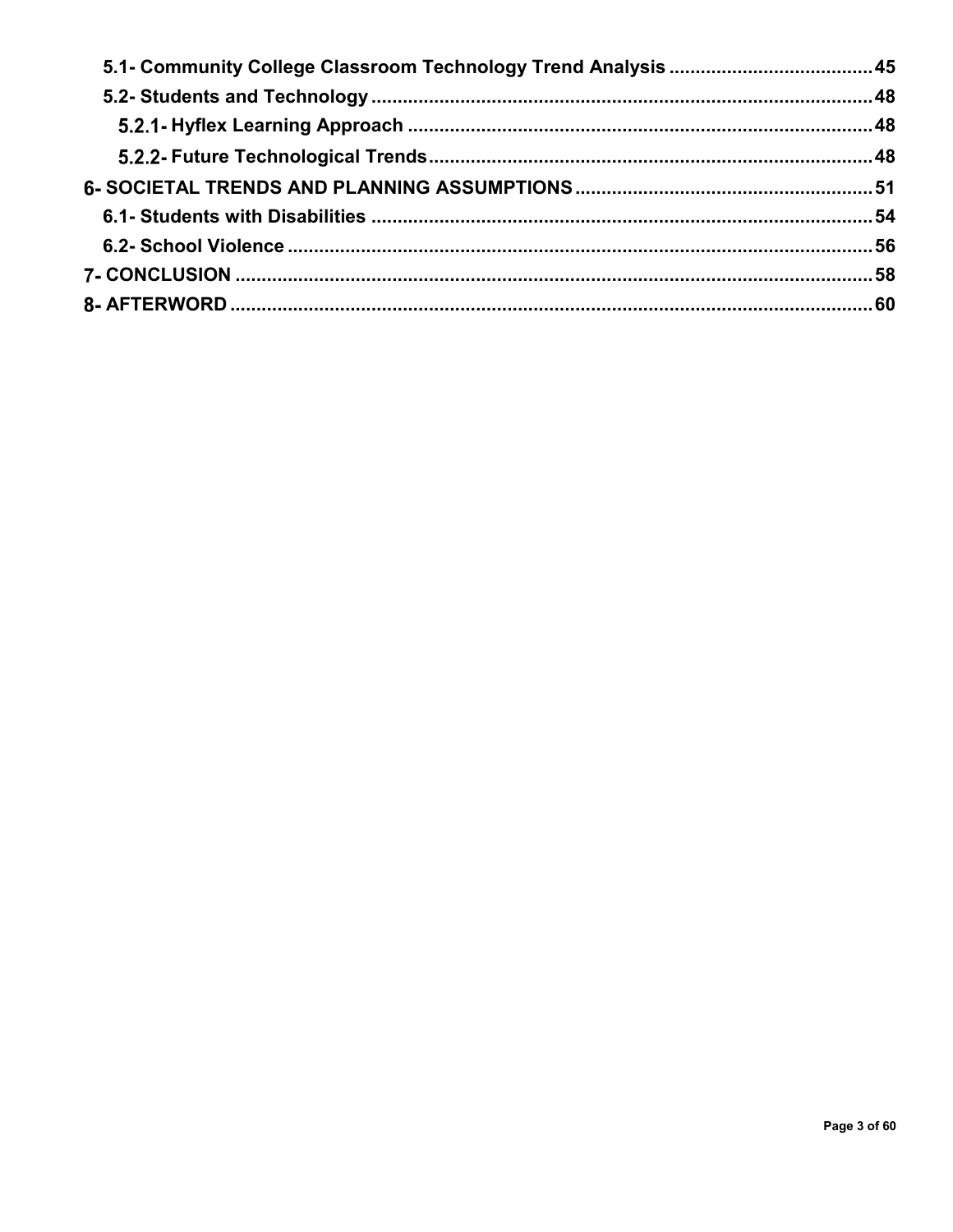## <span id="page-3-0"></span>**FOREWORD**

Each year, the Planning Council comprised of faculty, staff, and administrators from across Fayetteville Technical Community College (FTCC) meet, discuss, and develop strategic planning assumptions. The importance of this annual planning activity requires them to conduct a rigorous and deliberate study of current and anticipated trends occurring across higher education and the nation. They remain focused on identifying key trends and possible disruptions that are most relevant to FTCC's Strategic Plan goals and objectives. *Gartner* (2021) recently found that "only 38% of organizations approach strategic planning this formally, with most other organizations using an ad hoc approach". *Gartner* (2021) also stated "this leads to a disjointed effort that risks not taking full advantage of the positive impact a formal trendspotting approach will have on the organizations overall strategic assumptions and planning." (**www.gartner.com**)(07-09-21)

Planning assumptions and vulnerabilities, according to the *Research and Development Corporation* (**RAND Corp.**) (2005), one of the pioneer organizations in the development and use of planning assumptions, are explained below:

*"An organization's assumptions are not immutable facts but, rather, are projected to hold true for some period of time. The planning time horizon is the farthest point out that a given planning effort will consider; it sets the limits on the vulnerability of an assumption. In some cases, an organization's planning time horizon is set before planning begins. If not, it must be set before vulnerabilities can be established."*

Understanding the value and impact of comprehensive planning assumptions, as defined by both Gartner and Rand Corp., the College remains fully committed to annually conducting a comprehensive examination of key trends and possible disruptions which may impact College operations. The planning time horizon covers a five-year period ensuring identified trends and possible disruptions are thoughtfully collected, analyzed and used to inform the initial creation or identify later modifications to the following documents:



The College's environmental scan informs planning assumptions, which in turn, guides the strategic planning process.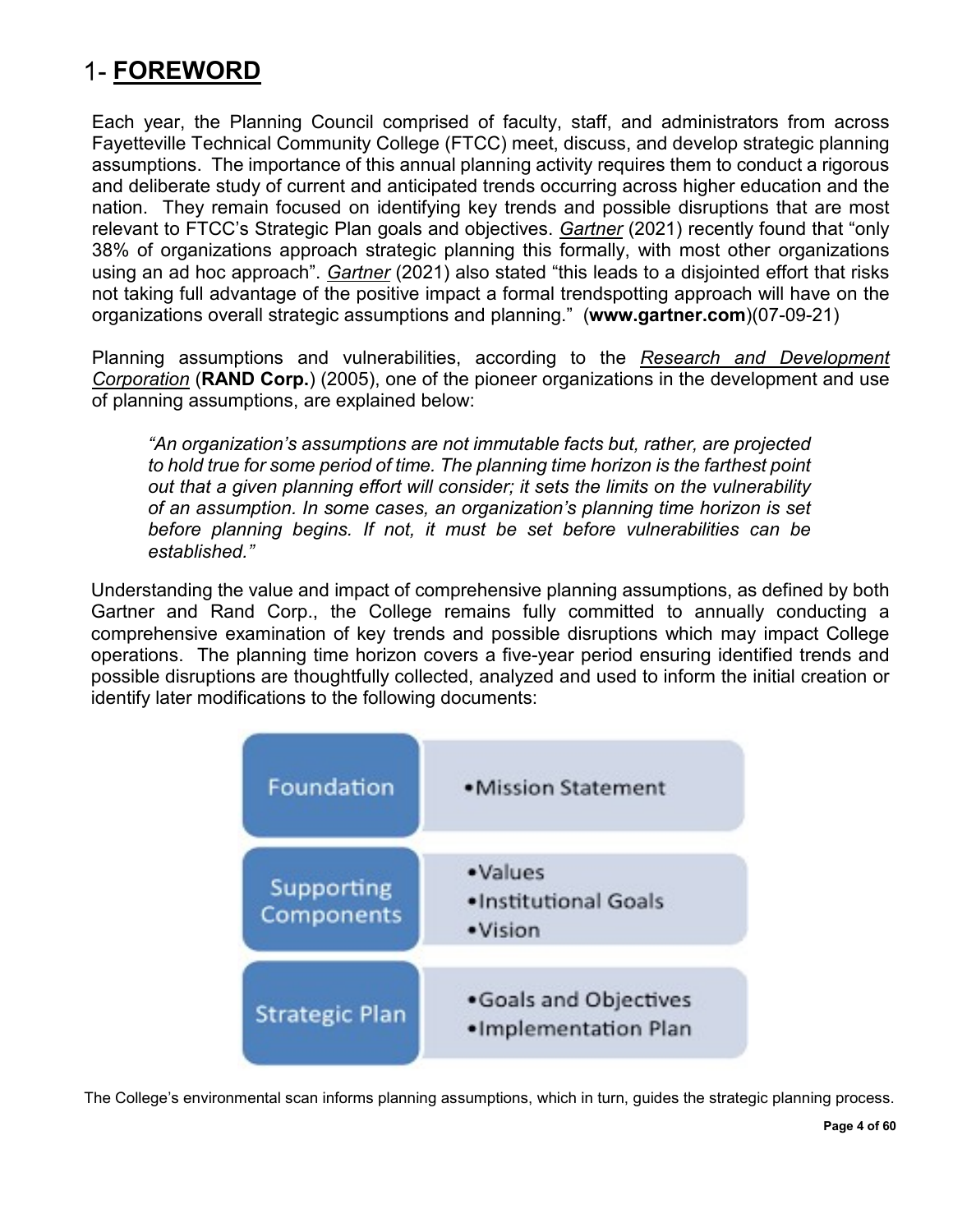#### <span id="page-4-0"></span>**Analysis Summary**

- The priority needs for local employers include high demand for qualified applicants in nursing, transportation and related industries, retail, cosmetology, personal care aides, cyber-security, computer support technicians/managers, logistics including operations managers, and hospitality occupations. FTCC continues to train in these occupations and expand training capacity to meet this employer need.
- The COVID-19 pandemic has significantly disrupted the economy and affected postsecondary enrollment and retention. However, FTCC continues to provide synchronous and asynchronous instruction, with enhanced support services, to meet the changing educational needs of our students.
- Employers report it is increasingly difficult to find applicants who can communicate clearly, provide self-driven initiative and problem-solving skills, and maintain positive relationships with their co-workers. FTCC continues to supplement instruction with softskill development training as part of the College's General Education Core Competencies. Ninety-nine percent of 2021 FTCC graduates agreed that they could demonstrate these skills as a result of their completed coursework at the College. Additionally, one hundred percent of surveyed employers reported they would hire future FTCC graduates.
- The College continues to be recognized by multiple military related publications for providing superior course content and service support. This demonstrates FTCC is continuing to provide quality education needed by active duty soldiers, veterans, retirees, and their spouses.

#### <span id="page-4-1"></span>**2.1- General Economic Assumptions and Trends**

- Higher inflation rates and severe labor shortages are continuing due to the current pandemic. FTCC employees continue to work creatively to support students and the community during the current pandemic. (*Forbes Advisor*, 2022; *The Washington Post*, 2021)
- The number of people filing for unemployment benefits has increased since the start of the COVID-19 pandemic. During academic year 2020-2021 the College experienced declines in enrollment, likely attributed to unemployment. Currently unemployment rates are steadily improving as businesses are reopening. FTCC continues to actively recruit students as the economy continues to improve. (*Business Insider*, 2022)

#### <span id="page-4-2"></span>**2.2- National and Local Job Trends**

• Business are beginning to recover from the "Great Resignation." Job gains occurred in skilled trades, transportation, utilities sectors, healthcare, food service, personal services, and construction. FTCC continues to modify programs and enroll students in these critical areas,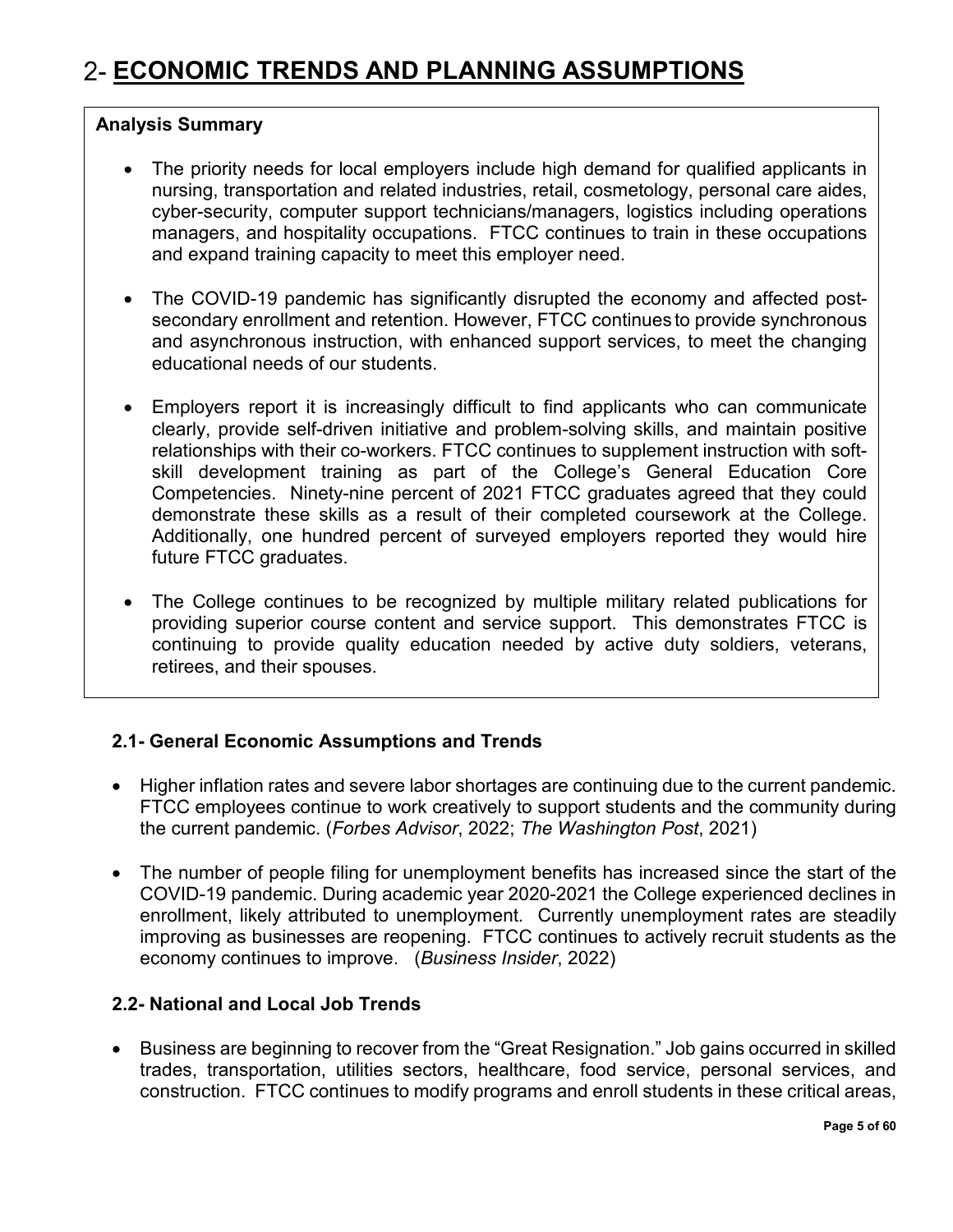along with other sectors of high growth such as cyber-security, logistics and operations management, automotive engine repair/mechanics, automotive-collision repair, and related programs. (*Business Insider*, 2021; *United States Bureau of Labor Statistics (BLS)*, 2021; *US News and World Report*, 2021)

- Other job sectors continue to experience difficulty recruiting employees with the needed skills. Eighty-nine percent of manufacturers reported to the Association of Career and Technical Education (ACTE) that they have experienced a shortage of new hires. Of those reporting talent shortages, 60% of the manufacturers determined that these shortages have a substantial impact on their productivity. Through workforce development programs, career and technical education, work-based learning programs, and industry specific partnerships, FTCC and other community colleges are helping to bridge this shortage. (*SHRM*, 2021)
- The Department of Homeland Security is reestablishing a council that will give advice to leadership concerning homeland security and academia. This council will consist of up to 30 individuals to include those representing community colleges. (*Department of Homeland Security [Docket No. DHS-2022-0004*], 2022; *Inside Higher Ed*, 2021)
- Employers report that 85% of today's jobs will not exist in 2030 and many new jobs have not even been created yet. In support of these assumptions, the Institute for the Future provides examples of current-mainstream careers that did not exist just a few years ago, including drone operator, social media manager, app developer, and cloud computing engineer, among others. FTCC continues to expand programs, including short-term training opportunities, to meet this evolving career pattern anticipated over the coming decade. (*Applied Economics*, 2020; *Economic Alternatives*, 2020)
- The fast food industry continues to suffer and/or adjust due to labor shortages and supply chain interruptions through increased wages and implementing new technologies in support of drive-through ordering and deliveries. Other industries such as the grocery and retail industries have also expanded self-service lanes and online shopping with curbside pick-up and home delivery options. Through the use of mobile apps, online ordering has become more convenient and allowed for the expansion of third-party delivery through apps such as Grub Hub, Uber Eats, and Door Dash. It is likely that these trends will continue for the foreseeable future. FTCC continues to modify programs in computer technologies to meet this changing training need. (*Business Insider*, 2021, *Journal of Work, Environment, and Health*, 2020; *Trends in Food Science and Technology*, 2020)
- The healthcare industry is transforming with increased use of telehealth options and stricter health protocols. COVID-19 has created larger demand for new occupations such as contact tracers, COVID-19 testers, skilled technicians for vaccine inoculations, and laboratory technicians for COVID-19 testing. FTCC has expanded its health care programs and worked closely with the local and state-level health departments to meet this changing need. The College has also implemented internal testing and contact tracing to slow the spread of the pandemic. (*Journal of Communication in Healthcare*, 2020; *SHRM*, 2020)
- **Page 6 of 60** • [Table 1](#page-12-1) (see page 13) reflects new jobs created during the 2020-21 fiscal year and numbers of job openings. There is a significant need for additional military specialists, fast food and retail workers, healthcare providers including nurses, personal service workers, and automotive service technicians/repair, supply chain workers, and building and construction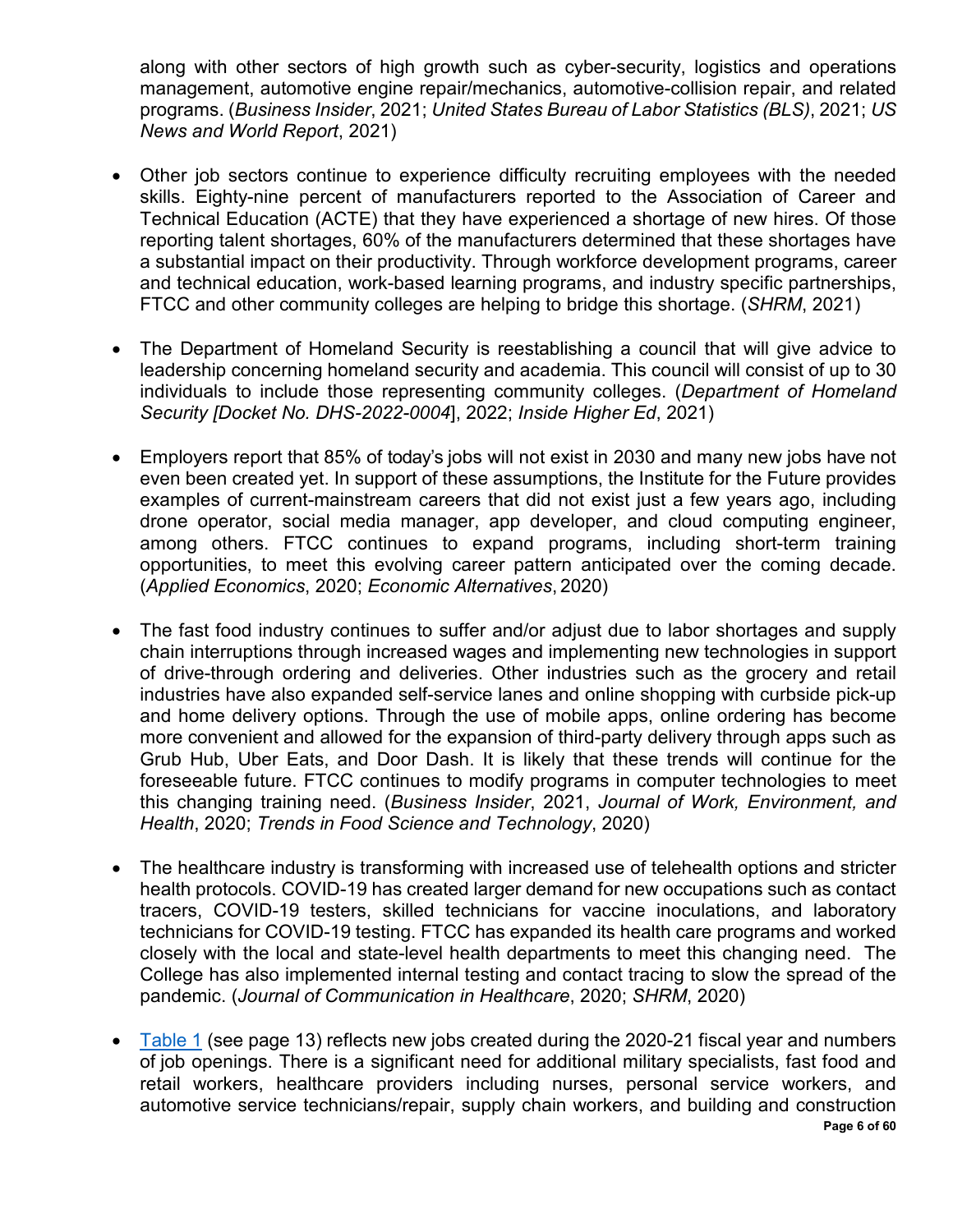trades workers, and related jobs. FTCC continues to strategically expand these programs to meet these growing needs. [Table 2](#page-20-0) (see page 21) reflects the number of job openings and median salaries projected through 2026 for these and other occupations. (*Economic Modeling Specialist Inc. Burning Glass* pulled December 2021, *Journal of Communication in Healthcare*, 2020)

#### <span id="page-6-0"></span>**2.3- Military Support Projections**

- North Carolina has the third-largest military population with the U.S. Army having the largest military presence in the state. Combined with the potential growth in both troop end-strength and federal government defense spending, additional opportunities in defense and aerospace are anticipated. Major corporations in this sector have begun establishing their footprint in the Fayetteville area as the region continues to grow in new businesses supporting the military. This expansion of new businesses is anticipated to continue its growth pattern as more businesses move into the local economy. FTCC's Military Business Center (NCMBC), All-American Veteran's Center, and College-wide educational programs provide ongoing support to this growing industry across North Carolina. (*Economic Development Partnership of North Carolina*, 2020)
- The military, and expanding military-support industries, will continue to have a high demand for a skilled workforce with strong computational skills, interpersonal communication skills, and soft-skills. FTCC continues to offer mathematics, information technology courses, airframe and powerplant certification preparation, ground school for pilots, drone flight and maintenance, communications courses, and soft skills training in all programs. The College is also expanding STEM-related training opportunities to meet the expanding needs of local, regional and national employment sectors. (*Developments and Advances in Defense and Security*, 2020; *Sustainability*, 2020)
- Highly skilled active duty service members transition from their militaryservice each year. A significant number of new veterans prepared for their transition to private sector careers at community colleges. FTCC continues to modify course offerings for military personnel. The College also has expanded its support to other branches of the military beyond just the U.S. Army stationed at Fort Bragg. To meet the needs of the multiple military branches, the College continues to revise and expand its Credit for Prior Learning opportunities, thereby assisting the multiple branches of the armed forces as their members transition to civilian careers. (*International Security*, 2020; *Viqtory Media*, 2021). *Note*: *This is the correct spelling for Viqtory. The company recently changed their name to this unique spelling.*
	- $\circ$  FTCC continues to offer the Transition Tech program to active-duty military who are transitioning into the civilian workforce. There are multiple career pathways offering industry-recognized credentials in career fields of high- demand.
- Defense spending, with significant reliance upon COVID-19 government spending bills, and the movement to increase the capabilities of the Armed Forces is anticipated to continue over the next several years. This indicates additional training support will likely become necessary to meet those demands. FTCC is prepared to assist the military in a wide variety of educational programs and credentialing in health care, information systems security, and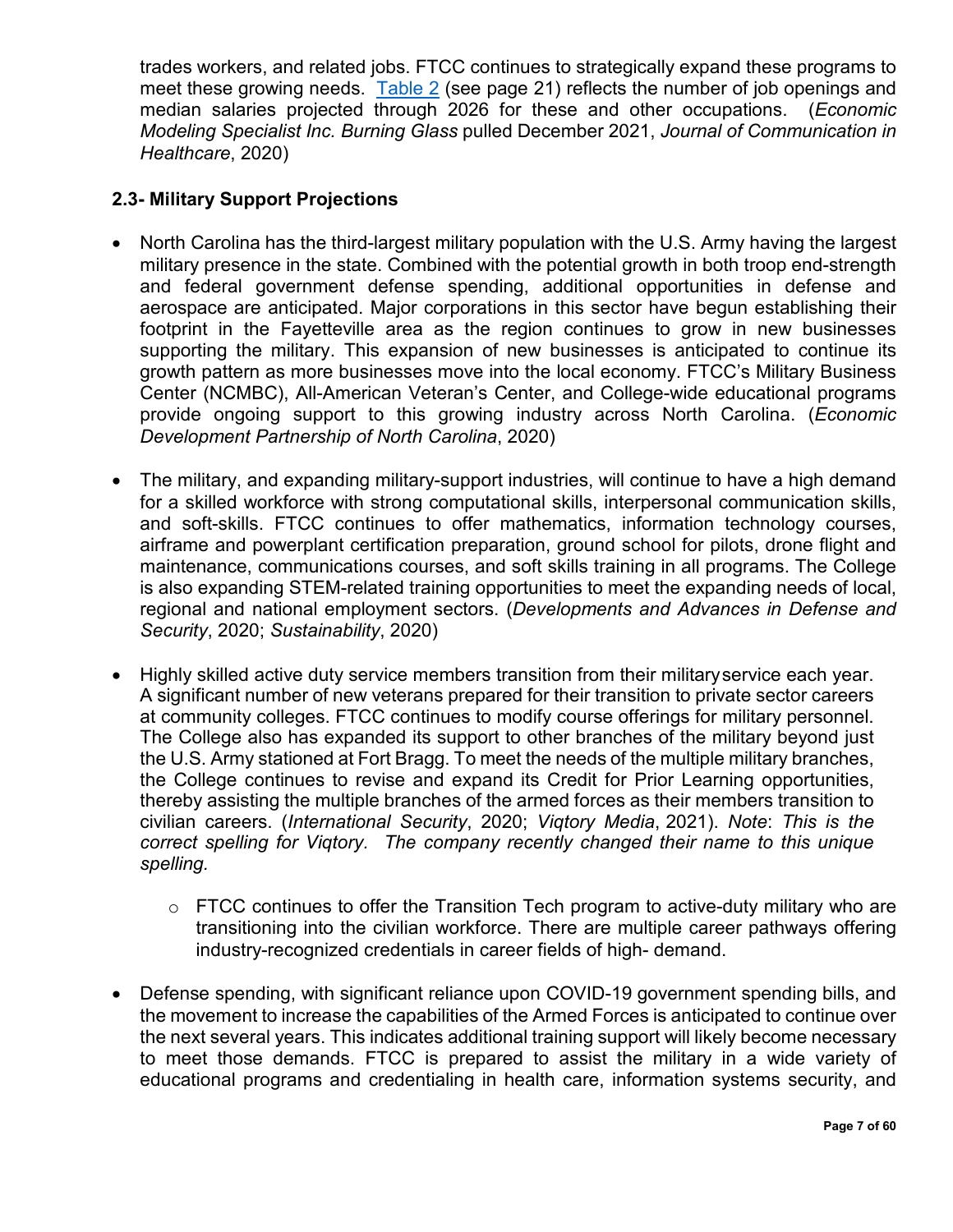transportation occupations. (*Military Spending and Global Security*, 2020; *Political Science Review*, 2020; *The Economic History Review*, 2020)

- Fort Bragg has a significant impact on the local economy. It is the largest local employer, with 65,000 military and civilian employees. It is also home to more military decision makers than any other location, outside of the Pentagon. The economic impact directly resulting from Fort Bragg operations along with the concentration of senior- level decision makers, has influenced growing numbers of major defense contractors opening sites in the region to support local operations.
- The North Carolina Military Business Center's (NCMBC) ongoing business recruitment activities continue to provide strong support to companies desiring to move closer to Fort Bragg. The College is strongly positioned to meet the needs of the changing military and the larger defense industry, including the anticipated growth of both troop end-strength and defense spending associated with the current COVID spending bill. (*North Carolina Military Business Center*, 2021)
- FTCC stands ready to meet the changing needs of the military services. This is evidenced through high rankings of nationally recognized military support publications that annually highlight superb service to military students. FTCC has received the following recognitions:
	- o Ranked #1 Best for Vets (2021): General Education by Military Times among two-year schools located in the southeastern US. Rankings were based on college culture, student support, academic policies, academic quality, and financial aid.
	- o Designated as a Military Friendly School Large Community College. For 2021-22 academic year, FTCC ranked within the Top 10 School (Gold) Category by Viqtory Media (3rd year in a row). The designation is awarded to the top 10% of schools nationwide that deliver the best experience for military students and their family members.
	- o Designated as a Military Friendly Spouse School Large Community College (2021- 22) by Viqtory Media for the past three years. Please note there are no gold, silver, or bronze categories with this designation. Only 63% of colleges and universities earned this designation in recognition of superior support for military servicemembers and their families.
	- o Designated as a Military Advanced Education and Transition College by KMI Media Group. The designation is reserved for those colleges and universities that implement best practices regarding its active duty and veteran student populations.

#### <span id="page-7-0"></span>**2.4- Public Sector Projections**

- Public sector employment is anticipated to continue steady growth over the next five years as legislature requirements and needs continue to be modified or expanded. (*North Carolina Department of Commerce*, 2021)
- **Page 8 of 60** • NC Community College faculty and staff salaries increased in the last legislative cycle with provisions for another 2.5% increase approved for the upcoming year. FTCC has moved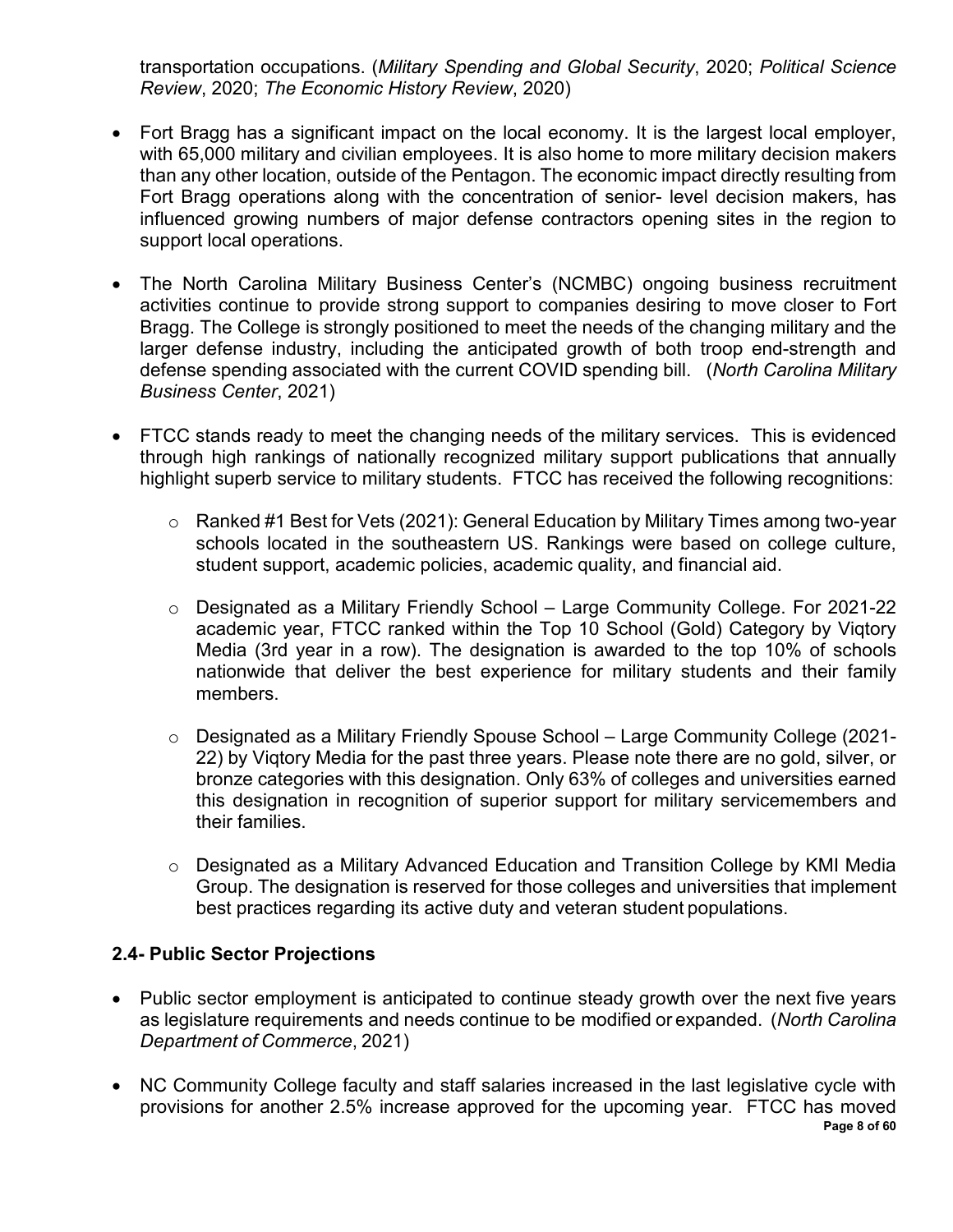from 16th to 1st in faculty salaries among the 58 North Carolina community colleges. (*NCCCS Faculty/Staff Dashboard*, 2022)

• Ten of Cumberland County's top twenty-five employers are public sector organizations— Department of Defense, Veterans' Administration, County and City governments, Postal Service, Healthcare, secondary and post-secondary education. FTCC remains focused on expanding program offerings to meet anticipated needs in these employment sectors. (*North Carolina Department of Commerce*, 2021)

#### <span id="page-8-0"></span>**Food Service, Hospitality, and Retail Sector Projections**

• Population growth across the nation, and locally, is expected to increase food consumption and increase demand for food service, hospitality, and retail sales at or above the average for all occupations. Due to COVID- 19, these industries continue to struggle for survival in the local, regional, national, and global markets. Online sales reached 32% of total sales during December 2021. Delivery services increased significantly during the same period. FTCC programs of study continue to provide highly trained graduates to meet demand for new employees through 2026. Regionally, these industry sectors are expected to add more jobs over the next five years as they continue to attempt to fill their current vacancies. There is also an increased demand for skilled managers in all of the sectors. FTCC's culinary, hospitality, and business administration programs continue to train students for these occupations. (*International Journal of Hospitality Management*, 2020; *Tourism Management*, 2020)

#### <span id="page-8-1"></span>**2.4.2- Healthcare Sector Projections**

- As a result of the COVID-19 pandemic, the healthcare employment sector continues to experience a shortage of skilled healthcare workers and other allied-health medical staff. This shortage of healthcare-related employees is projected to continue increasing through 2026. FTCC has entered into partnerships with healthcare providers and expanded program capacity. The increasing numbers of qualified FTCC graduates will provide highly trained practitioners as healthcare facilities work to reduce their demand for qualified and credentialed applicants ready to go to work. (*American Hospital Association*, 2021; *Centers for Disease Control*, 2021; *North Carolina Department of Health and Human Services*, 2021)
- FTCC provides much needed assistance through clinical rotations. Students experience valuable hands-on training as they supplement these healthcare employee shortages. Cape Fear Valley Health System, through a partnership with the College, is covering the tuition and fees of registered nursing students to expand their opportunities to hire qualified nursing graduates locally. Upon graduation, these students agree to work for Cape Fear Valley Health System and will receive a \$15,000 sign-on bonus. Additional contracts for paramedic training have been awarded in partnership with the Army, Navy, and National Guard.

#### <span id="page-8-2"></span>**Manufacturing and Skilled Trades Sector Projections**

• Continued demand is anticipated through 2026 for skilled technicians. Economic projections are fueling increased opportunities in the manufacturing industry across the United States. Job growth is projected in the areas of food service, transportation, skilled trades, and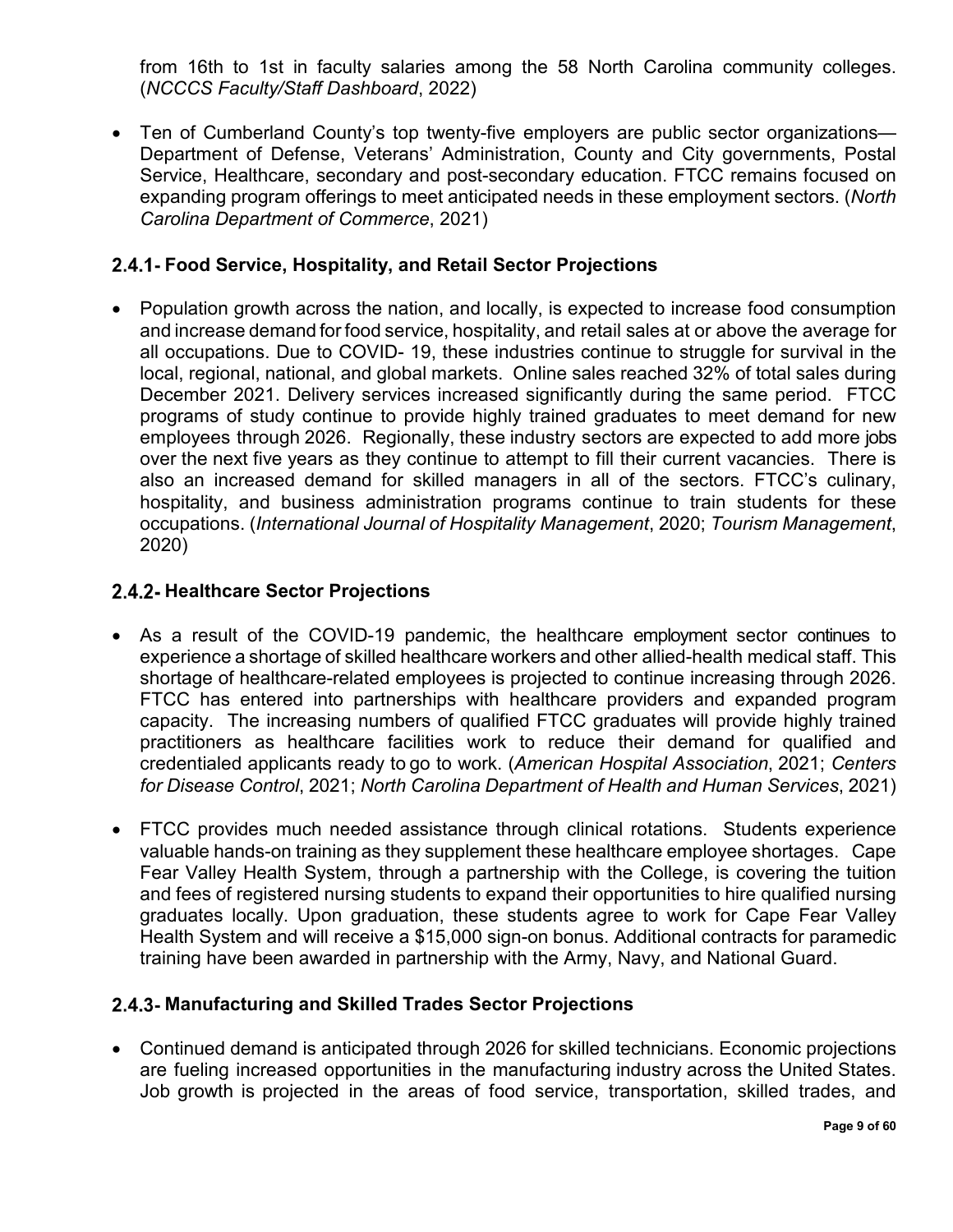manufacturing inclusive of production of COVID-19-related personal protection equipment and supplies. FTCC offers curriculum programs and corporate and continuing education programs in manufacturing technologies, and the skilled trades occupations reflected in [Table 3](#page-33-0) (see page 34). (*NC Dept. of Commerce*, 2021)

• Manufacturing-related and skilled trades positions offer lucrative Fayetteville-area salaries, supplemented with strong employer-paid benefit packages. The total compensation package in the trade occupations indicates how local employers value employee skills and their postsecondary education/credentials that prepare them to be qualified applicants in hard to fill positions. FTCC continues to offer short-and long-term training leading to industry recognized credentials preparing students to meet this ongoing need. These programs have attracted the attention of manufacturing and skilled trades leaders across the nation. With training opportunities available at FTCC, local residents are preparing for these current and future employment opportunities in the skilled trades industry. The current shortage will become even more crucial as the baby-boomer generation continues moving into retirement. Please note the skilled trades projections in [Table 3](#page-33-0) (see page 34). (*Clean Energy*, 2020; *Energy and Fuels*, 2020)

#### <span id="page-9-0"></span>**Distribution and Transportation Sector Projections**

- The ongoing need for logistics analysts is expected to increase by 20% over the next 10 years. Logisticians work in nearly every industry sector, and the increased employment growth reflects significant opportunities in the global transportation sector. FTCC continues to expand training opportunities preparing students for these employment opportunities. (*US Bureau of Labor Statistics, 2021*)
- Walmart stores, with a regional distribution warehouse in Cumberland County, remains a major employer in the region with more than 1,000 employees. Rooms-to-Go has a regional sales and distribution center strategically located close to Fayetteville on Interstate 95 that is located centrally along the east coast. An Amazon distribution center is slated to open in 2022 and will create hundreds of jobs. This region's access to deep water ports in both North and South Carolina, makes this area a strong choice for additional distribution operations. FTCC has expanded programs of study related to global logistics and supply chain management to provide a workforce ready to meet the growing demand for talented employees to sustain distribution operations in these enterprises.
- According to the American Trucking Association, about 80,000 more truck drivers are needed to meet the demand from companies such as Amazon and Walmart are increasing in number of online shoppers requiring deliveries across the nation. Locally, truck drivers are being hired quickly as soon as they complete their FTCC training and certifications. Due to COVID-19 restrictions and supply chain shortages the trucking industry is seeing a higher demand for drivers. The trucking industry suffers with a high turnover rate in many cases where the drivers do not remain longer than one year. (*Transportation Planning and Technology*, 2020; *Transport Policy*, 2020, *XPress Technologies*, 2022)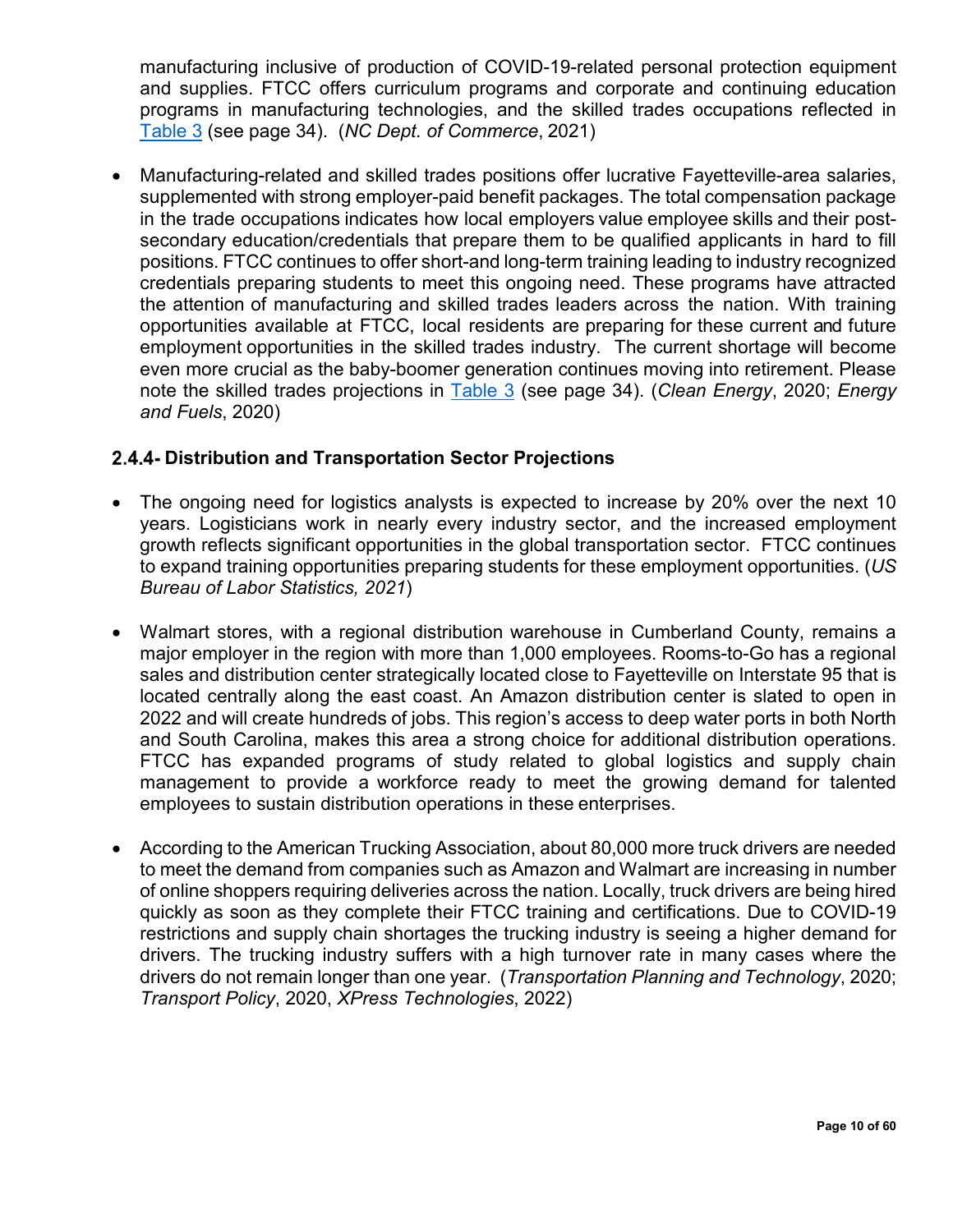#### <span id="page-10-0"></span>**2.5- Unemployment and Labor Force Participation**

- As of November 2021, North Carolina was ranked 22nd in the nation for unemployment with a rate of 3.9%. (*North Carolina Department of Commerce*, 2021; *US Bureau of Labor Statistics*, 2021)
	- $\circ$  The North Carolina unemployment rate remains 1.3% higher as compared with the national average, reflected by [Table 4](#page-33-1) (see page 34). This increase does not include those that are underemployed (working part-time and/or not seeking jobs with additional benefits) or those who are no longer in the labor force (discouraged workers). The underemployed and those no longer counted in the workforce, including the homeless, remain a growing concern for economists, labor-market analysts, and social/health experts. FTCC continues to strengthen its partnerships with local employment experts, including NCWorks and the Workforce Development Board to improve the employability of underemployed or discouraged workers. (*North Carolina Department of Commerce*, 2021, *United States Bureau of Labor Statistics*, 2021)

#### <span id="page-10-1"></span>**2.6- Enrollment and Financial Aid Trends**

- As students enroll in community colleges across the United States, online programs of study have expanded exponentially since 2010 with even higher demand after the onset of COVID-19. FTCC is a leader in online education and used that expertise to seamlessly transition from face-to-face to online using both synchronous and asynchronous instruction. As we move into 2022, students are asking for a return to more face-to-face instruction and the College is responding accordingly. (*American Association of Community Colleges*, 2020*; Journal of Urban Economics*, 2020)
- Non-educational demands of community college students may negatively affect their retention, completion rates, and future financial aid eligibility. These demands include family life, employment conflicts, medical concerns, and other individual circumstances. Students are aware and taking advantage of a variety of student support services and learning resources. Examples include, but are not limited to, the following: College Foundation grants, federal COVID-19 financial assistance, College-issued laptops to persevere during these difficult times while they achieve their educational and career goals. (*The Internet and Higher Education*, 2020; *Pedagogy and Human Sciences*, 2020)
- A growing number of students who have already completed advanced degrees are returning to community colleges, including FTCC, for focused short-term job skills training that will enable them change their career or advance in their current profession. Students enrolled in four-year colleges and universities also attend community colleges during their summer breaks taking advantage of lower tuition rates and transferability of community college courses back to their home institution. FTCC provides timely registration and course availability for these students, enabling them to complete their degrees quicker. (*Annual Survey of Colleges & Universities*, 2010-2021; *Petersons Undergraduate Survey of Colleges & Universities*, 2010-2021)
- **Page 11 of 60** • The federal government continues to cite the ongoing need for student aid within higher education and encourages less reliance on loans. However, even after this aid was increased, the government has not seen a corresponding increase in graduation rates. While the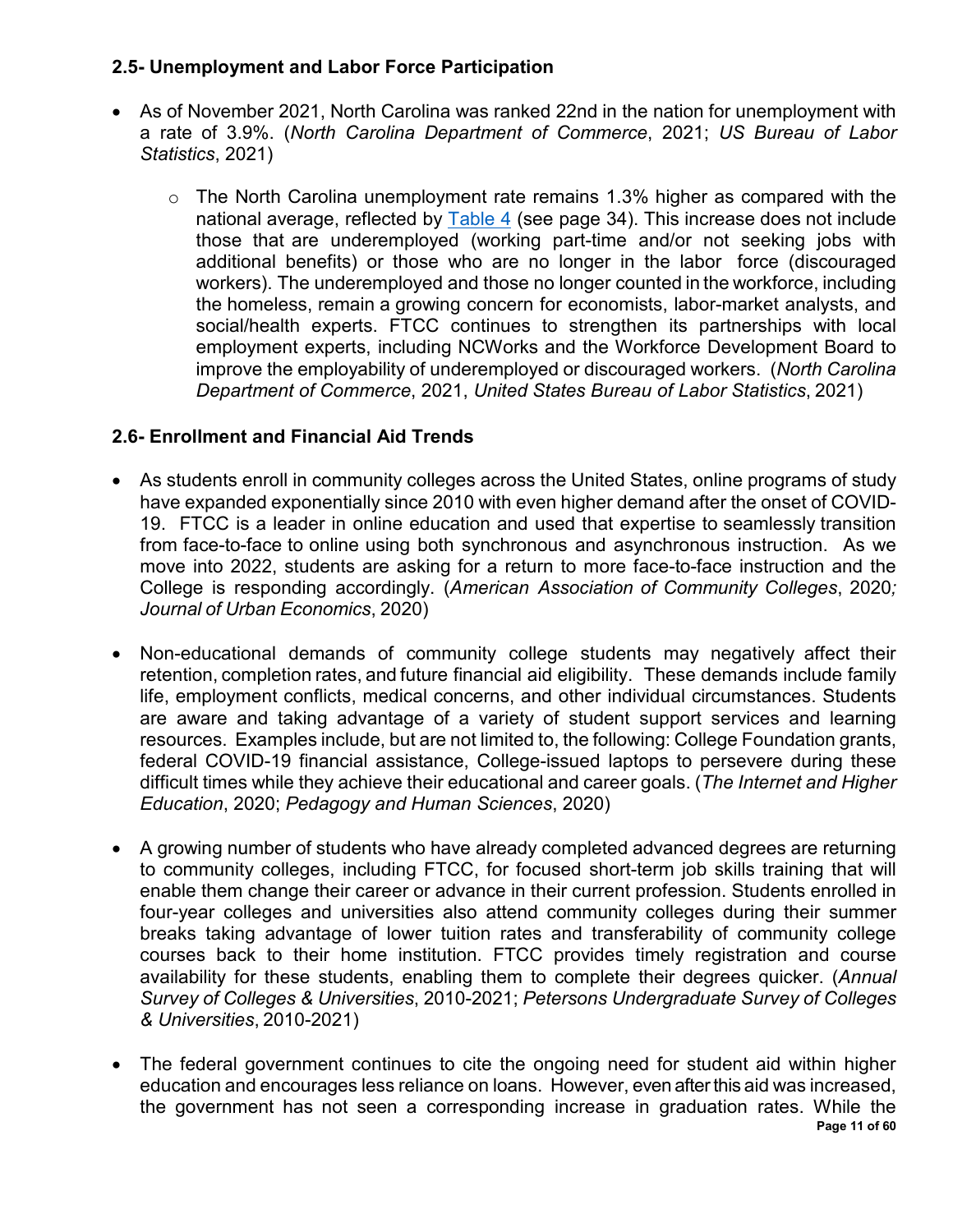COVID-19 pandemic has disrupted post-secondary enrollment andcompletion rates globally, FTCC continues to increase student retention and graduation rates even with the demands associated with COVID-19 symptoms, hospitalizations, and recovery time. (*Integrated Post-Secondary Education Data Systems*, 2021; *The Economics of Education*, 2020)

- Throughout the 2020-2021 academic year, VA awards were at maximum rates at public institutions. Students may also be qualified to receive a one-time rural benefit package, a monthly housing allowance, and a course resource stipend. As a result of these VA benefits, FTCC continues to experience increased enrollment of military spouses and family members with a corresponding expansion of support services staff providing guidance and administrative support. (*U.S. Department of Veterans Affairs*, 2021)
- The Forever GI Bill assists students who were affected by school closures or specific program disapprovals, by eliminating the 15-year time limit for using the GI Bill at community/technical colleges. The Forever GI Bill continues to undergo changes associated with additionalfunding for licensure or certification programs, increased survivor's and dependent's educational assistance, transferring of benefits within the family, consolidating benefit levels, beneficiary entitlement, additional funding for STEM (Science, Technology, Engineering & Math) programs, pilot programs, additional funding for recipients of the Purple Heart medal, and increases in housing allowances. FTCC continues to monitor legislative changes in benefits and provides timely information to students, faculty and staff possibly affected by such changes. (*Approaches to Military Pedagogy and Education*, 2020; *New Directions for Adult and Continuing Education*, 2020)
- The federal government continues to focus on higher retention, graduation and job placement rates from colleges receiving federal financial aid. FTCC continues to support activities necessary to increase retention, graduation, and job placement rates. This is evidenced by FTCC more than doubling graduation rates from 7% to 19% from 2011-12 to 2020-21. (*National Center for Education Statistics*, 2021)
- A review of enrollment over the past three years shows steady decline in the number of curriculum students, partially caused by the COVID-19 pandemic. Students meeting eligibility who enrolled during the 2020-21 academic year received increased amounts of financial aid monies as a result of CARES Act funding. See [Table 5](#page-34-0) on page 35.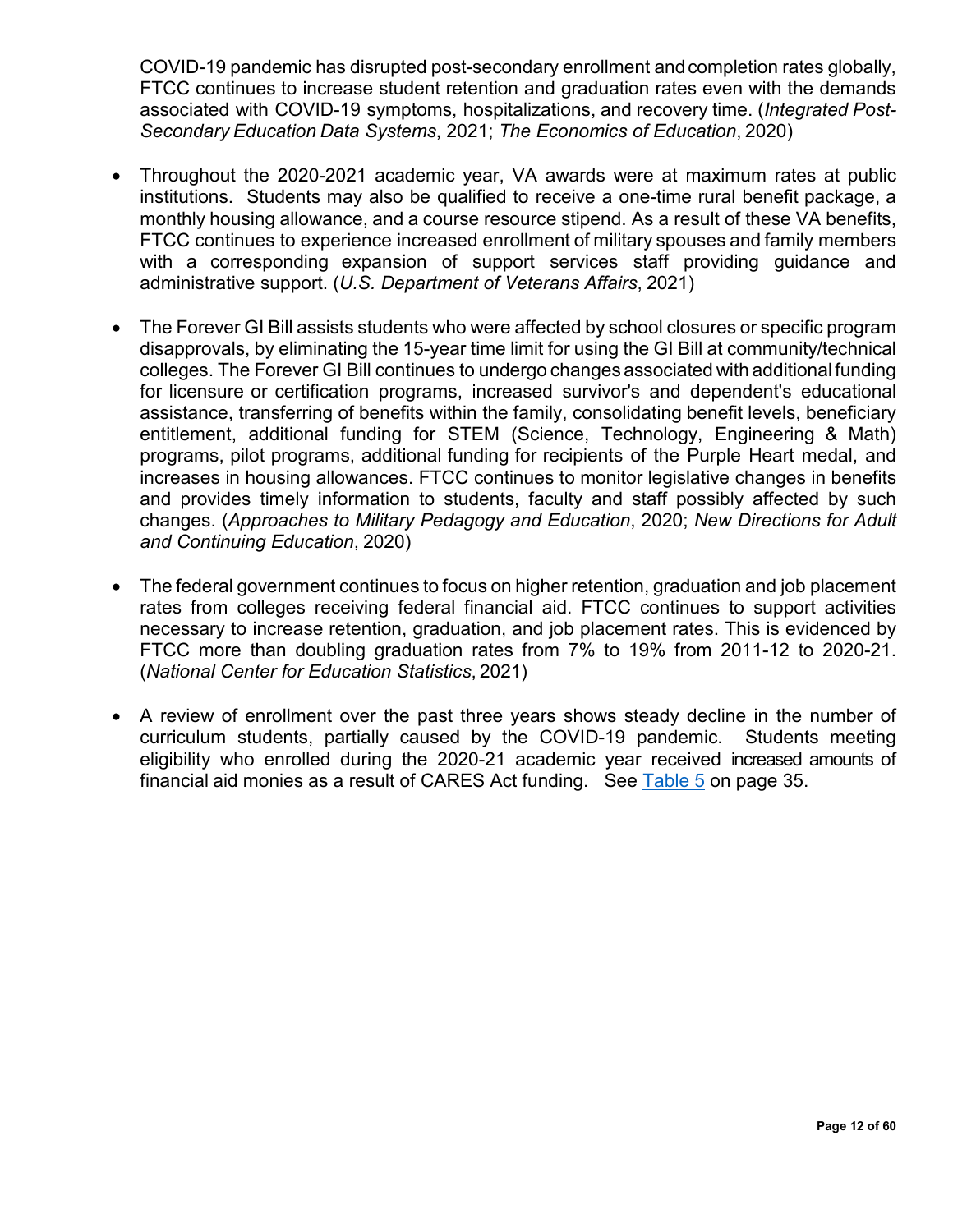#### <span id="page-12-0"></span>**2.7- Tables Relating to Economic Trends**

#### <span id="page-12-1"></span>**Table 1: Economic Modeling Specialists, International (EMSI) Regional Private Workforce and Industry** *New Job Creation* **(Cumberland County)**

| <b>Description</b>                                                                                                                 | 2021 - 2022<br><b>Openings</b> | <b>Median Annual Earnings</b> |
|------------------------------------------------------------------------------------------------------------------------------------|--------------------------------|-------------------------------|
| Military-only occupations                                                                                                          | 2,634                          | \$33,369.78                   |
| <b>Fast Food and Counter Workers</b>                                                                                               | 1,216                          | $\overline{$}21,373.34$       |
| <b>Cashiers</b>                                                                                                                    | 1,110                          | \$23,122.77                   |
| <b>Retail Salespersons</b>                                                                                                         | 971                            | \$25,050.40                   |
| Home Health and Personal Care Aides                                                                                                | 575                            | \$23,856.70                   |
| <b>Waiters and Waitresses</b>                                                                                                      | 541                            | \$20,183.11                   |
| Janitors and Cleaners, Except Maids and<br><b>Housekeeping Cleaners</b>                                                            | 505                            | \$27,808.58                   |
| <b>Stockers and Order Fillers</b>                                                                                                  | 502                            | \$27,658.24                   |
| Office Clerks, General                                                                                                             | 495                            | \$34,290.73                   |
| <b>Real Estate Sales Agents</b>                                                                                                    | 454                            | \$50,189.01                   |
| <b>Heavy and Tractor-Trailer Truck Drivers</b>                                                                                     | 401                            | \$40,952.32                   |
| Passenger Vehicle Drivers, Except Bus Drivers,<br><b>Transit and Intercity</b>                                                     | 380                            | \$29,135.30                   |
| <b>Nursing Assistants</b>                                                                                                          | 360                            | \$26,694.56                   |
| <b>Customer Service Representatives</b>                                                                                            | 358                            | \$35,533.16                   |
| Hairdressers, Hairstylists, and Cosmetologists                                                                                     | 345                            | \$24,233.64                   |
| <b>First-Line Supervisors of Retail Sales Workers</b>                                                                              | 340                            | \$39,716.50                   |
| Cooks, Restaurant                                                                                                                  | 339                            | \$25,506.40                   |
| Cooks, Fast Food                                                                                                                   | 332                            | \$19,495.55                   |
| <b>Childcare Workers</b>                                                                                                           | 314                            | \$22,183.13                   |
| Maids and Housekeeping Cleaners                                                                                                    | 311                            | \$22,777.20                   |
| Laborers and Freight, Stock, and Material<br>Movers, Hand                                                                          | 285                            | \$29,412.38                   |
| First-Line Supervisors of Food Preparation and<br><b>Serving Workers</b>                                                           | 268                            | \$37,612.25                   |
| Personal Service Managers, All Other;<br><b>Entertainment and Recreation Managers,</b><br>Except Gambling; and Managers, All Other | 248                            | \$75,610.61                   |
| <b>Insurance Sales Agents</b>                                                                                                      | 245                            | \$60,520.67                   |
| <b>Automotive Service Technicians and</b><br><b>Mechanics</b>                                                                      | 245                            | \$34,339.41                   |
| <b>Construction Laborers</b>                                                                                                       | 243                            | \$30,715.39                   |
| Landscaping and Groundskeeping Workers                                                                                             | 235                            | \$27,429.13                   |
| Secretaries and Administrative Assistants,<br>Except Legal, Medical, and Executive                                                 | 232                            | \$37,816.92                   |
| <b>Project Management Specialists and Business</b><br><b>Operations Specialists, All Other</b>                                     | 230                            | \$88,864.35                   |
| <b>Postsecondary Teachers</b>                                                                                                      | 230                            | \$67,391.40                   |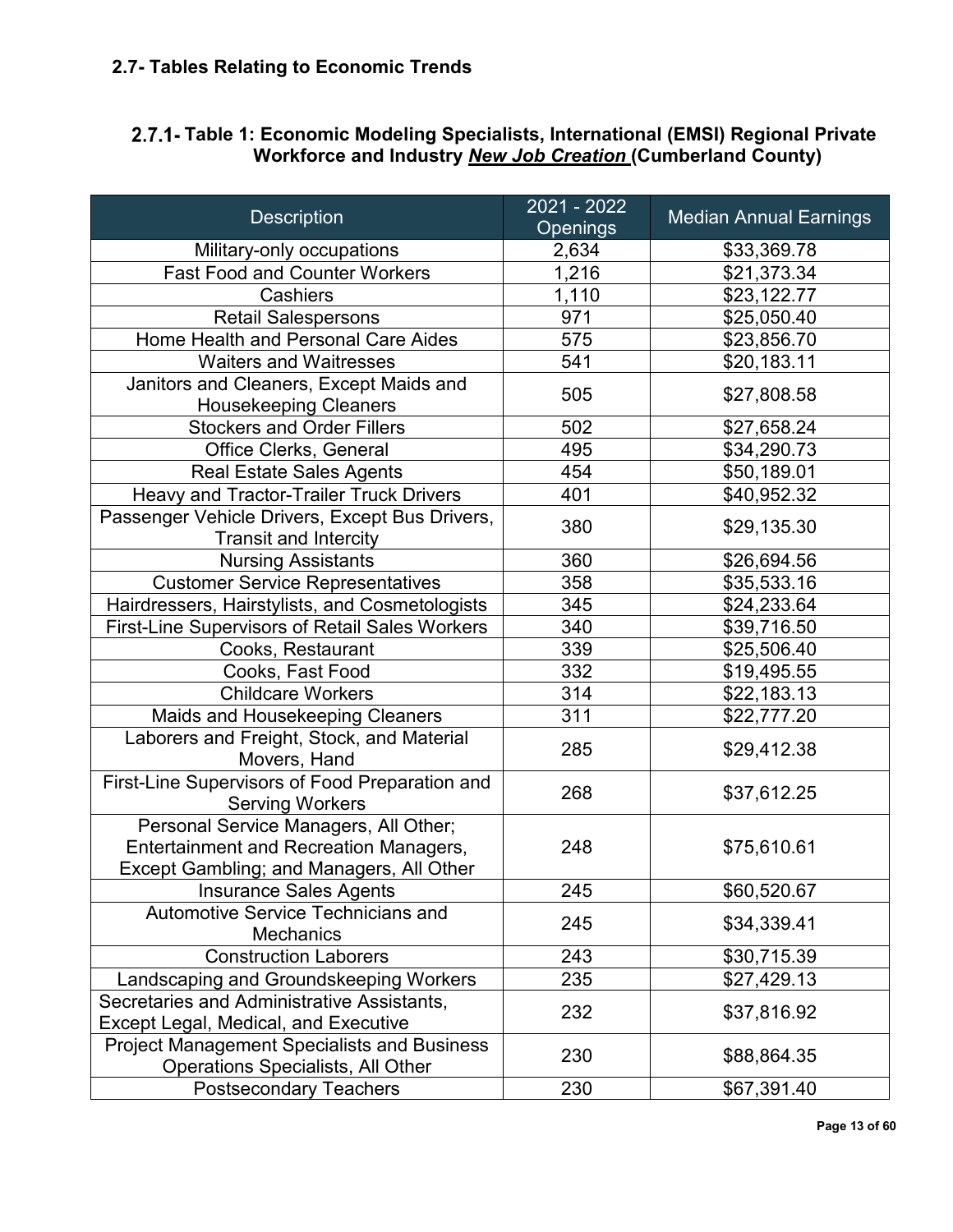| <b>Description</b>                                                                                 | 2021 - 2022<br><b>Openings</b> | <b>Median Annual Earnings</b> |
|----------------------------------------------------------------------------------------------------|--------------------------------|-------------------------------|
| Maintenance and Repair Workers, General                                                            | 227                            | \$42,261.05                   |
| Receptionists and Information Clerks                                                               | 220                            | \$29,067.36                   |
| Bookkeeping, Accounting, and Auditing Clerks                                                       | 213                            | \$39,832.42                   |
| <b>Registered Nurses</b>                                                                           | 202                            | \$80,075.38                   |
| Hosts and Hostesses, Restaurant, Lounge, and<br>Coffee Shop                                        | 193                            | \$20,092.84                   |
| <b>Teaching Assistants, Except Postsecondary</b>                                                   | 180                            | \$26,229.97                   |
| <b>Elementary School Teachers, Except Special</b><br>Education                                     | 179                            | \$50,169.41                   |
| Carpenters                                                                                         | 178                            | \$36,815.37                   |
| <b>Light Truck Drivers</b>                                                                         | 176                            | \$35,379.79                   |
| <b>Security Guards</b>                                                                             | 170                            | \$43,860.25                   |
| <b>Food Preparation Workers</b>                                                                    | 162                            | \$23,264.26                   |
| Property, Real Estate, and Community<br><b>Association Managers</b>                                | 157                            | \$51,199.27                   |
| First-Line Supervisors of Office and<br><b>Administrative Support Workers</b>                      | 154                            | \$53,139.91                   |
| <b>Management Analysts</b>                                                                         | 153                            | \$84,043.39                   |
| Substitute Teachers, Short-Term                                                                    | 149                            | \$25,752.00                   |
| <b>Human Resources Specialists</b>                                                                 | 148                            | \$72,328.50                   |
| <b>Industrial Truck and Tractor Operators</b>                                                      | 146                            | \$41,773.65                   |
| <b>Aircraft Mechanics and Service Technicians</b>                                                  | 140                            | \$70,779.44                   |
| <b>Police and Sheriffs Patrol Officers</b>                                                         | 135                            | \$48,955.97                   |
| Tutors and Teachers and Instructors, All Other                                                     | 133                            | \$59,612.57                   |
| <b>Real Estate Brokers</b>                                                                         | 131                            | \$66,816.37                   |
| <b>Medical Assistants</b>                                                                          | 131                            | \$32,640.79                   |
| Miscellaneous Assemblers and Fabricators                                                           | 129                            | \$29,380.17                   |
| <b>Personal Financial Advisors</b>                                                                 | 121                            | \$88,345.44                   |
| <b>Licensed Practical and Licensed Vocational</b><br><b>Nurses</b>                                 | 113                            | \$51,983.03                   |
| <b>Driver/Sales Workers</b>                                                                        | 112                            | \$21,670.62                   |
| Electricians                                                                                       | 111                            | \$46,552.48                   |
| <b>Accountants and Auditors</b>                                                                    | 110                            | \$79,156.63                   |
| <b>First-Line Supervisors of Construction Trades</b><br>and Extraction Workers                     | 104                            | \$64,502.95                   |
| Logisticians                                                                                       | 103                            | \$94,492.41                   |
| Sales Representatives of Services, Except                                                          |                                |                               |
| Advertising, Insurance, Financial Services, and<br>Travel                                          | 101                            | \$48,038.10                   |
| <b>Food Service Managers</b>                                                                       | 99                             | \$46,730.01                   |
| Sales Representatives, Wholesale and<br>Manufacturing, Except Technical and Scientific<br>Products | 98                             | \$51,856.83                   |
| Secondary School Teachers, Except Special<br>and Career/Technical Education                        | 93                             | \$51,980.04                   |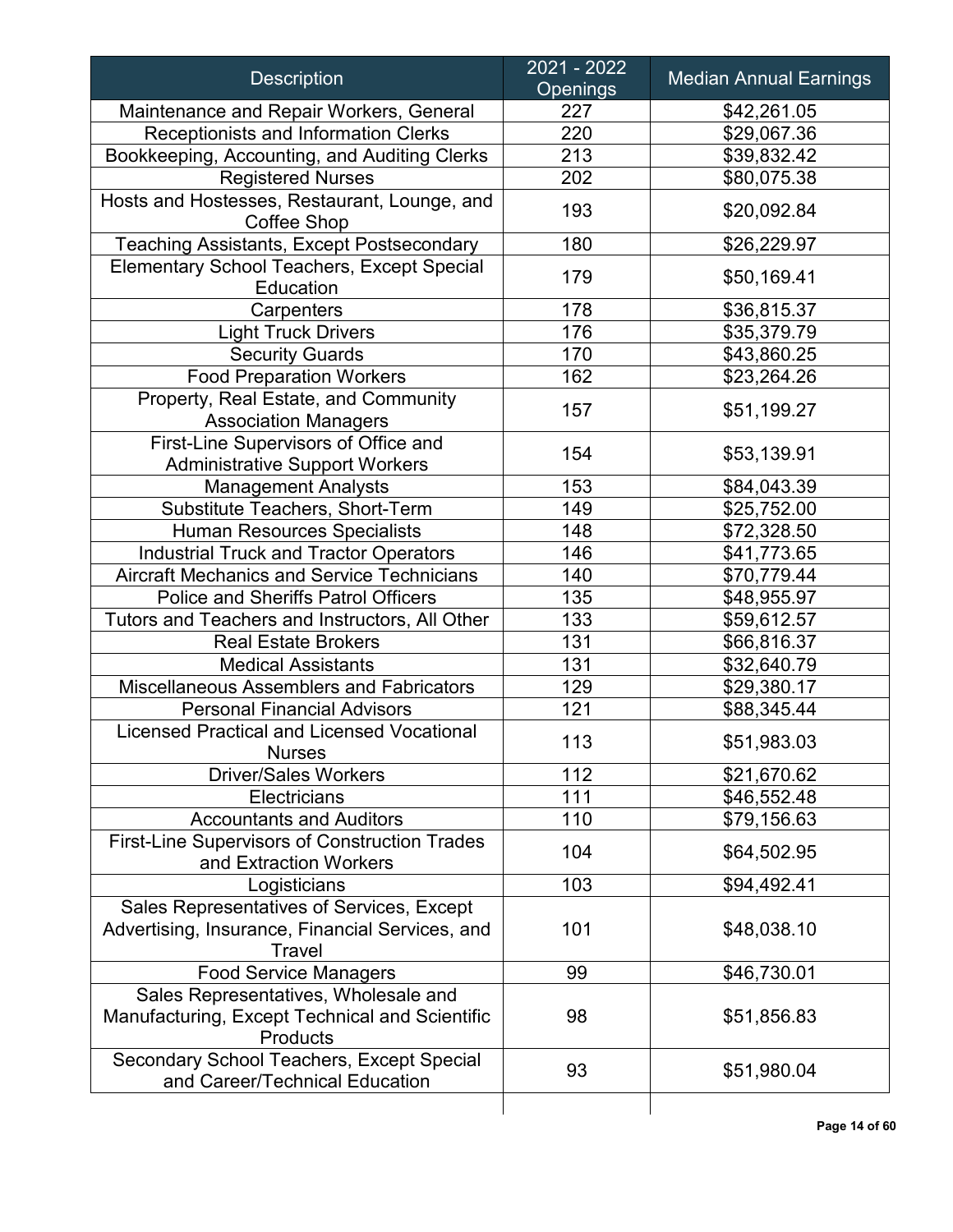| <b>Description</b>                                                                                                            | 2021 - 2022<br><b>Openings</b> | <b>Median Annual Earnings</b> |
|-------------------------------------------------------------------------------------------------------------------------------|--------------------------------|-------------------------------|
| First-Line Supervisors of Mechanics, Installers,<br>and Repairers                                                             | 90                             | \$68,817.22                   |
| <b>Computer Occupations, All Other</b>                                                                                        | 89                             | \$98,290.01                   |
| First-Line Supervisors of Non-Retail Sales<br>Workers                                                                         | 88                             | \$42,528.98                   |
| Dining Room and Cafeteria Attendants and<br><b>Bartender Helpers</b>                                                          | 84                             | \$25,395.27                   |
| <b>Dental Assistants</b>                                                                                                      | 83                             | \$43,617.33                   |
| <b>Construction Managers</b>                                                                                                  | 83                             | \$67,662.59                   |
| Painters, Construction and Maintenance                                                                                        | 82                             | \$33,101.89                   |
| Cooks, Institution and Cafeteria                                                                                              | 81                             | \$28,965.33                   |
| <b>Exercise Trainers and Group Fitness</b><br>Instructors                                                                     | 81                             | \$39,620.48                   |
| Educational Instruction and Library Workers, All<br>Other                                                                     | 81                             | \$46,247.52                   |
| <b>Massage Therapists</b>                                                                                                     | 77                             | \$37,241.64                   |
| Preschool Teachers, Except Special Education                                                                                  | 76                             | \$33,893.05                   |
| Plumbers, Pipefitters, and Steamfitters                                                                                       | 75                             | \$45,735.19                   |
| <b>Counter and Rental Clerks</b>                                                                                              | 73                             | \$26,779.81                   |
| Packers and Packagers, Hand                                                                                                   | 71                             | \$26,415.18                   |
| Medical and Health Services Managers                                                                                          | 70                             | \$112,357.05                  |
| Firefighters                                                                                                                  | 69                             | \$30,696.80                   |
| Inspectors, Testers, Sorters, Samplers, and<br>Weighers                                                                       | 68                             | \$35,246.57                   |
| Heating, Air Conditioning, and Refrigeration<br><b>Mechanics and Installers</b>                                               | 68                             | \$45,186.90                   |
| Information and Record Clerks, All Other                                                                                      | 64                             | \$52,164.83                   |
| <b>Emergency Medical Technicians and</b><br>Paramedics                                                                        | 63                             | \$41,063.28                   |
| Hotel, Motel, and Resort Desk Clerks                                                                                          | 60                             | \$21,585.74                   |
| <b>Operating Engineers and Other Construction</b><br><b>Equipment Operators</b>                                               | 59                             | \$42,041.81                   |
| <b>Manicurists and Pedicurists</b>                                                                                            | 59                             | \$19,874.13                   |
| Shipping, Receiving, and Inventory Clerks                                                                                     | 58                             | \$35,731.45                   |
| First-Line Supervisors of Transportation and<br>Material Moving Workers, Except Aircraft Cargo<br><b>Handling Supervisors</b> | 57                             | \$52,869.28                   |
| First-Line Supervisors of Housekeeping and<br><b>Janitorial Workers</b>                                                       | 56                             | \$39,612.85                   |
| Installation, Maintenance, and Repair Workers,<br>All Other                                                                   | 55                             | \$53,469.44                   |
| Securities, Commodities, and Financial                                                                                        | 54                             | \$48,772.85                   |
| <b>Bus, Truck Mechanics and Diesel Engine</b><br><b>Specialists</b>                                                           | 53                             | \$46,772.58                   |
| <b>Barbers</b>                                                                                                                | 52                             | \$24,698.87                   |
| Healthcare Support Workers, All Other                                                                                         | 52                             | \$52,755.00                   |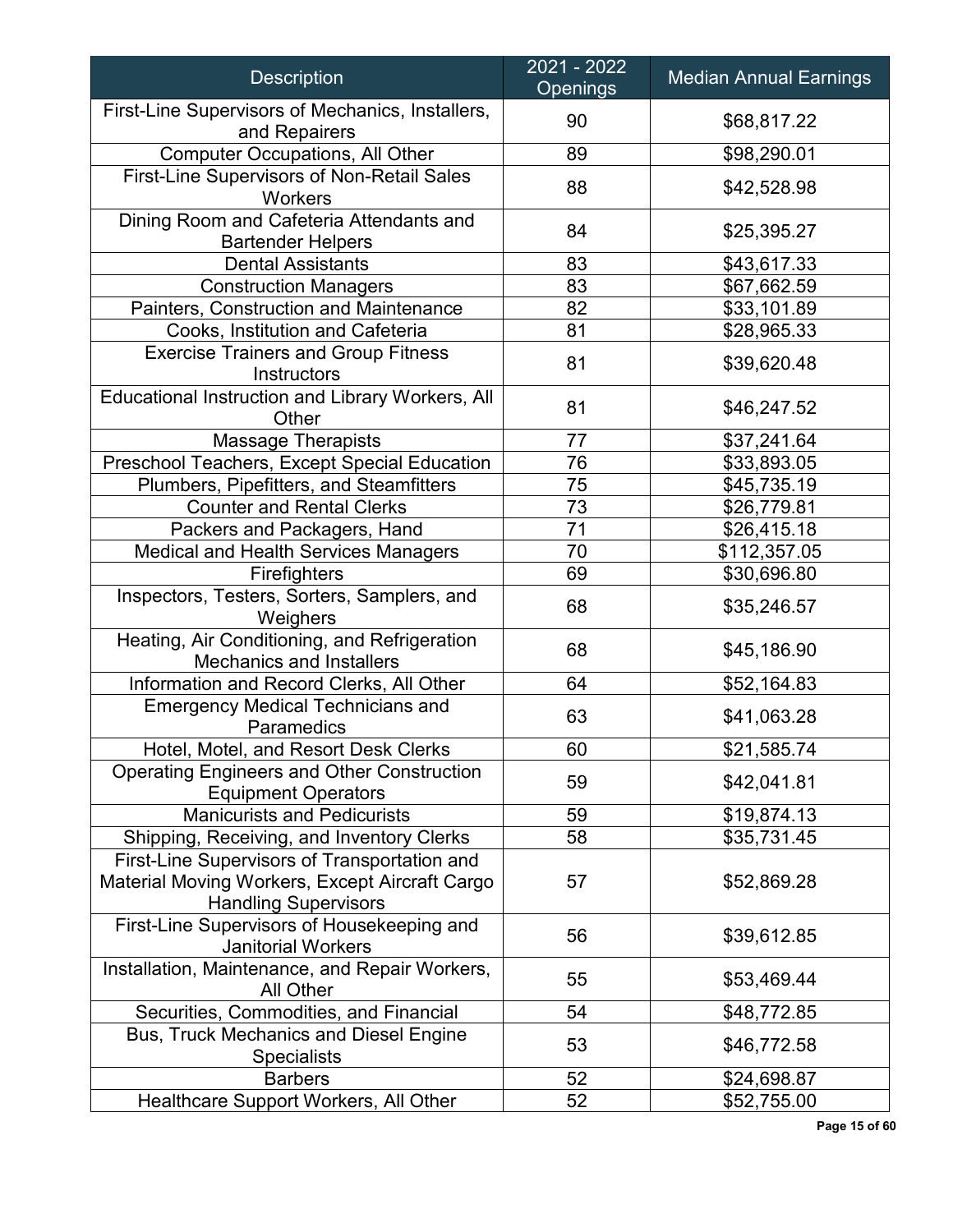| <b>Description</b>                                                                                                  | 2021 - 2022<br><b>Openings</b> | <b>Median Annual Earnings</b> |
|---------------------------------------------------------------------------------------------------------------------|--------------------------------|-------------------------------|
| <b>Medical Secretaries and Administrative</b><br><b>Assistants</b>                                                  | 52                             | \$32,930.06                   |
| <b>Correctional Officers and Jailers</b>                                                                            | 50                             | \$40,359.10                   |
| <b>Financial and Investment Analysts, Financial</b><br>Risk Specialists, and Financial Specialists, All<br>Other    | 49                             | \$82,486.57                   |
| <b>Training and Development Specialists</b>                                                                         | 48                             | \$62,799.89                   |
| <b>Property Appraisers and Assessors</b>                                                                            | 47                             | \$50,779.82                   |
| Child, Family, and School Social Workers                                                                            | 46                             | \$51,380.73                   |
| First-Line Supervisors of Production and<br><b>Operating Workers</b>                                                | 46                             | \$63,402.35                   |
| <b>Pharmacy Technicians</b>                                                                                         | 45                             | \$37,782.89                   |
| <b>Medical Dosimetrists, Medical Records</b><br>Specialists, and Health Technologists and<br>Technicians, All Other | 45                             | \$45,045.15                   |
| Software Developers and Software Quality<br><b>Assurance Analysts and Testers</b>                                   | 45                             | \$98,990.78                   |
| Telecommunications Equipment Installers and<br>Repairers, Except Line Installers                                    | 43                             | \$50,826.42                   |
| <b>Computer User Support Specialists</b>                                                                            | 43                             | \$51,864.73                   |
| <b>Civil Engineers</b>                                                                                              | 43                             | \$98,645.07                   |
| Paralegals and Legal Assistants                                                                                     | 42                             | \$44,489.37                   |
| <b>Crematory Operators and Personal Care and</b><br>Service Workers, All Other                                      | 41                             | \$26,157.08                   |
| Production, Planning, and Expediting Clerks                                                                         | 39                             | \$51,720.99                   |
| Welders, Cutters, Solderers, and Brazers                                                                            | 39                             | \$46,929.75                   |
| Office and Administrative Support Workers, All<br>Other                                                             | 37                             | \$42,220.74                   |
| <b>Industrial Machinery Mechanics</b>                                                                               | 37                             | \$54,248.54                   |
| <b>Human Resources Managers</b>                                                                                     | 34                             | \$116,658.62                  |
| Food Servers, Nonrestaurant                                                                                         | 34                             | \$24,949.34                   |
| Kindergarten Teachers, Except Special<br>Education                                                                  | 33                             | \$47,283.00                   |
| <b>Education Administrators, All Other</b>                                                                          | 33                             | \$97,453.75                   |
| <b>Refuse and Recyclable Material Collectors</b>                                                                    | 33                             | \$27,788.04                   |
| <b>Sailors and Marine Oilers</b>                                                                                    | 32                             | \$47,464.17                   |
| Psychologists, All Other                                                                                            | 32                             | \$82,362.54                   |
| Mobile Heavy Equipment Mechanics, Except<br>Engines                                                                 | 32                             | \$52,142.06                   |
| <b>Social and Human Service Assistants</b>                                                                          | 32                             | \$41,954.08                   |
| Human Resources Assistants, Except Payroll<br>and Timekeeping                                                       | 32                             | \$44,123.20                   |
| <b>Automotive Body and Related Repairers</b>                                                                        | 32                             | \$34,231.22                   |
| <b>Chefs and Head Cooks</b>                                                                                         | 32                             | \$44,055.17                   |
| <b>Helpers--Production Workers</b>                                                                                  | 32                             | \$31,120.19                   |
| <b>Clinical Laboratory Technologists</b>                                                                            | 31                             | \$55,166.20                   |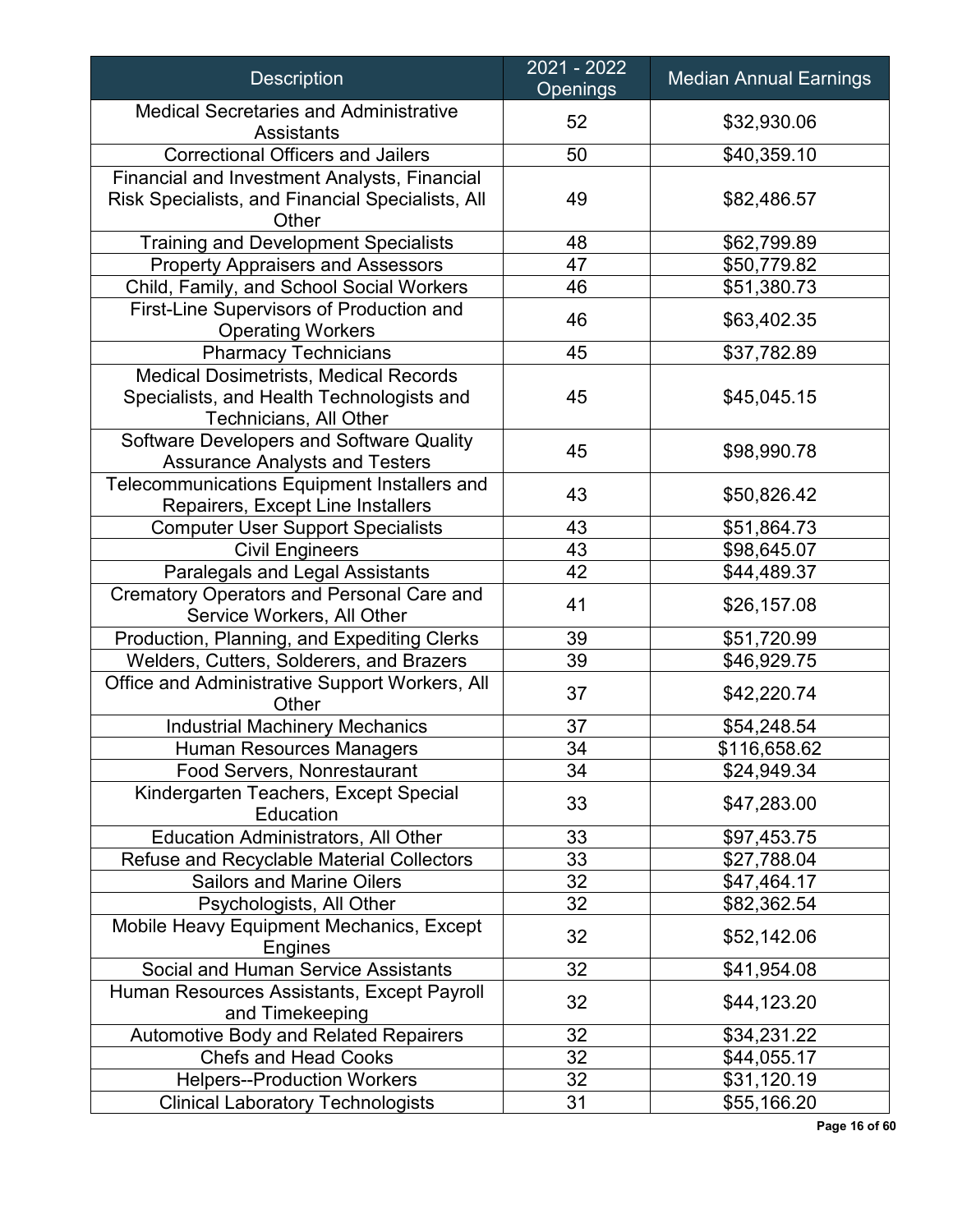| <b>Description</b>                                                                         | 2021 - 2022<br><b>Openings</b> | <b>Median Annual Earnings</b> |
|--------------------------------------------------------------------------------------------|--------------------------------|-------------------------------|
| Middle School Teachers, Except Special and<br><b>Career/Technical Education</b>            | 31                             | \$46,946.03                   |
| <b>Electrical Power-Line Installers and Repairers</b>                                      | 31                             | \$67,952.98                   |
| Claims Adjusters, Examiners, and Investigators                                             | 31                             | \$72,060.03                   |
| <b>Graphic Designers</b>                                                                   | 30                             | \$40,563.18                   |
| <b>Lodging Managers</b>                                                                    | 30                             | \$25,273.55                   |
| <b>Electrical and Electronics Repairers,</b><br><b>Commercial and Industrial Equipment</b> | 29                             | \$61,870.33                   |
| Directors, Religious Activities and Education                                              | 29                             | \$86,049.39                   |
| Meeting, Convention, and Event Planners                                                    | 29                             | \$43,552.09                   |
| Education Administrators, Kindergarten through<br>Secondary                                | 29                             | \$75,969.89                   |
| First-Line Supervisors of Police and Detectives                                            | 29                             | \$73,928.63                   |
| Computer, Automated Teller, and Office                                                     |                                |                               |
| <b>Machine Repairers</b>                                                                   | 29                             | \$40,976.88                   |
| Motor Vehicle Operators, All Other                                                         | 28                             | \$28,696.26                   |
| Network and Computer Systems Administrators                                                | 28                             | \$91,609.78                   |
| <b>Executive Secretaries and Executive</b><br><b>Administrative Assistants</b>             | 28                             | \$58,436.80                   |
| <b>School Bus Monitors and Protective Service</b><br>Workers, All Other                    | 28                             | \$34,614.65                   |
| <b>Computer Systems Analysts</b>                                                           | 28                             | \$80,485.23                   |
| Molders, Shapers, and Casters, Except Metal<br>and Plastic                                 | 27                             | \$36,060.08                   |
| <b>Automotive Service Attendants</b>                                                       | 27                             | \$26,065.83                   |
| Religious Workers, All Other                                                               | 27                             | \$32,296.38                   |
| Postal Service Mail Sorters, Processors, and<br><b>Processing Machine Operators</b>        | 27                             | \$51,363.21                   |
| Captains, Mates, and Pilots of Water Vessels                                               | 26                             | \$68,944.11                   |
| Special Education Teachers, Kindergarten and<br><b>Elementary School</b>                   | 26                             | \$52,618.90                   |
| <b>Dental Hygienists</b>                                                                   | 26                             | \$67,740.21                   |
| Special Education Teachers, Secondary School                                               | 26                             | \$52,512.30                   |
| Phlebotomists                                                                              | 26                             | \$32,605.99                   |
| Social Workers, All Other                                                                  | 25                             | \$88,958.68                   |
| <b>Sales Managers</b>                                                                      | 25                             | \$62,821.20                   |
| First-Line Supervisors of Landscaping, Lawn<br>Service, and Groundskeeping Workers         | 25                             | \$41,930.23                   |
| <b>Administrative Services and Facilities</b><br>Managers                                  | 25                             | \$97,447.96                   |
| Loan Officers                                                                              | 25                             | \$52,114.19                   |
| <b>Computer and Information Systems Managers</b>                                           | 25                             | \$118,477.08                  |
| Transportation, Storage, and Distribution<br><b>Managers</b>                               | 24                             | \$97,148.18                   |
| <b>Reservation and Transportation Ticket Agents</b><br>and Travel Clerks                   | 24                             | \$38,063.65                   |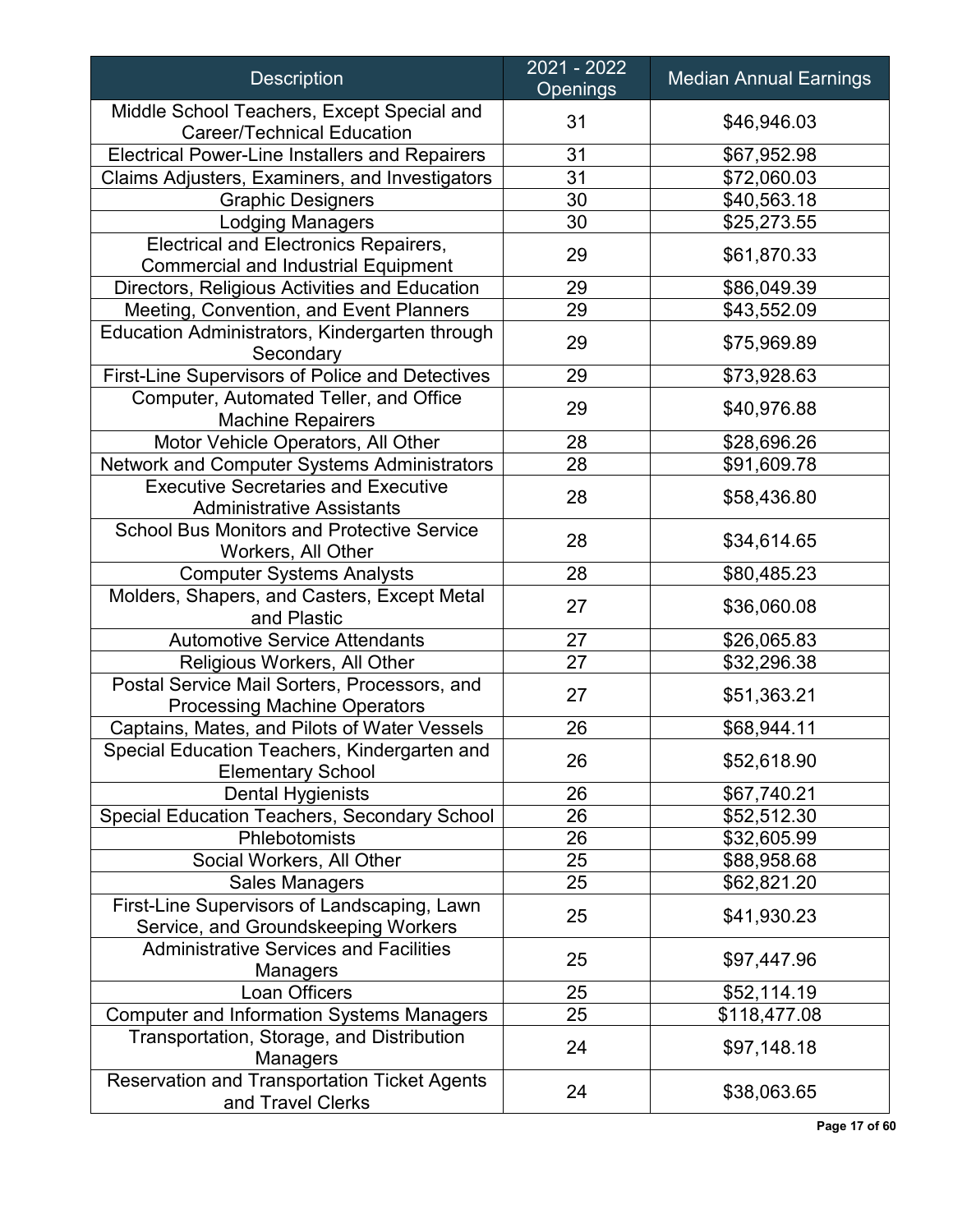| Farmworkers, Farm, Ranch, and Aqua-cultural<br>\$27,795.75<br>24<br>Animals<br>24<br><b>Art Directors</b><br>\$27,105.64<br>24<br>\$66,019.64<br>Radiologic Technologists and Technicians<br>24<br><b>Training and Development Managers</b><br>\$144,001.30<br>Career/Technical Education Teachers,<br>24<br>\$49,235.12<br><b>Secondary School</b><br><b>Nurse Practitioners</b><br>24<br>\$116,097.40<br>Coating, Painting, and Spraying Machine<br>24<br>\$34,384.43<br>Setters, Operators, and Tenders<br>Court, Municipal, and License Clerks<br>\$40,902.49<br>23<br>23<br><b>Physician Assistants</b><br>\$127,998.88<br><b>Roofers</b><br>23<br>\$36,878.26<br>Veterinary Assistants and Laboratory Animal<br>22<br>\$28,939.90<br>Caretakers<br>21<br><b>Physical Therapist Assistants</b><br>\$72,432.92<br>21<br>\$27,611.89<br><b>Skincare Specialists</b><br>21<br><b>Music Directors and Composers</b><br>\$35,353.28<br>21<br><b>Construction and Building Inspectors</b><br>\$68,609.67<br>20<br><b>Education Administrators, Postsecondary</b><br>\$98,157.49<br>Detectives and Criminal Investigators<br>20<br>\$56,664.82<br>Civil Engineering Technologists and<br>20<br>\$55,758.91<br><b>Technicians</b><br>20<br>\$24,834.03<br><b>Bakers</b><br>Payroll and Timekeeping Clerks<br>20<br>\$44,010.27<br>Molding, Coremaking, and Casting Machine<br>Setters, Operators, and Tenders, Metal and<br>20<br>\$39,760.74<br>Plastic<br>19<br>Speech-Language Pathologists<br>\$67,895.33<br>19<br>\$56,201.50<br>Machinists<br>Social Scientists and Related Workers, All<br>19<br>\$92,524.66<br>Other<br>Septic Tank Servicers and Sewer Pipe<br>19<br>\$30,226.58<br><b>Cleaners</b><br><b>Budget Analysts</b><br>19<br>\$92,785.94<br>19<br>Production Workers, All Other<br>\$30,851.64<br><b>Extruding and Drawing Machine Setters,</b><br>19<br>\$46,740.10<br>Operators, and Tenders, Metal and Plastic<br>Electrical, Electronic, and Electromechanical<br>19<br>Assemblers, Except Coil Winders, Tapers, and<br>\$37,084.53<br><b>Finishers</b><br><b>Bus Drivers, Transit and Intercity</b><br>19<br>\$37,798.65<br>19<br>Legal Secretaries and Administrative Assistants<br>\$33,562.05<br><b>Cost Estimators</b><br>18<br>\$67,504.65<br>\$33,134.52<br>Data Entry Keyers<br>17 | <b>Description</b> | 2021 - 2022<br><b>Openings</b> | <b>Median Annual Earnings</b> |
|----------------------------------------------------------------------------------------------------------------------------------------------------------------------------------------------------------------------------------------------------------------------------------------------------------------------------------------------------------------------------------------------------------------------------------------------------------------------------------------------------------------------------------------------------------------------------------------------------------------------------------------------------------------------------------------------------------------------------------------------------------------------------------------------------------------------------------------------------------------------------------------------------------------------------------------------------------------------------------------------------------------------------------------------------------------------------------------------------------------------------------------------------------------------------------------------------------------------------------------------------------------------------------------------------------------------------------------------------------------------------------------------------------------------------------------------------------------------------------------------------------------------------------------------------------------------------------------------------------------------------------------------------------------------------------------------------------------------------------------------------------------------------------------------------------------------------------------------------------------------------------------------------------------------------------------------------------------------------------------------------------------------------------------------------------------------------------------------------------------------------------------------------------------------------------------------------------------------------------------------------------------------------------------------------------------|--------------------|--------------------------------|-------------------------------|
|                                                                                                                                                                                                                                                                                                                                                                                                                                                                                                                                                                                                                                                                                                                                                                                                                                                                                                                                                                                                                                                                                                                                                                                                                                                                                                                                                                                                                                                                                                                                                                                                                                                                                                                                                                                                                                                                                                                                                                                                                                                                                                                                                                                                                                                                                                                |                    |                                |                               |
|                                                                                                                                                                                                                                                                                                                                                                                                                                                                                                                                                                                                                                                                                                                                                                                                                                                                                                                                                                                                                                                                                                                                                                                                                                                                                                                                                                                                                                                                                                                                                                                                                                                                                                                                                                                                                                                                                                                                                                                                                                                                                                                                                                                                                                                                                                                |                    |                                |                               |
|                                                                                                                                                                                                                                                                                                                                                                                                                                                                                                                                                                                                                                                                                                                                                                                                                                                                                                                                                                                                                                                                                                                                                                                                                                                                                                                                                                                                                                                                                                                                                                                                                                                                                                                                                                                                                                                                                                                                                                                                                                                                                                                                                                                                                                                                                                                |                    |                                |                               |
|                                                                                                                                                                                                                                                                                                                                                                                                                                                                                                                                                                                                                                                                                                                                                                                                                                                                                                                                                                                                                                                                                                                                                                                                                                                                                                                                                                                                                                                                                                                                                                                                                                                                                                                                                                                                                                                                                                                                                                                                                                                                                                                                                                                                                                                                                                                |                    |                                |                               |
|                                                                                                                                                                                                                                                                                                                                                                                                                                                                                                                                                                                                                                                                                                                                                                                                                                                                                                                                                                                                                                                                                                                                                                                                                                                                                                                                                                                                                                                                                                                                                                                                                                                                                                                                                                                                                                                                                                                                                                                                                                                                                                                                                                                                                                                                                                                |                    |                                |                               |
|                                                                                                                                                                                                                                                                                                                                                                                                                                                                                                                                                                                                                                                                                                                                                                                                                                                                                                                                                                                                                                                                                                                                                                                                                                                                                                                                                                                                                                                                                                                                                                                                                                                                                                                                                                                                                                                                                                                                                                                                                                                                                                                                                                                                                                                                                                                |                    |                                |                               |
|                                                                                                                                                                                                                                                                                                                                                                                                                                                                                                                                                                                                                                                                                                                                                                                                                                                                                                                                                                                                                                                                                                                                                                                                                                                                                                                                                                                                                                                                                                                                                                                                                                                                                                                                                                                                                                                                                                                                                                                                                                                                                                                                                                                                                                                                                                                |                    |                                |                               |
|                                                                                                                                                                                                                                                                                                                                                                                                                                                                                                                                                                                                                                                                                                                                                                                                                                                                                                                                                                                                                                                                                                                                                                                                                                                                                                                                                                                                                                                                                                                                                                                                                                                                                                                                                                                                                                                                                                                                                                                                                                                                                                                                                                                                                                                                                                                |                    |                                |                               |
|                                                                                                                                                                                                                                                                                                                                                                                                                                                                                                                                                                                                                                                                                                                                                                                                                                                                                                                                                                                                                                                                                                                                                                                                                                                                                                                                                                                                                                                                                                                                                                                                                                                                                                                                                                                                                                                                                                                                                                                                                                                                                                                                                                                                                                                                                                                |                    |                                |                               |
|                                                                                                                                                                                                                                                                                                                                                                                                                                                                                                                                                                                                                                                                                                                                                                                                                                                                                                                                                                                                                                                                                                                                                                                                                                                                                                                                                                                                                                                                                                                                                                                                                                                                                                                                                                                                                                                                                                                                                                                                                                                                                                                                                                                                                                                                                                                |                    |                                |                               |
|                                                                                                                                                                                                                                                                                                                                                                                                                                                                                                                                                                                                                                                                                                                                                                                                                                                                                                                                                                                                                                                                                                                                                                                                                                                                                                                                                                                                                                                                                                                                                                                                                                                                                                                                                                                                                                                                                                                                                                                                                                                                                                                                                                                                                                                                                                                |                    |                                |                               |
|                                                                                                                                                                                                                                                                                                                                                                                                                                                                                                                                                                                                                                                                                                                                                                                                                                                                                                                                                                                                                                                                                                                                                                                                                                                                                                                                                                                                                                                                                                                                                                                                                                                                                                                                                                                                                                                                                                                                                                                                                                                                                                                                                                                                                                                                                                                |                    |                                |                               |
|                                                                                                                                                                                                                                                                                                                                                                                                                                                                                                                                                                                                                                                                                                                                                                                                                                                                                                                                                                                                                                                                                                                                                                                                                                                                                                                                                                                                                                                                                                                                                                                                                                                                                                                                                                                                                                                                                                                                                                                                                                                                                                                                                                                                                                                                                                                |                    |                                |                               |
|                                                                                                                                                                                                                                                                                                                                                                                                                                                                                                                                                                                                                                                                                                                                                                                                                                                                                                                                                                                                                                                                                                                                                                                                                                                                                                                                                                                                                                                                                                                                                                                                                                                                                                                                                                                                                                                                                                                                                                                                                                                                                                                                                                                                                                                                                                                |                    |                                |                               |
|                                                                                                                                                                                                                                                                                                                                                                                                                                                                                                                                                                                                                                                                                                                                                                                                                                                                                                                                                                                                                                                                                                                                                                                                                                                                                                                                                                                                                                                                                                                                                                                                                                                                                                                                                                                                                                                                                                                                                                                                                                                                                                                                                                                                                                                                                                                |                    |                                |                               |
|                                                                                                                                                                                                                                                                                                                                                                                                                                                                                                                                                                                                                                                                                                                                                                                                                                                                                                                                                                                                                                                                                                                                                                                                                                                                                                                                                                                                                                                                                                                                                                                                                                                                                                                                                                                                                                                                                                                                                                                                                                                                                                                                                                                                                                                                                                                |                    |                                |                               |
|                                                                                                                                                                                                                                                                                                                                                                                                                                                                                                                                                                                                                                                                                                                                                                                                                                                                                                                                                                                                                                                                                                                                                                                                                                                                                                                                                                                                                                                                                                                                                                                                                                                                                                                                                                                                                                                                                                                                                                                                                                                                                                                                                                                                                                                                                                                |                    |                                |                               |
|                                                                                                                                                                                                                                                                                                                                                                                                                                                                                                                                                                                                                                                                                                                                                                                                                                                                                                                                                                                                                                                                                                                                                                                                                                                                                                                                                                                                                                                                                                                                                                                                                                                                                                                                                                                                                                                                                                                                                                                                                                                                                                                                                                                                                                                                                                                |                    |                                |                               |
|                                                                                                                                                                                                                                                                                                                                                                                                                                                                                                                                                                                                                                                                                                                                                                                                                                                                                                                                                                                                                                                                                                                                                                                                                                                                                                                                                                                                                                                                                                                                                                                                                                                                                                                                                                                                                                                                                                                                                                                                                                                                                                                                                                                                                                                                                                                |                    |                                |                               |
|                                                                                                                                                                                                                                                                                                                                                                                                                                                                                                                                                                                                                                                                                                                                                                                                                                                                                                                                                                                                                                                                                                                                                                                                                                                                                                                                                                                                                                                                                                                                                                                                                                                                                                                                                                                                                                                                                                                                                                                                                                                                                                                                                                                                                                                                                                                |                    |                                |                               |
|                                                                                                                                                                                                                                                                                                                                                                                                                                                                                                                                                                                                                                                                                                                                                                                                                                                                                                                                                                                                                                                                                                                                                                                                                                                                                                                                                                                                                                                                                                                                                                                                                                                                                                                                                                                                                                                                                                                                                                                                                                                                                                                                                                                                                                                                                                                |                    |                                |                               |
|                                                                                                                                                                                                                                                                                                                                                                                                                                                                                                                                                                                                                                                                                                                                                                                                                                                                                                                                                                                                                                                                                                                                                                                                                                                                                                                                                                                                                                                                                                                                                                                                                                                                                                                                                                                                                                                                                                                                                                                                                                                                                                                                                                                                                                                                                                                |                    |                                |                               |
|                                                                                                                                                                                                                                                                                                                                                                                                                                                                                                                                                                                                                                                                                                                                                                                                                                                                                                                                                                                                                                                                                                                                                                                                                                                                                                                                                                                                                                                                                                                                                                                                                                                                                                                                                                                                                                                                                                                                                                                                                                                                                                                                                                                                                                                                                                                |                    |                                |                               |
|                                                                                                                                                                                                                                                                                                                                                                                                                                                                                                                                                                                                                                                                                                                                                                                                                                                                                                                                                                                                                                                                                                                                                                                                                                                                                                                                                                                                                                                                                                                                                                                                                                                                                                                                                                                                                                                                                                                                                                                                                                                                                                                                                                                                                                                                                                                |                    |                                |                               |
|                                                                                                                                                                                                                                                                                                                                                                                                                                                                                                                                                                                                                                                                                                                                                                                                                                                                                                                                                                                                                                                                                                                                                                                                                                                                                                                                                                                                                                                                                                                                                                                                                                                                                                                                                                                                                                                                                                                                                                                                                                                                                                                                                                                                                                                                                                                |                    |                                |                               |
|                                                                                                                                                                                                                                                                                                                                                                                                                                                                                                                                                                                                                                                                                                                                                                                                                                                                                                                                                                                                                                                                                                                                                                                                                                                                                                                                                                                                                                                                                                                                                                                                                                                                                                                                                                                                                                                                                                                                                                                                                                                                                                                                                                                                                                                                                                                |                    |                                |                               |
|                                                                                                                                                                                                                                                                                                                                                                                                                                                                                                                                                                                                                                                                                                                                                                                                                                                                                                                                                                                                                                                                                                                                                                                                                                                                                                                                                                                                                                                                                                                                                                                                                                                                                                                                                                                                                                                                                                                                                                                                                                                                                                                                                                                                                                                                                                                |                    |                                |                               |
|                                                                                                                                                                                                                                                                                                                                                                                                                                                                                                                                                                                                                                                                                                                                                                                                                                                                                                                                                                                                                                                                                                                                                                                                                                                                                                                                                                                                                                                                                                                                                                                                                                                                                                                                                                                                                                                                                                                                                                                                                                                                                                                                                                                                                                                                                                                |                    |                                |                               |
|                                                                                                                                                                                                                                                                                                                                                                                                                                                                                                                                                                                                                                                                                                                                                                                                                                                                                                                                                                                                                                                                                                                                                                                                                                                                                                                                                                                                                                                                                                                                                                                                                                                                                                                                                                                                                                                                                                                                                                                                                                                                                                                                                                                                                                                                                                                |                    |                                |                               |
|                                                                                                                                                                                                                                                                                                                                                                                                                                                                                                                                                                                                                                                                                                                                                                                                                                                                                                                                                                                                                                                                                                                                                                                                                                                                                                                                                                                                                                                                                                                                                                                                                                                                                                                                                                                                                                                                                                                                                                                                                                                                                                                                                                                                                                                                                                                |                    |                                |                               |
|                                                                                                                                                                                                                                                                                                                                                                                                                                                                                                                                                                                                                                                                                                                                                                                                                                                                                                                                                                                                                                                                                                                                                                                                                                                                                                                                                                                                                                                                                                                                                                                                                                                                                                                                                                                                                                                                                                                                                                                                                                                                                                                                                                                                                                                                                                                |                    |                                |                               |
|                                                                                                                                                                                                                                                                                                                                                                                                                                                                                                                                                                                                                                                                                                                                                                                                                                                                                                                                                                                                                                                                                                                                                                                                                                                                                                                                                                                                                                                                                                                                                                                                                                                                                                                                                                                                                                                                                                                                                                                                                                                                                                                                                                                                                                                                                                                |                    |                                |                               |
|                                                                                                                                                                                                                                                                                                                                                                                                                                                                                                                                                                                                                                                                                                                                                                                                                                                                                                                                                                                                                                                                                                                                                                                                                                                                                                                                                                                                                                                                                                                                                                                                                                                                                                                                                                                                                                                                                                                                                                                                                                                                                                                                                                                                                                                                                                                |                    |                                |                               |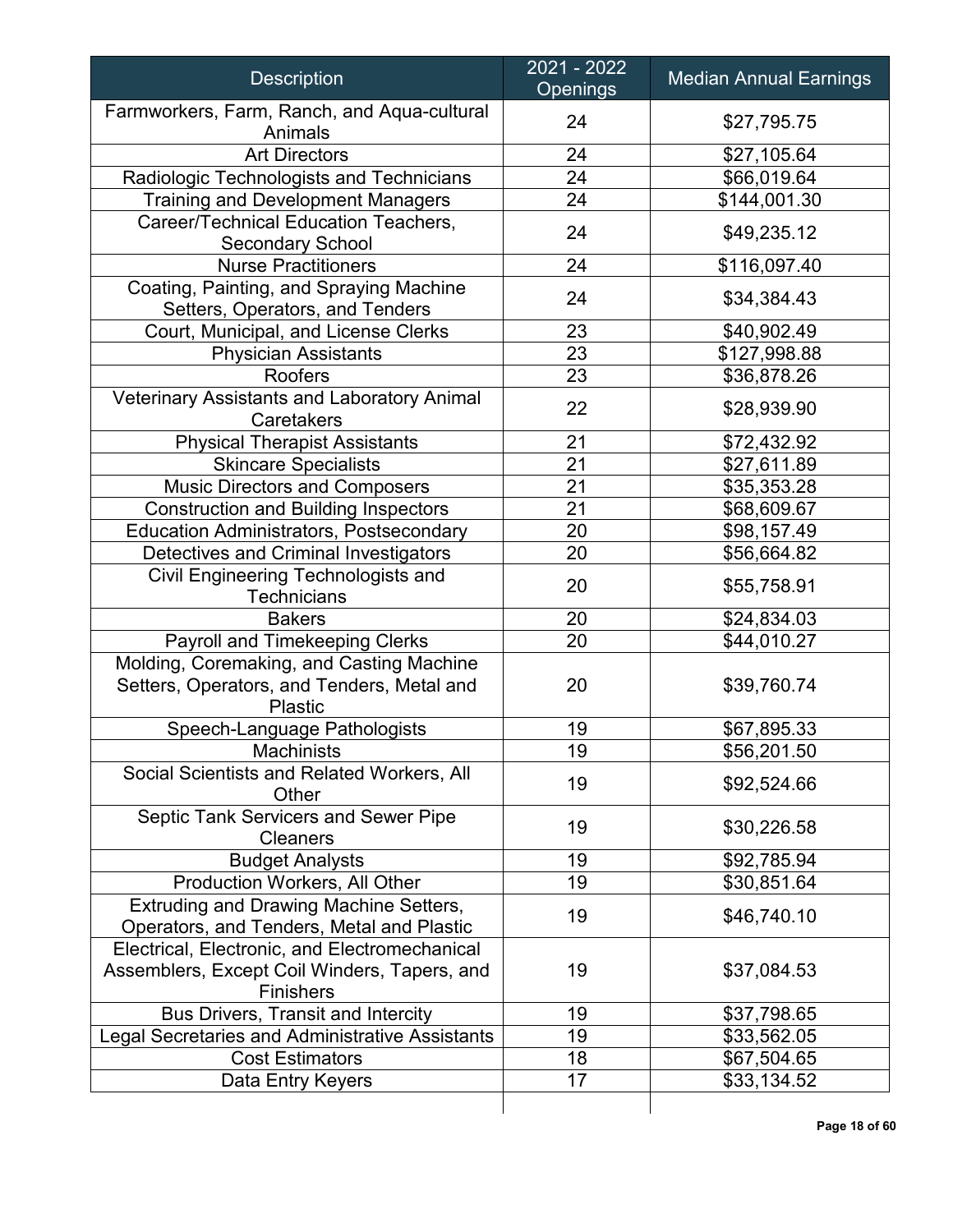| <b>Description</b>                                                                                          | 2021 - 2022<br><b>Openings</b> | <b>Median Annual Earnings</b> |
|-------------------------------------------------------------------------------------------------------------|--------------------------------|-------------------------------|
| Web Developers and Digital Interface<br><b>Designers</b>                                                    | 17                             | \$56,683.03                   |
| <b>Electrical and Electronic Engineering</b><br><b>Technologists and Technicians</b>                        | 17                             | \$72,989.12                   |
| <b>Communications Equipment Operators, All</b><br>Other                                                     | 17                             | \$56,475.57                   |
| Tailors, Dressmakers, and Custom Sewers                                                                     | 17                             | \$19,508.69                   |
| Cutting, Punching, and Press Machine Setters,<br>Operators, and Tenders, Metal and Plastic                  | 17                             | \$39,203.04                   |
| <b>Cutting and Slicing Machine Setters, Operators</b>                                                       | 17                             | \$38,327.47                   |
| Woodworking Machine Setters, Operators, and<br><b>Tenders, Except Sawing</b>                                | 16                             | \$35,135.56                   |
| Laundry and Dry-Cleaning Workers                                                                            | 16                             | \$25,835.32                   |
| <b>Helpers--Electricians</b>                                                                                | 16                             | \$37,359.74                   |
| Pipelayers                                                                                                  | 16                             | \$39,842.81                   |
| Dispatchers, Except Police, Fire, and<br>Ambulance                                                          | 16                             | \$47,607.70                   |
| Water and Wastewater Treatment Plant and<br><b>System Operators</b>                                         | 16                             | \$50,484.35                   |
| Mixing and Blending Machine Setters,<br>Operators, and Tenders                                              | 16                             | \$41,279.69                   |
| Telecommunications Line Installers and<br><b>Repairers</b>                                                  | 16                             | \$57,392.82                   |
| <b>Information Security Analysts</b>                                                                        | 15                             | \$97,820.23                   |
| <b>Food Preparation and Serving Related</b><br>Workers, All Other                                           | 15                             | \$23,484.74                   |
| <b>Cement Masons and Concrete Finishers</b>                                                                 | 15                             | \$38,948.26                   |
| Insurance Claims and Policy Processing Clerks                                                               | 15                             | \$36,885.65                   |
| <b>Physical Therapists</b>                                                                                  | 15                             | \$94,490.66                   |
| Sales Representatives, Wholesale and<br>Manufacturing, Technical and Scientific<br>Products                 | 15                             | \$77,584.88                   |
| Multiple Machine Tool Setters, Operators, and<br><b>Tenders, Metal and Plastic</b>                          | 15                             | \$39,223.41                   |
| <b>Adult Basic Education, Adult Secondary</b><br>Education, and English as a Second Language<br>Instructors | 14                             | \$55,497.68                   |
| Drywall and Ceiling Tile Installers                                                                         | 14                             | \$36,842.17                   |
| <b>Public Safety Telecommunicators</b>                                                                      | 14                             | \$39,920.37                   |
| <b>Sheet Metal Workers</b>                                                                                  | 14                             | \$39,216.59                   |
| Cooks, Short Order                                                                                          | 13                             | \$21,647.02                   |
| Helpers--Pipelayers, Plumbers, Pipefitters, and<br><b>Steamfitters</b>                                      | 13                             | \$26,831.77                   |
| <b>Miscellaneous Construction and Related</b><br>Workers                                                    | 13                             | \$36,604.76                   |
| <b>Medical Transcriptionists</b>                                                                            | 13                             | \$34,866.10                   |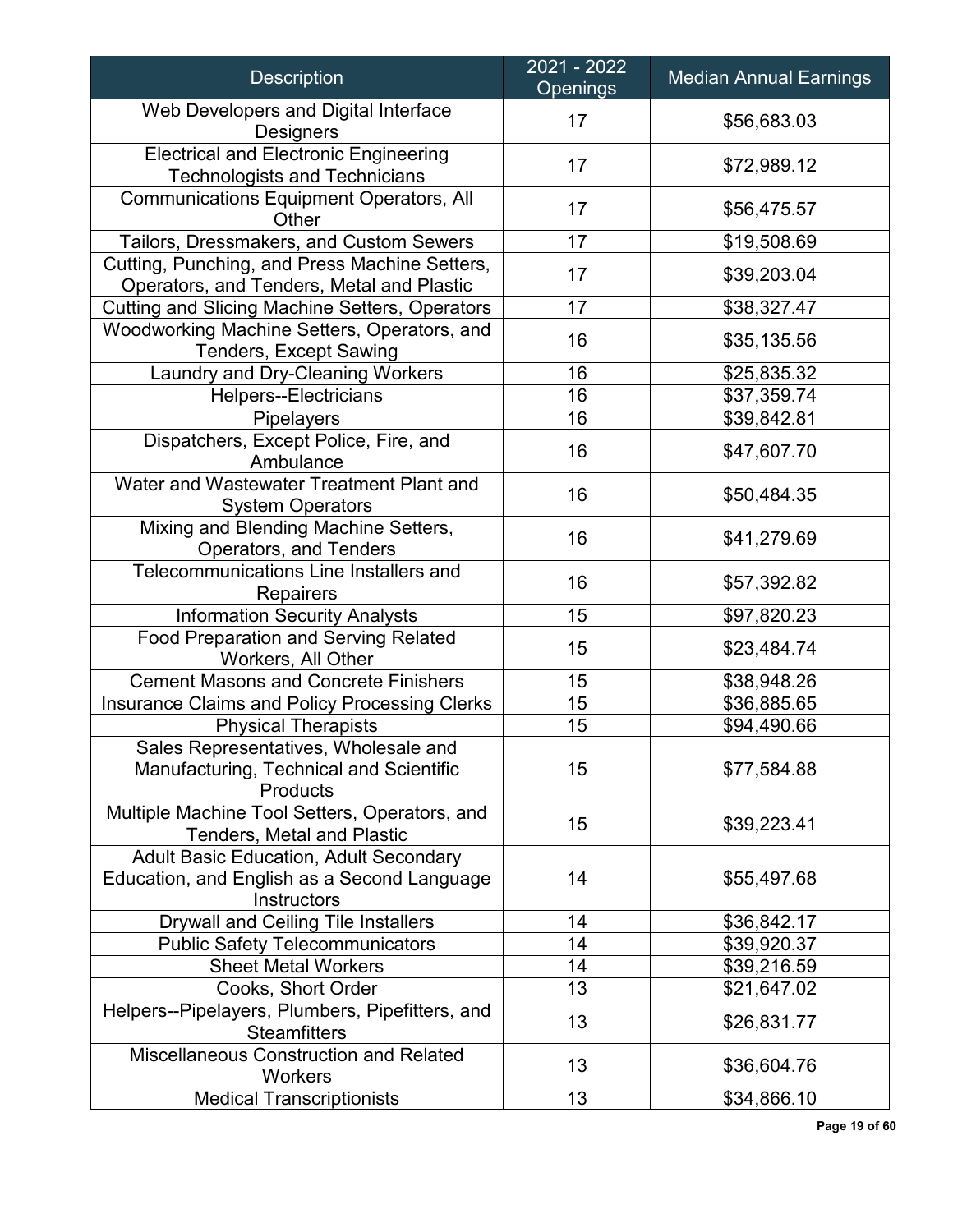| <b>Description</b>                                                         | 2021 - 2022<br><b>Openings</b> | <b>Median Annual Earnings</b> |
|----------------------------------------------------------------------------|--------------------------------|-------------------------------|
| Sawing Machine Setters, Operators, and<br>Tenders, Wood                    | 13                             | \$32,293.38                   |
| <b>Postal Service Clerks</b>                                               | 13                             | \$52,054.22                   |
| Surveying and Mapping Technicians                                          | 13                             | \$49,551.56                   |
| <b>Industrial Engineers</b>                                                | 13                             | \$87,704.05                   |
| Electric Motor, Power Tool, and Related<br><b>Repairers</b>                | 13                             | \$55,081.98                   |
| Miscellaneous First-Line Supervisors,<br><b>Protective Service Workers</b> | 12 <sup>2</sup>                | \$61,589.26                   |
| <b>Highway Maintenance Workers</b>                                         | 12                             | \$42,498.91                   |
| Industrial Engineering Technologists and<br><b>Technicians</b>             | 12                             | \$53,299.40                   |
| <b>Occupational Health and Safety Specialists</b>                          | 11                             | \$88,434.51                   |
| <b>Procurement Clerks</b>                                                  | 11                             | \$50,701.60                   |
| <b>Surgical Technologists</b>                                              | 11                             | \$51,046.26                   |
| Total                                                                      | 30,941                         | \$50,099.15                   |

*Source: EMSI 2021 (4th Quarter): Occupation Report; \*Location Quotient: Concentration in Cumberland County compared to all other NC Counties; 1 – Average*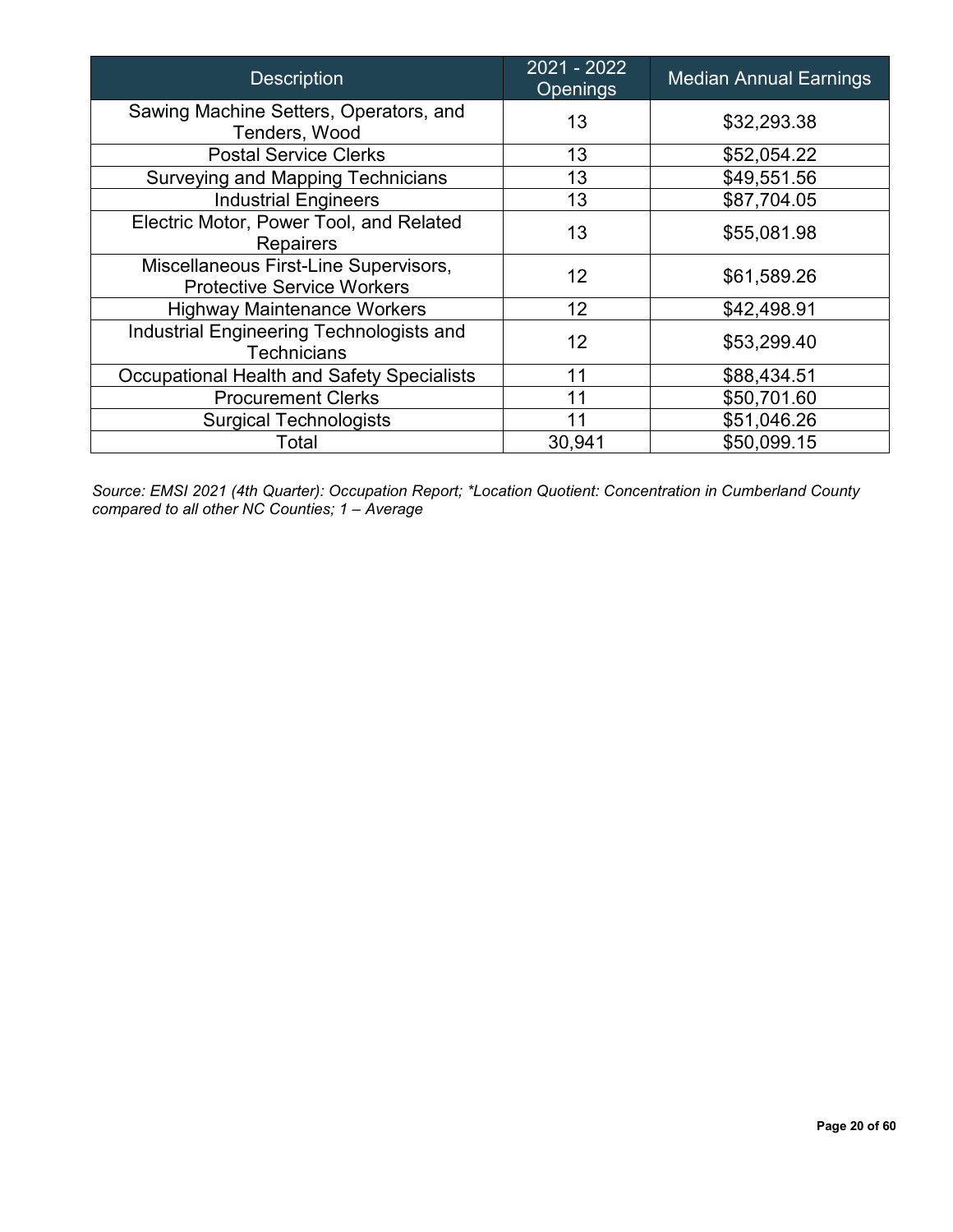|                                                                          |                 | Median          |
|--------------------------------------------------------------------------|-----------------|-----------------|
| <b>Description</b>                                                       | 2021-2026       | Annual          |
|                                                                          | <b>Openings</b> | <b>Earnings</b> |
| Military-only occupations                                                | 13,242          | \$33,369.78     |
| <b>Fast Food and Counter Workers</b>                                     | 6,183           | \$21,373.34     |
| Cashiers                                                                 | 5,420           | \$23,122.77     |
| <b>Retail Salespersons</b>                                               | 4,839           | \$25,050.40     |
| <b>Waiters and Waitresses</b>                                            | 2,924           | \$20,183.11     |
| Home Health and Personal Care Aides                                      | 2,878           | \$23,856.70     |
| Janitors and Cleaners, Except Maids and                                  |                 |                 |
| <b>Housekeeping Cleaners</b>                                             | 2,505           | \$27,808.58     |
| <b>Stockers and Order Fillers</b>                                        | 2,489           | \$27,658.24     |
| Office Clerks, General                                                   | 2,416           | \$34,290.73     |
| <b>Real Estate Sales Agents</b>                                          | 2,213           | \$50,189.01     |
| Heavy and Tractor-Trailer Truck Drivers                                  | 1,949           | \$40,952.32     |
| Passenger Vehicle Drivers, Except Bus Drivers,                           | 1,872           | \$29,135.30     |
| <b>Transit and Intercity</b>                                             |                 |                 |
| Cooks, Restaurant                                                        | 1,843           | \$25,506.40     |
| <b>Nursing Assistants</b>                                                | 1,775           | \$26,694.56     |
| <b>Customer Service Representatives</b>                                  | 1,745           | \$35,533.16     |
| Hairdressers, Hairstylists, and Cosmetologists                           | 1,709           | \$24,233.64     |
| First-Line Supervisors of Retail Sales Workers                           | 1,674           | \$39,716.50     |
| Cooks, Fast Food                                                         | 1,638           | \$19,495.55     |
| <b>Childcare Workers</b>                                                 | 1,571           | \$22,183.13     |
| Laborers and Freight, Stock, and Material<br>Movers, Hand                | 1,409           | \$29,412.38     |
| First-Line Supervisors of Food Preparation and<br><b>Serving Workers</b> | 1,375           | \$37,612.25     |
| Personal Service Managers, All Other;                                    |                 |                 |
| <b>Entertainment and Recreation Managers, Except</b>                     | 1,212           | \$75,610.61     |
| Gambling; and Managers, All Other                                        |                 |                 |
| <b>Automotive Service Technicians and Mechanics</b>                      | 1,205           | \$34,339.41     |
| <b>Construction Laborers</b>                                             | 1,201           | \$30,715.39     |
| <b>Insurance Sales Agents</b>                                            | 1,187           | \$60,520.67     |
| Landscaping and Groundskeeping Workers                                   | 1,163           | \$27,429.13     |
| Secretaries and Administrative Assistants, Except                        |                 |                 |
| Legal, Medical, and Executive                                            | 1,131           | \$37,816.92     |
| Maintenance and Repair Workers, General                                  | 1,130           | \$42,261.05     |
| <b>Postsecondary Teachers</b>                                            | 1,129           | \$67,391.40     |
| <b>Project Management Specialists and Business</b>                       | 1,121           | \$88,864.35     |
| Operations Specialists, All Other                                        |                 |                 |

### <span id="page-20-0"></span>**Table 2: EMSI Regional Private Workforce and Industry Projections (Cumberland County)**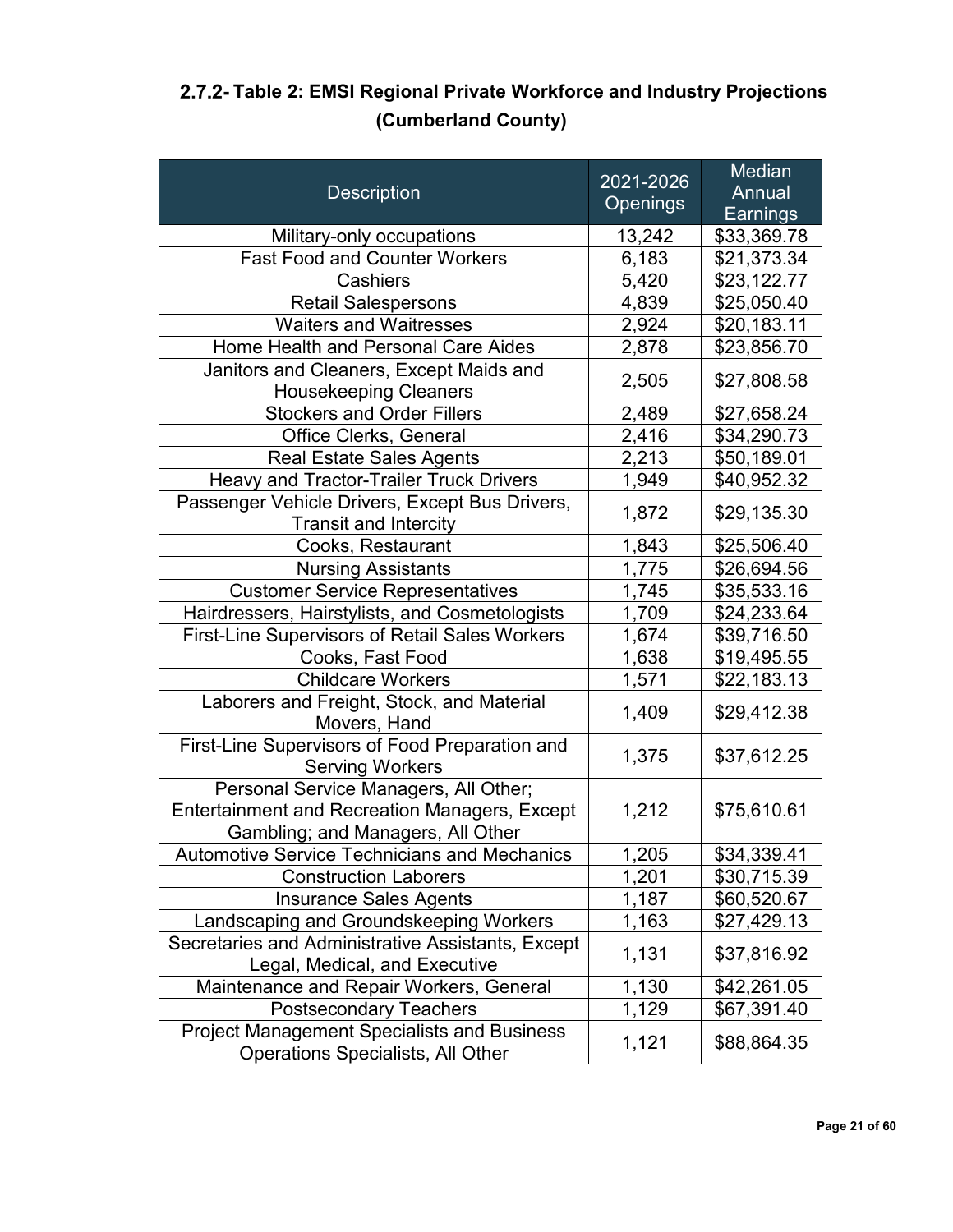| <b>Description</b><br><b>Receptionists and Information Clerks</b><br>Bookkeeping, Accounting, and Auditing Clerks<br>Hosts and Hostesses, Restaurant, Lounge, and<br>Coffee Shop<br><b>Registered Nurses</b> | 2021-2026<br><b>Openings</b><br>1,080<br>1,045<br>1,028<br>989<br>924<br>890<br>882 | Annual<br>Earnings<br>\$29,067.36<br>\$39,832.42<br>\$20,092.84<br>\$80,075.38<br>\$22,155.03<br>\$26,229.97<br>\$50,169.41 |
|--------------------------------------------------------------------------------------------------------------------------------------------------------------------------------------------------------------|-------------------------------------------------------------------------------------|-----------------------------------------------------------------------------------------------------------------------------|
|                                                                                                                                                                                                              |                                                                                     |                                                                                                                             |
|                                                                                                                                                                                                              |                                                                                     |                                                                                                                             |
|                                                                                                                                                                                                              |                                                                                     |                                                                                                                             |
|                                                                                                                                                                                                              |                                                                                     |                                                                                                                             |
|                                                                                                                                                                                                              |                                                                                     |                                                                                                                             |
|                                                                                                                                                                                                              |                                                                                     |                                                                                                                             |
|                                                                                                                                                                                                              |                                                                                     |                                                                                                                             |
| Door-to-Door Sales Workers, News and Street<br>Vendors, and Related Workers                                                                                                                                  |                                                                                     |                                                                                                                             |
| <b>Teaching Assistants, Except Postsecondary</b>                                                                                                                                                             |                                                                                     |                                                                                                                             |
| <b>Elementary School Teachers, Except Special</b>                                                                                                                                                            |                                                                                     |                                                                                                                             |
| Education                                                                                                                                                                                                    |                                                                                     |                                                                                                                             |
| Carpenters                                                                                                                                                                                                   | 868                                                                                 | \$36,815.37                                                                                                                 |
| <b>Light Truck Drivers</b>                                                                                                                                                                                   | 864                                                                                 | \$35,379.79                                                                                                                 |
| <b>Security Guards</b>                                                                                                                                                                                       | 840                                                                                 | \$43,860.25                                                                                                                 |
| <b>Food Preparation Workers</b>                                                                                                                                                                              | 827                                                                                 | \$23,264.26                                                                                                                 |
| Property, Real Estate, and Community<br><b>Association Managers</b>                                                                                                                                          | 765                                                                                 | \$51,199.27                                                                                                                 |
| First-Line Supervisors of Office and                                                                                                                                                                         |                                                                                     |                                                                                                                             |
| <b>Administrative Support Workers</b>                                                                                                                                                                        | 757                                                                                 | \$53,139.91                                                                                                                 |
| Substitute Teachers, Short-Term                                                                                                                                                                              | 740                                                                                 | \$25,752.00                                                                                                                 |
| <b>Human Resources Specialists</b>                                                                                                                                                                           | 739                                                                                 | \$72,328.50                                                                                                                 |
| <b>Industrial Truck and Tractor Operators</b>                                                                                                                                                                | 708                                                                                 | \$41,773.65                                                                                                                 |
| <b>Police and Sheriffs Patrol Officers</b>                                                                                                                                                                   | 676                                                                                 | \$48,955.97                                                                                                                 |
| Tutors and Teachers and Instructors, All Other                                                                                                                                                               | 667                                                                                 | \$59,612.57                                                                                                                 |
| <b>Medical Assistants</b>                                                                                                                                                                                    | 650                                                                                 | \$32,640.79                                                                                                                 |
| <b>Real Estate Brokers</b>                                                                                                                                                                                   | 637                                                                                 | \$66,816.37                                                                                                                 |
| <b>Miscellaneous Assemblers and Fabricators</b>                                                                                                                                                              | 595                                                                                 | \$29,380.17                                                                                                                 |
| <b>Personal Financial Advisors</b>                                                                                                                                                                           | 582                                                                                 | \$88,345.44                                                                                                                 |
| <b>Driver/Sales Workers</b>                                                                                                                                                                                  | 571                                                                                 | \$21,670.62                                                                                                                 |
| <b>Licensed Practical and Licensed Vocational</b>                                                                                                                                                            |                                                                                     |                                                                                                                             |
| <b>Nurses</b>                                                                                                                                                                                                | 555                                                                                 | \$51,983.03                                                                                                                 |
| Electricians                                                                                                                                                                                                 | 553                                                                                 | \$46,552.48                                                                                                                 |
| <b>Accountants and Auditors</b>                                                                                                                                                                              | 539                                                                                 | \$79,156.63                                                                                                                 |
| Logisticians                                                                                                                                                                                                 | 506                                                                                 | \$94,492.41                                                                                                                 |
| First-Line Supervisors of Construction Trades and<br><b>Extraction Workers</b>                                                                                                                               | 503                                                                                 | \$64,502.95                                                                                                                 |
| <b>Food Service Managers</b>                                                                                                                                                                                 | 498                                                                                 | \$46,730.01                                                                                                                 |
| Sales Representatives of Services, Except                                                                                                                                                                    |                                                                                     |                                                                                                                             |
| Advertising, Insurance, Financial Services, and                                                                                                                                                              | 497                                                                                 | \$48,038.10                                                                                                                 |
| Travel                                                                                                                                                                                                       |                                                                                     |                                                                                                                             |
| Secondary School Teachers, Except Special and<br><b>Career/Technical Education</b>                                                                                                                           | 462                                                                                 | \$51,980.04                                                                                                                 |
| Dining Room and Cafeteria Attendants and<br><b>Bartender Helpers</b>                                                                                                                                         | 454                                                                                 | \$25,395.27                                                                                                                 |
| First-Line Supervisors of Mechanics, Installers,<br>and Repairers                                                                                                                                            | 447                                                                                 | \$68,817.22                                                                                                                 |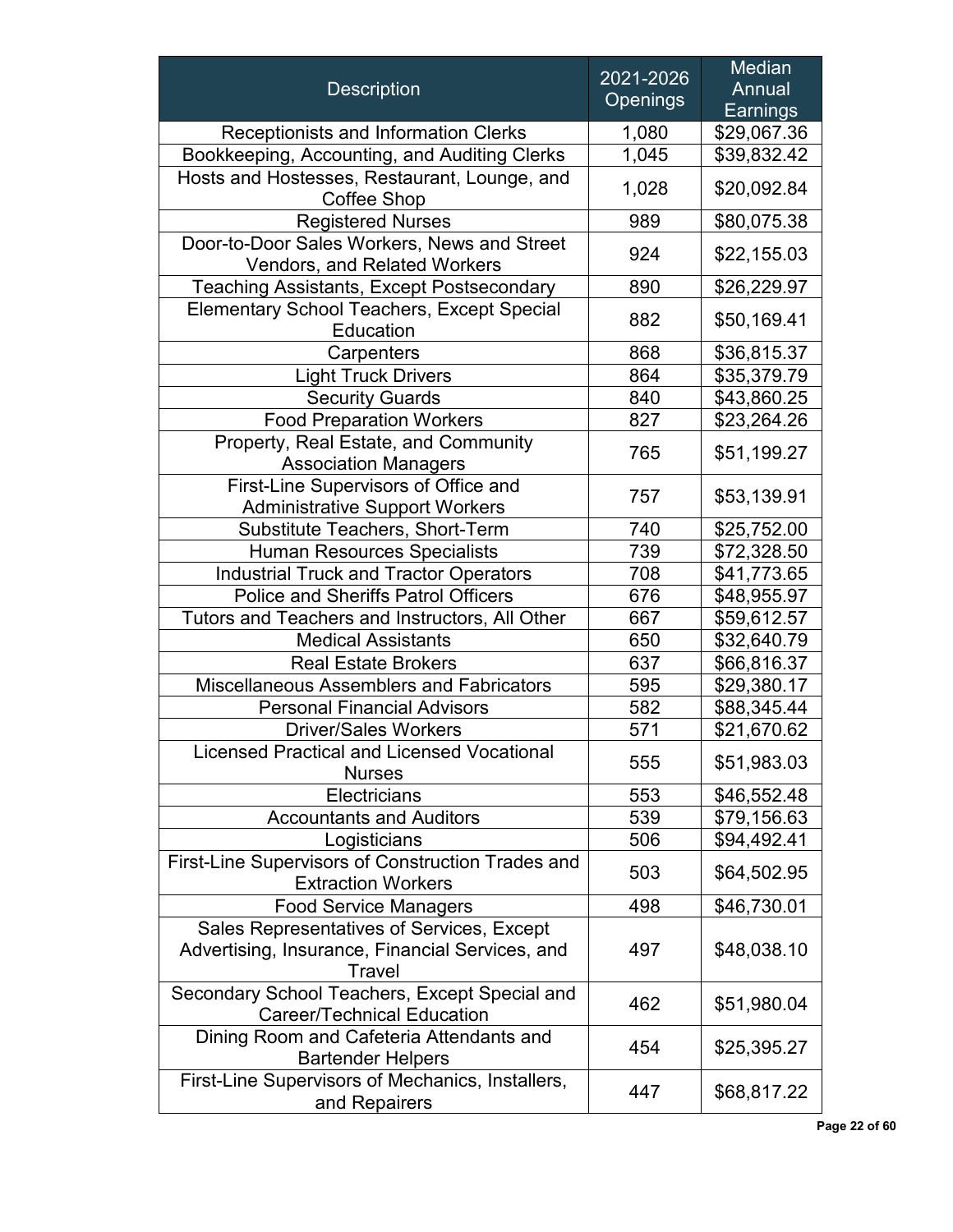|                                                                                 | 2021-2026       | Median       |
|---------------------------------------------------------------------------------|-----------------|--------------|
| <b>Description</b>                                                              | <b>Openings</b> | Annual       |
|                                                                                 |                 | Earnings     |
| <b>Computer Occupations, All Other</b>                                          | 431             | \$98,290.01  |
| <b>Exercise Trainers and Group Fitness Instructors</b>                          | 430             | \$39,620.48  |
| <b>First-Line Supervisors of Non-Retail Sales</b><br><b>Workers</b>             | 422             | \$42,528.98  |
| <b>Dental Assistants</b>                                                        | 413             | \$43,617.33  |
| Cooks, Institution and Cafeteria                                                | 409             | \$28,965.33  |
| <b>Construction Managers</b>                                                    | 403             | \$67,662.59  |
| Farmworkers and Laborers, Crop, Nursery, and<br>Greenhouse                      | 400             | \$23,995.88  |
| Educational Instruction and Library Workers, All<br>Other                       | 400             | \$46,247.52  |
| Painters, Construction and Maintenance                                          | 400             | \$33,101.89  |
| Preschool Teachers, Except Special Education                                    | 394             | \$33,893.05  |
| <b>Massage Therapists</b>                                                       | 384             | \$37,241.64  |
| <b>Counter and Rental Clerks</b>                                                | 363             | \$26,779.81  |
| Plumbers, Pipefitters, and Steamfitters                                         | 360             | \$45,735.19  |
| Packers and Packagers, Hand                                                     | 348             | \$26,415.18  |
| Firefighters                                                                    | 345             | \$30,696.80  |
| Medical and Health Services Managers                                            | 342             | \$112,357.05 |
| <b>Coaches and Scouts</b>                                                       | 334             | \$35,122.06  |
| Inspectors, Testers, Sorters, Samplers, and<br>Weighers                         | 329             | \$35,246.57  |
| Heating, Air Conditioning, and Refrigeration<br><b>Mechanics and Installers</b> | 322             | \$45,186.90  |
| <b>Cleaners of Vehicles and Equipment</b>                                       | 322             | \$23,461.19  |
| Hotel, Motel, and Resort Desk Clerks                                            | 320             | \$21,585.74  |
| Meat, Poultry, and Fish Cutters and Trimmers                                    | 315             | \$32,709.48  |
| Information and Record Clerks, All Other                                        | 314             | \$52,164.83  |
| <b>Emergency Medical Technicians and Paramedics</b>                             | 312             | \$41,063.28  |
| <b>Manicurists and Pedicurists</b>                                              | 296             | \$19,874.13  |
| <b>Operating Engineers and Other Construction</b><br><b>Equipment Operators</b> | 294             | \$42,041.81  |
| Substance Abuse, Behavioral Disorder, and<br><b>Mental Health Counselors</b>    | 293             | \$43,793.74  |
| Shipping, Receiving, and Inventory Clerks                                       | 282             | \$35,731.45  |
| First-Line Supervisors of Transportation and                                    |                 |              |
| Material Moving Workers, Except Aircraft Cargo<br><b>Handling Supervisors</b>   | 282             | \$52,869.28  |
| Installation, Maintenance, and Repair Workers,<br>All Other                     | 275             | \$53,469.44  |
| <b>Billing and Posting Clerks</b>                                               | 262             | \$38,906.12  |
| <b>Bus and Truck Mechanics and Diesel Engine</b><br><b>Specialists</b>          | 261             | \$46,772.58  |
| Medical Secretaries and Administrative Assistants                               | 260             | \$32,930.06  |
| <b>Barbers</b>                                                                  | 259             | \$24,698.87  |

**Page 23 of 60**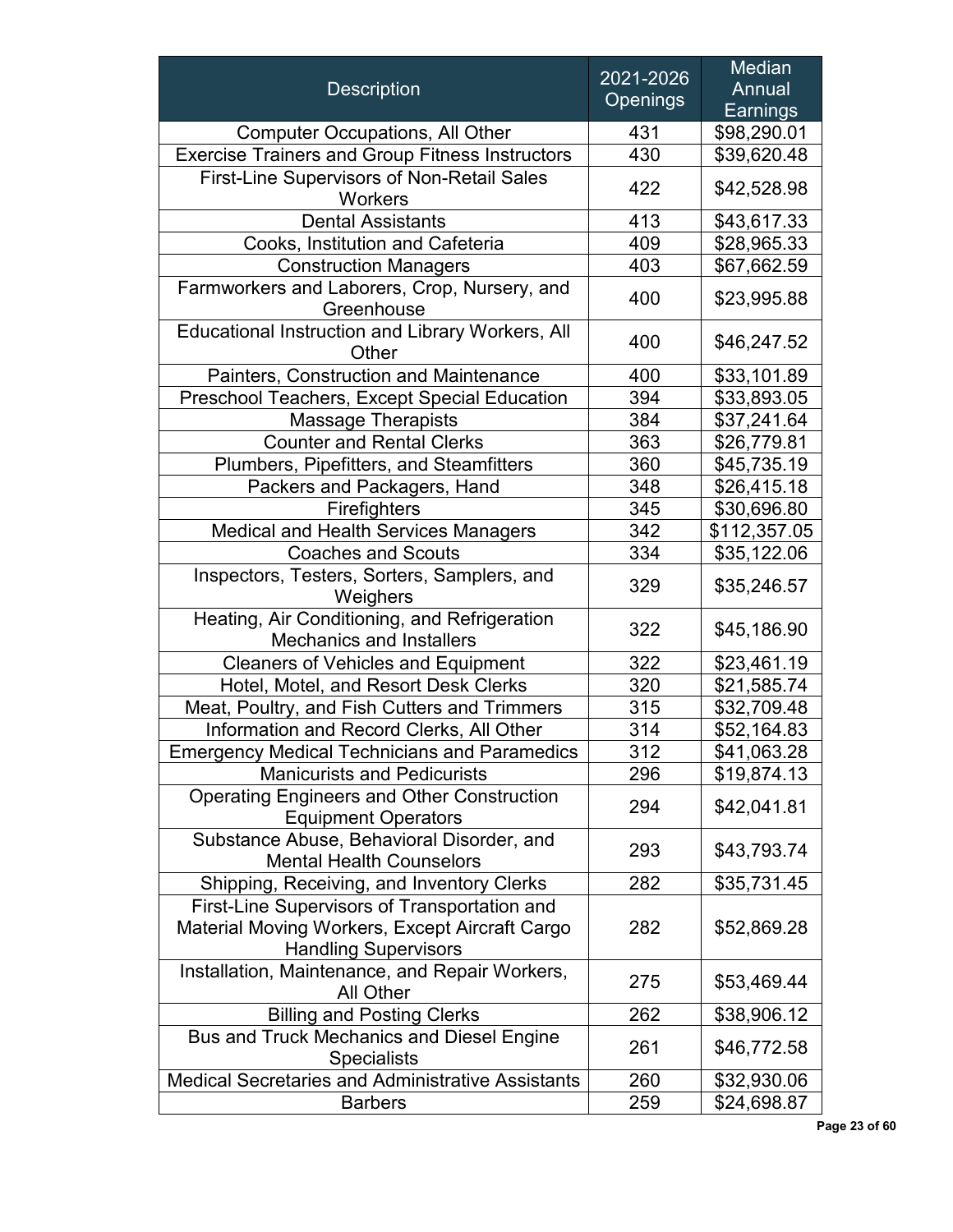|                                                                                                                                   | 2021-2026       | Median          |
|-----------------------------------------------------------------------------------------------------------------------------------|-----------------|-----------------|
| <b>Description</b>                                                                                                                | <b>Openings</b> | Annual          |
|                                                                                                                                   |                 | <b>Earnings</b> |
| Healthcare Support Workers, All Other                                                                                             | 257             | \$52,755.00     |
| <b>Buyers and Purchasing Agents</b>                                                                                               | 254             | \$63,283.36     |
| <b>Educational, Guidance, and Career Counselors</b><br>and Advisors                                                               | 246             | \$54,541.47     |
| <b>Correctional Officers and Jailers</b>                                                                                          | 245             | \$40,359.10     |
| <b>Recreation Workers</b>                                                                                                         | 242             | \$27,068.52     |
| Financial and Investment Analysts, Financial Risk<br>Specialists, and Financial Specialists, All Other                            | 239             | \$82,486.57     |
| <b>Training and Development Specialists</b>                                                                                       | 233             | \$62,799.89     |
| <b>Market Research Analysts and Marketing</b><br><b>Specialists</b>                                                               | 229             | \$55,264.01     |
| Child, Family, and School Social Workers                                                                                          | 229             | \$51,380.73     |
| <b>Property Appraisers and Assessors</b>                                                                                          | 228             | \$50,779.82     |
| First-Line Supervisors of Production and<br><b>Operating Workers</b>                                                              | 224             | \$63,402.35     |
| <b>Medical Dosimetrists, Medical Records</b><br>Specialists, and Health Technologists and<br><b>Technicians, All Other</b>        | 221             | \$45,045.15     |
| <b>Pharmacy Technicians</b>                                                                                                       | 220             | \$37,782.89     |
| Software Developers and Software Quality<br><b>Assurance Analysts and Testers</b>                                                 | 214             | \$98,990.78     |
| <b>Unclassified Occupation</b>                                                                                                    | 213             | \$49,751.29     |
| <b>Civil Engineers</b>                                                                                                            | 212             | \$98,645.07     |
| <b>Computer User Support Specialists</b>                                                                                          | 212             | \$51,864.73     |
| Packaging and Filling Machine Operators and<br><b>Tenders</b>                                                                     | 212             | \$24,184.58     |
| Telecommunications Equipment Installers and<br>Repairers, Except Line Installers                                                  | 211             | \$50,826.42     |
| Interviewers, Except Eligibility and Loan                                                                                         | 209             | \$31,620.16     |
| <b>Paralegals and Legal Assistants</b>                                                                                            | 207             | \$44,489.37     |
| <b>Parts Salespersons</b>                                                                                                         | 203             | \$28,676.76     |
| <b>Crematory Operators and Personal Care and</b><br>Service Workers, All Other                                                    | 202             | \$26,157.08     |
| First-Line Supervisors of Personal Service and<br><b>Entertainment and Recreation Workers, Except</b><br><b>Gambling Services</b> | 197             | \$32,394.81     |
| <b>Eligibility Interviewers, Government Programs</b>                                                                              | 195             | \$38,572.33     |
| Production, Planning, and Expediting Clerks                                                                                       | 194             | \$51,720.99     |
| Welders, Cutters, Solderers, and Brazers                                                                                          | 189             | \$46,929.75     |
| Office and Administrative Support Workers, All<br>Other                                                                           | 184             | \$42,220.74     |
| <b>Postal Service Mail Carriers</b>                                                                                               | 181             | \$55,715.55     |
| <b>Pest Control Workers</b>                                                                                                       | 179             | \$35,738.83     |
| <b>Industrial Machinery Mechanics</b>                                                                                             | 179             | \$54,248.54     |
| <b>Food Servers, Nonrestaurant</b>                                                                                                | 173             | \$24,949.34     |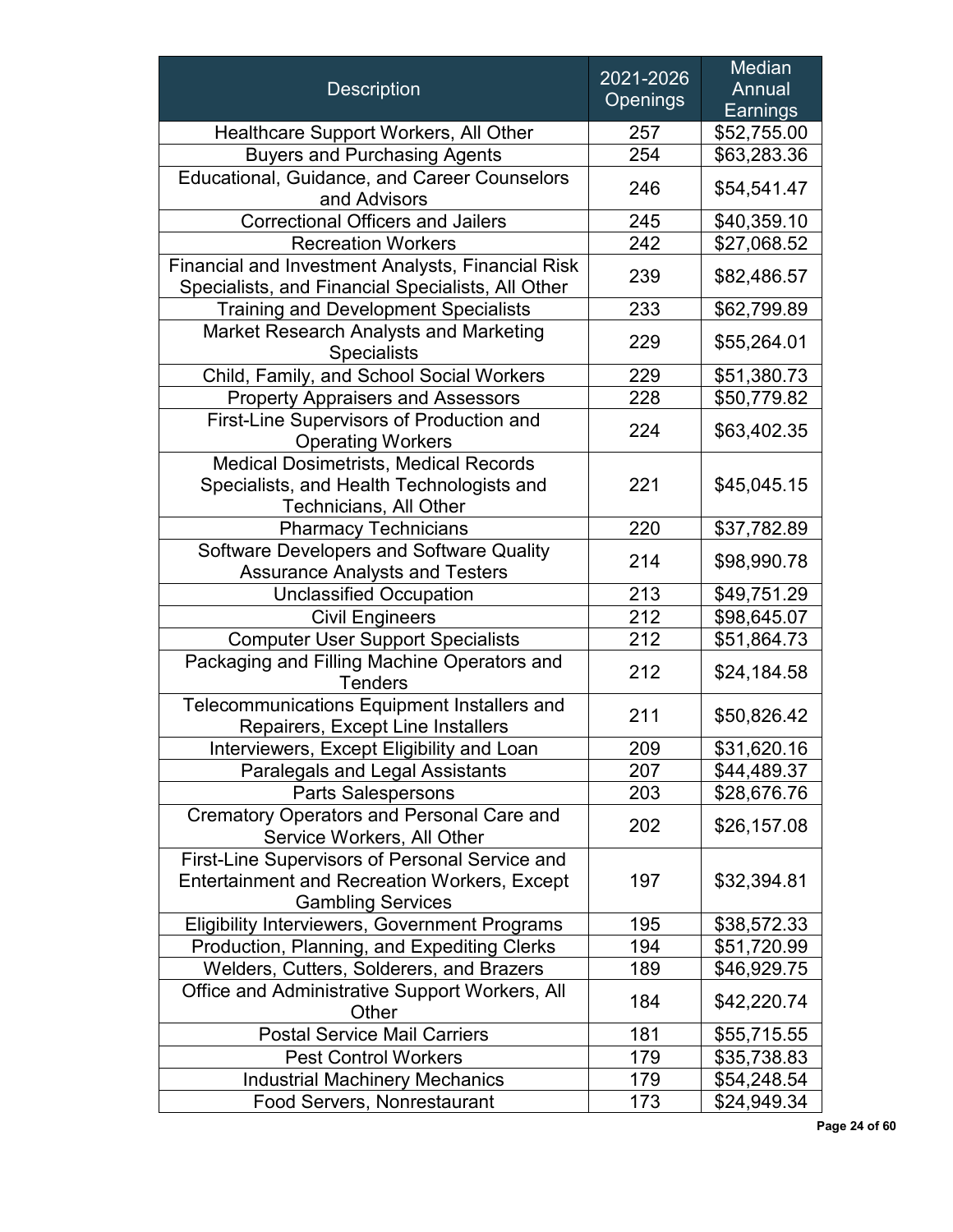|                                                                                       | 2021-2026       | <b>Median</b>      |
|---------------------------------------------------------------------------------------|-----------------|--------------------|
| <b>Description</b>                                                                    | <b>Openings</b> | Annual<br>Earnings |
|                                                                                       |                 |                    |
| <b>Human Resources Managers</b>                                                       | 172             | \$116,658.62       |
| <b>Avionics Technicians</b>                                                           | 170             | \$65,133.01        |
| Sales and Related Workers, All Other                                                  | 168             | \$32,442.68        |
| <b>Chefs and Head Cooks</b>                                                           | 167             | \$44,055.17        |
| Earth Drillers, Except Oil and Gas; and                                               |                 |                    |
| Explosives Workers, Ordnance Handling Experts,<br>and Blasters                        | 165             | \$62,500.98        |
| Kindergarten Teachers, Except Special Education                                       | 165             | \$47,283.00        |
| <b>Education Administrators, All Other</b>                                            | 164             | \$97,453.75        |
| Mobile Heavy Equipment Mechanics, Except<br><b>Engines</b>                            | 157             | \$52,142.06        |
| Human Resources Assistants, Except Payroll and<br>Timekeeping                         | 157             | \$44,123.20        |
| Automotive Body and Related Repairers                                                 | 156             | \$34,231.22        |
| <b>Helpers--Production Workers</b>                                                    | 154             | \$31,120.19        |
| <b>Clinical Laboratory Technologists and</b><br><b>Technicians</b>                    | 153             | \$55,166.20        |
| Paper Goods Machine Setters, Operators, and<br><b>Tenders</b>                         | 153             | \$35,253.08        |
| Middle School Teachers, Except Special and<br><b>Career/Technical Education</b>       | 152             | \$46,946.03        |
| Excavating and Loading Machine and Dragline<br><b>Operators, Surface Mining</b>       | 150             | \$50,371.39        |
| <b>Electrical and Electronics Repairers, Commercial</b><br>and Industrial Equipment   | 148             | \$61,870.33        |
| Directors, Religious Activities and Education                                         | 147             | \$86,049.39        |
| <b>Lodging Managers</b>                                                               | 145             | \$25,273.55        |
| Motor Vehicle Operators, All Other                                                    | 144             | \$28,696.26        |
| <b>Claims Adjusters, Examiners, and Investigators</b>                                 | 144             | \$72,060.03        |
| <b>First-Line Supervisors of Police and Detectives</b>                                | 144             | \$73,928.63        |
| Education Administrators, Kindergarten through<br>Secondary                           | 144             | \$75,969.89        |
| Computer, Automated Teller, and Office Machine<br><b>Repairers</b>                    | 141             | \$40,976.88        |
| <b>Electrical Power-Line Installers and Repairers</b>                                 | 141             | \$67,952.98        |
| <b>Graphic Designers</b>                                                              | 141             | \$40,563.18        |
| <b>Tellers</b>                                                                        | 141             | \$37,453.35        |
| Network and Computer Systems Administrators                                           | 139             | \$91,609.78        |
| <b>School Bus Monitors and Protective Service</b><br>Workers, All Other               | 139             | \$34,614.65        |
| <b>Computer Systems Analysts</b>                                                      | 137             | \$80,485.23        |
| <b>Automotive and Watercraft Service Attendants</b>                                   | 135             | \$26,065.83        |
| <b>Executive Secretaries and Executive</b><br>134<br><b>Administrative Assistants</b> |                 | \$58,436.80        |
|                                                                                       |                 | Ρ                  |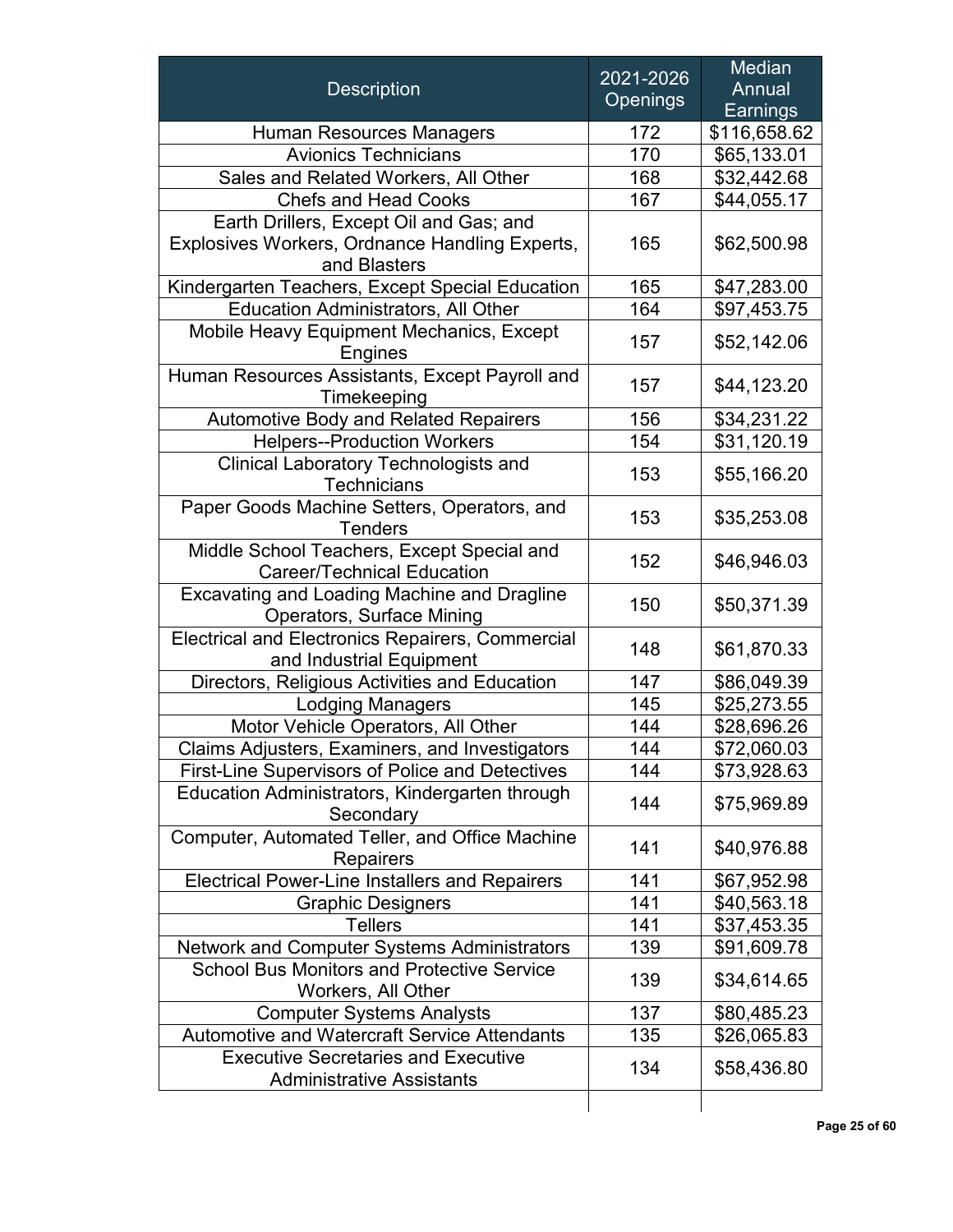| <b>Description</b>                                                                  | 2021-2026<br><b>Openings</b> | Median<br>Annual<br>Earnings |
|-------------------------------------------------------------------------------------|------------------------------|------------------------------|
| Molders, Shapers, and Casters, Except Metal and<br><b>Plastic</b>                   | 131                          | \$36,060.08                  |
| Special Education Teachers, Kindergarten and<br><b>Elementary School</b>            | 131                          | \$52,618.90                  |
| Postal Service Mail Sorters, Processors, and<br><b>Processing Machine Operators</b> | 129                          | \$51,363.21                  |
| <b>Special Education Teachers, Secondary School</b>                                 | 128                          | \$52,512.30                  |
| <b>Dental Hygienists</b>                                                            | 127                          | \$67,740.21                  |
| Phlebotomists                                                                       | 126                          | \$32,605.99                  |
| <b>Sales Managers</b>                                                               | 126                          | \$62,821.20                  |
| Administrative Services and Facilities Managers                                     | 125                          | \$97,447.96                  |
| <b>Reservation and Transportation Ticket Agents</b><br>and Travel Clerks            | 125                          | \$38,063.65                  |
| Transportation, Storage, and Distribution<br><b>Managers</b>                        | 124                          | \$97,148.18                  |
| Social Workers, All Other                                                           | 123                          | \$88,958.68                  |
| First-Line Supervisors of Landscaping, Lawn<br>Service, and Groundskeeping Workers  | 122                          | \$41,930.23                  |
| 117<br>Radiologic Technologists and Technicians                                     |                              | \$66,019.64                  |
| Career/Technical Education Teachers, Secondary<br>School                            | 117                          | \$49,235.12                  |
| Coating, Painting, and Spraying Machine Setters,<br>Operators, and Tenders          | 116                          | \$34,384.43                  |
| Court, Municipal, and License Clerks                                                | 115                          | \$40,902.49                  |
| <b>Computer and Information Systems Managers</b>                                    | 114                          | \$118,477.08                 |
| Librarians and Media Collections Specialists                                        | 113                          | \$59,440.28                  |
| Miscellaneous Entertainers and Performers,<br><b>Sports and Related Workers</b>     | 113                          | \$34,445.29                  |
| <b>Nurse Practitioners</b>                                                          | 111                          | \$116,097.40                 |
| <b>Physical Therapist Assistants</b>                                                | 111                          | \$72,432.92                  |
| <b>Tax Preparers</b>                                                                | 110                          | \$22,084.21                  |
| Roofers                                                                             | 110                          | \$36,878.26                  |
| <b>Bill and Account Collectors</b>                                                  | 108                          | \$37,605.05                  |
| <b>Skincare Specialists</b>                                                         | 107                          | \$27,611.89                  |
| <b>Construction and Building Inspectors</b>                                         | 104                          | \$68,609.67                  |
| Civil Engineering Technologists and Technicians                                     | 100                          | \$55,758.91                  |
| <b>Bakers</b>                                                                       | 99                           | \$24,834.03                  |
| Education Administrators, Postsecondary                                             | 98                           | \$98,157.49                  |
| <b>Production Workers, All Other</b>                                                | 97                           | \$30,851.64                  |
| <b>Septic Tank Servicers and Sewer Pipe Cleaners</b>                                | 96                           | \$30,226.58                  |
| Detectives and Criminal Investigators                                               | 96                           | \$56,664.82                  |
| <b>Budget Analysts</b>                                                              | 95                           | \$92,785.94                  |
| Machinists                                                                          | 94                           | \$56,201.50                  |
| Payroll and Timekeeping Clerks                                                      | 93                           | \$44,010.27                  |
| Speech-Language Pathologists                                                        | 92                           | \$67,895.33                  |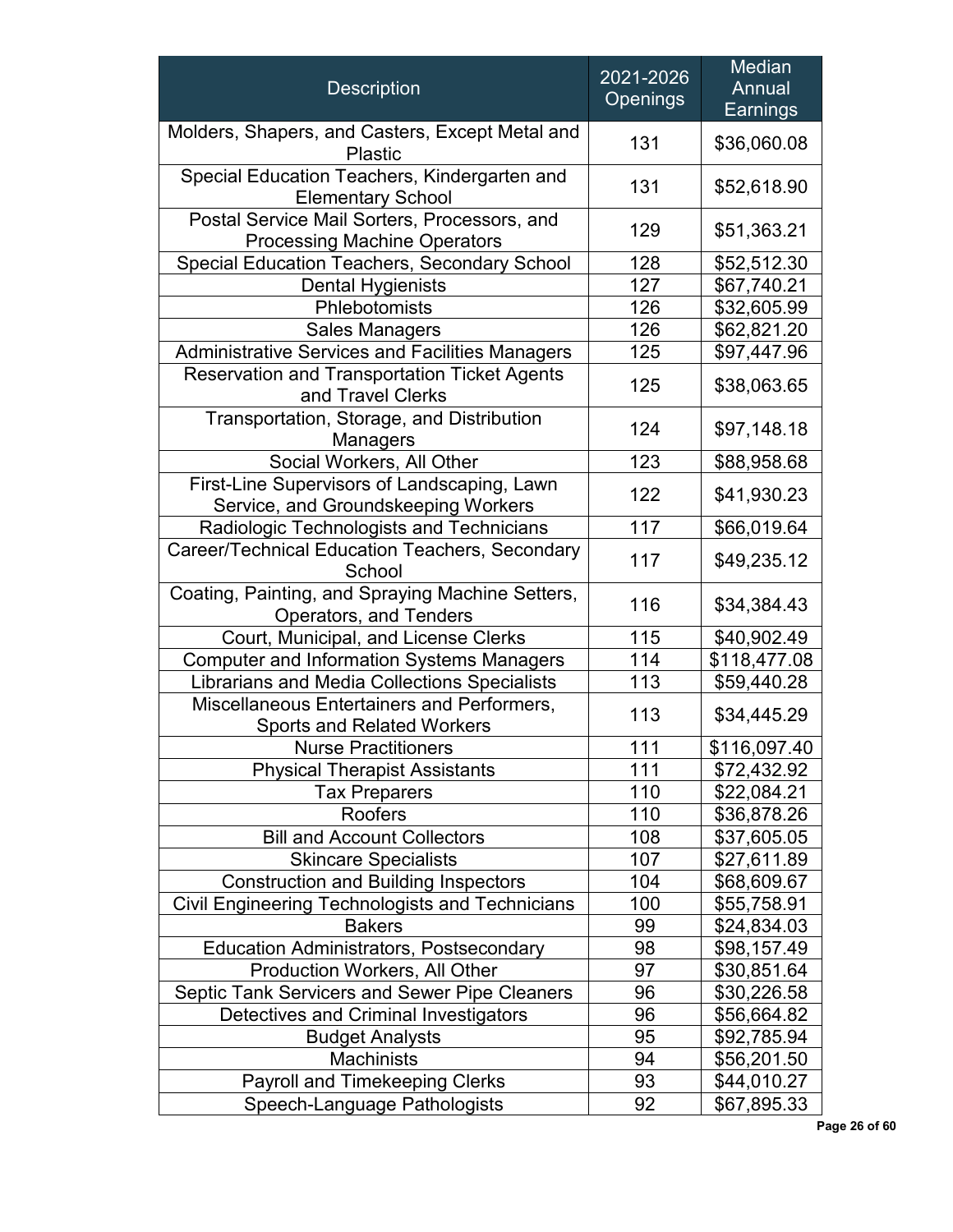|                                                      | 2021-2026       | Median          |
|------------------------------------------------------|-----------------|-----------------|
| <b>Description</b>                                   | <b>Openings</b> | Annual          |
|                                                      |                 | <b>Earnings</b> |
| <b>Marketing Managers</b>                            | 91              | \$82,765.62     |
| Electrical, Electronic, and Electromechanical        |                 |                 |
| Assemblers, Except Coil Winders, Tapers, and         | 90              | \$37,084.53     |
| Finishers                                            |                 |                 |
| <b>Social and Community Service Managers</b>         | 89              | \$65,700.12     |
| <b>Bus Drivers, Transit and Intercity</b>            | 89              | \$37,798.65     |
| Social Scientists and Related Workers, All Other     | 88              | \$92,524.66     |
| Legal Secretaries and Administrative Assistants      | 86              | \$33,562.05     |
| <b>Communications Equipment Operators, All Other</b> | 86              | \$56,475.57     |
| <b>Cost Estimators</b>                               | 86              | \$67,504.65     |
| Molding, Coremaking, and Casting Machine             |                 |                 |
| Setters, Operators, and Tenders, Metal and           | 85              | \$39,760.74     |
| <b>Plastic</b>                                       |                 |                 |
| <b>Electrical and Electronic Engineering</b>         | 85              | \$72,989.12     |
| <b>Technologists and Technicians</b>                 |                 |                 |
| Web Developers and Digital Interface Designers       | 85              | \$56,683.03     |
| Tailors, Dressmakers, and Custom Sewers              | 83              | \$19,508.69     |
| Data Entry Keyers                                    | 82              | \$33,134.52     |
| <b>Information Security Analysts</b>                 | 82              | \$97,820.23     |
| Laundry and Dry-Cleaning Workers                     | 81              | \$25,835.32     |
| Food Preparation and Serving Related Workers,        | 80              | \$23,484.74     |
| <b>All Other</b>                                     |                 |                 |
| Woodworking Machine Setters, Operators, and          | 80              | \$35,135.56     |
| <b>Tenders, Except Sawing</b>                        |                 |                 |
| <b>Extruding and Drawing Machine Setters,</b>        | 79              | \$46,740.10     |
| Operators, and Tenders, Metal and Plastic            |                 |                 |
| Cutting and Slicing Machine Setters, Operators,      | 78              | \$38,327.47     |
| and Tenders                                          |                 |                 |
| Water and Wastewater Treatment Plant and             | 77              | \$50,484.35     |
| <b>System Operators</b>                              |                 |                 |
| Pipelayers                                           | 77              | \$39,842.81     |
| Dispatchers, Except Police, Fire, and Ambulance      | 76              | \$47,607.70     |
| <b>Helpers--Electricians</b>                         | 76              | \$37,359.74     |
| Cutting, Punching, and Press Machine Setters,        | 76              | \$39,203.04     |
| Operators, and Tenders, Metal and Plastic            |                 |                 |
| Telecommunications Line Installers and               | 75              | \$57,392.82     |
| <b>Repairers</b>                                     |                 |                 |
| Mixing and Blending Machine Setters, Operators,      | 74              | \$41,279.69     |
| and Tenders                                          |                 |                 |
| <b>Insurance Claims and Policy Processing Clerks</b> | 74              | \$36,885.65     |
| <b>Special Effects Artists and Animators</b>         | 72              | \$20,743.95     |
| <b>Instructional Coordinators</b>                    | 72              | \$72,770.66     |
| <b>Cement Masons and Concrete Finishers</b>          | 71              | \$38,948.26     |
| <b>Library Technicians</b>                           | 71              | \$38,242.18     |
| Cooks, Short Order                                   | 70              | \$21,647.02     |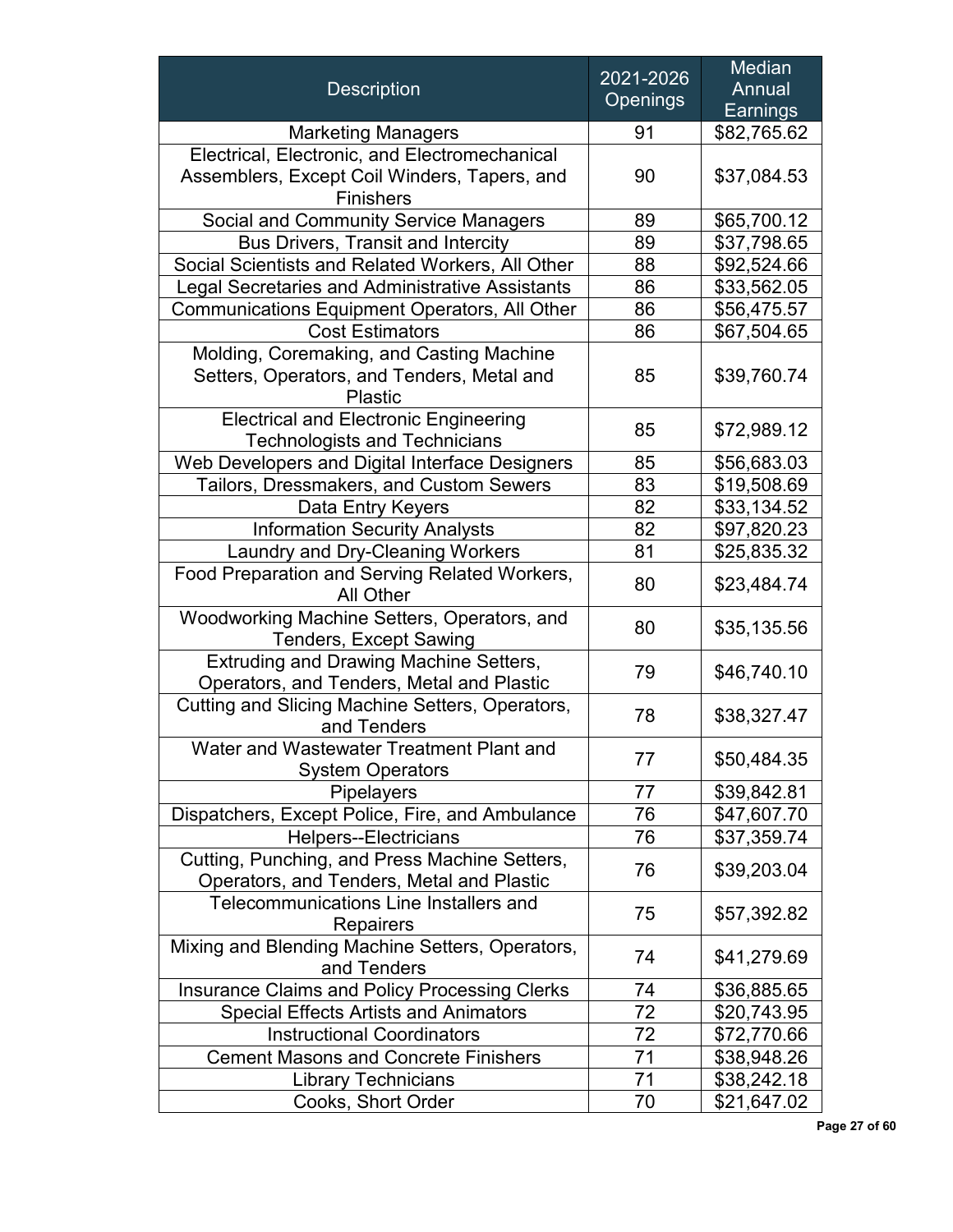|                                                                        | 2021-2026       | <b>Median</b>              |
|------------------------------------------------------------------------|-----------------|----------------------------|
| <b>Description</b>                                                     | <b>Openings</b> | Annual                     |
|                                                                        |                 | Earnings                   |
| <b>Physical Therapists</b>                                             | 69              | \$94,490.66                |
| <b>Private Detectives and Investigators</b>                            | 69              | \$60,250.61                |
| <b>Printing Press Operators</b>                                        | 68              | \$28,423.27                |
| <b>Public Safety Telecommunicators</b>                                 | 68              | \$39,920.37                |
| <b>Adult Basic Education, Adult Secondary</b>                          |                 |                            |
| Education, and English as a Second Language                            | 68              | \$55,497.68                |
| Instructors                                                            |                 |                            |
| Multiple Machine Tool Setters, Operators, and                          | 67              | \$39,223.41                |
| <b>Tenders, Metal and Plastic</b>                                      |                 |                            |
| <b>Drywall and Ceiling Tile Installers</b>                             | 67              | \$36,842.17                |
| <b>Sheet Metal Workers</b>                                             | 66              | \$39,216.59                |
| Sales Representatives, Wholesale and                                   | 66              | \$77,584.88                |
| Manufacturing, Technical and Scientific Products                       |                 |                            |
| <b>Stationary Engineers and Boiler Operators</b>                       | 65              | \$66,943.76                |
| <b>Purchasing Managers</b>                                             | 65              | \$137,997.24               |
| Electric Motor, Power Tool, and Related                                | 63              | \$55,081.98                |
| <b>Repairers</b>                                                       |                 |                            |
| Weighers, Measurers, Checkers, and Samplers,                           | 63              | \$42,326.51                |
| Recordkeeping<br><b>Miscellaneous Construction and Related Workers</b> | 63              |                            |
| <b>Medical Transcriptionists</b>                                       | 63              | \$36,604.76<br>\$34,866.10 |
| <b>Surveying and Mapping Technicians</b>                               | 62              | \$49,551.56                |
| <b>Postal Service Clerks</b>                                           | 62              | \$52,054.22                |
| Sawing Machine Setters, Operators, and                                 |                 |                            |
| Tenders, Wood                                                          | 62              | \$32,293.38                |
| Helpers--Pipelayers, Plumbers, Pipefitters, and                        |                 |                            |
| <b>Steamfitters</b>                                                    | 61              | \$26,831.77                |
| <b>Industrial Engineers</b>                                            | 60              | \$87,704.05                |
| <b>Advertising Sales Agents</b>                                        | 60              | \$45,045.82                |
| <b>Highway Maintenance Workers</b>                                     | 60              | \$42,498.91                |
| <b>Chemical Equipment Operators and Tenders</b>                        | 59              | \$60,674.86                |
| Loan Interviewers and Clerks                                           | 59              | \$50,052.87                |
| <b>Healthcare Social Workers</b>                                       | 58              | \$55,506.50                |
| Miscellaneous First-Line Supervisors, Protective                       |                 |                            |
| <b>Service Workers</b>                                                 | 58              | \$61,589.26                |
| Environmental Scientists and Specialists,                              |                 |                            |
| Including Health                                                       | 57              | \$65,381.64                |
| <b>Occupational Health and Safety Specialists</b>                      | 57              | \$88,434.51                |
| <b>Surgical Technologists</b>                                          | 56              | \$51,046.26                |
| <b>Procurement Clerks</b>                                              | 55              | \$50,701.60                |
| <b>Floral Designers</b>                                                | 55              | \$29,251.25                |
| <b>Tire Repairers and Changers</b>                                     | 54              | \$32,567.32                |
| Paving, Surfacing, and Tamping Equipment<br>Operators                  | 54              | \$36,594.62                |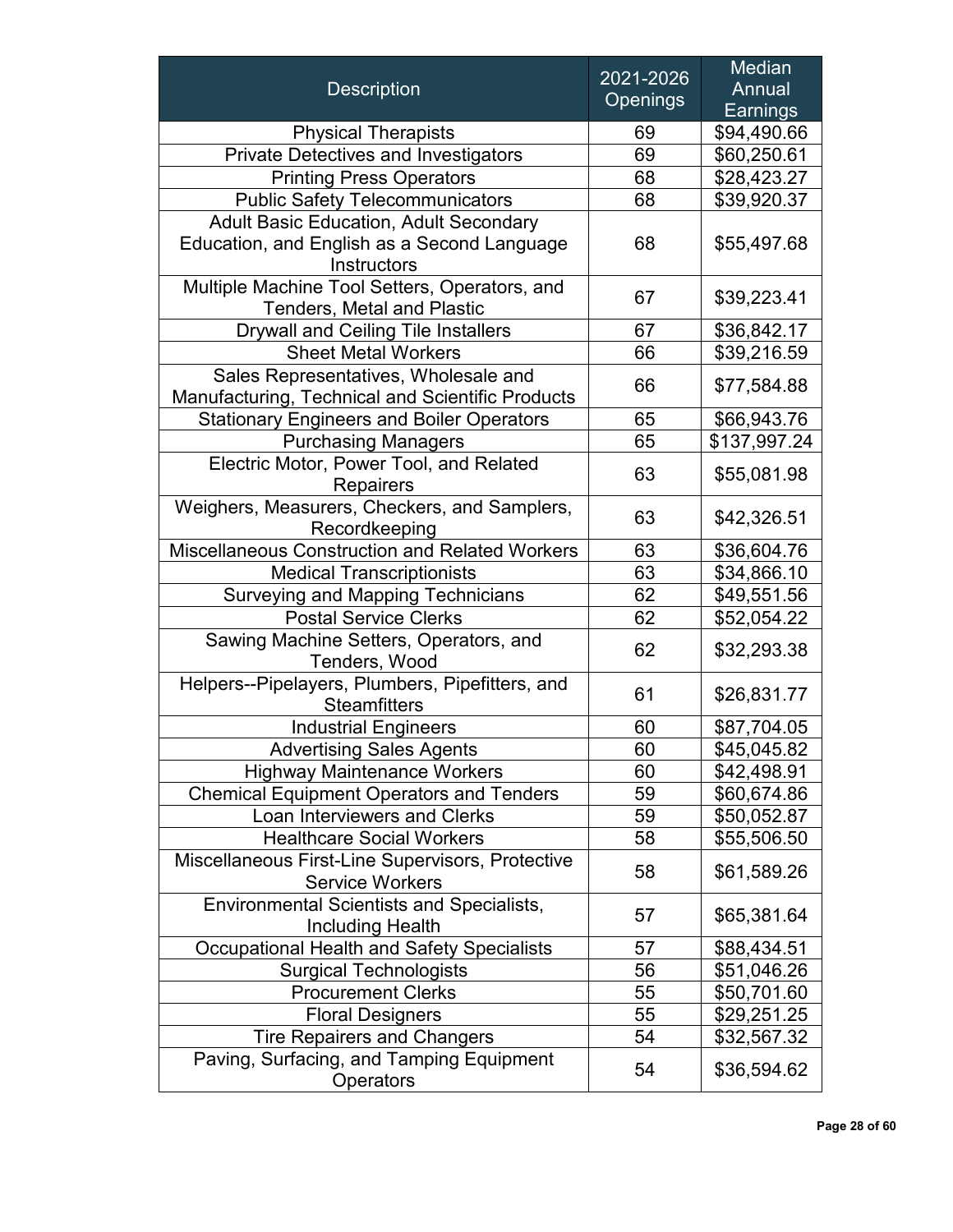| <b>Description</b>                                                                                 | 2021-2026<br><b>Openings</b> | <b>Median</b><br>Annual<br>Earnings |
|----------------------------------------------------------------------------------------------------|------------------------------|-------------------------------------|
| Calibration Technologists and Technicians and<br><b>Engineering Technologists and Technicians,</b> | 54                           | \$78,990.71                         |
| <b>Electrical Engineers</b>                                                                        | 54                           | \$91,054.53                         |
| Mail Clerks and Mail Machine Operators, Except<br><b>Postal Service</b>                            | 53                           | \$40,999.54                         |
| Industrial Engineering Technologists and<br><b>Technicians</b>                                     | 53                           | \$53,299.40                         |
| <b>Social Science Research Assistants</b>                                                          | 53                           | \$55,731.35                         |
| <b>Library Assistants, Clerical</b>                                                                | 52                           | \$28,113.80                         |
| <b>Audio and Video Technicians</b>                                                                 | 51                           | \$43,599.08                         |
| Office Machine Operators, Except Computer                                                          | 50                           | \$27,813.15                         |
| <b>Electrical and Electronics Repairers,</b><br>Powerhouse, Substation, and Relay                  | 49                           | \$71,072.11                         |
| <b>Public Relations and Fundraising Managers</b>                                                   | 48                           | \$124,298.73                        |
| <b>Agricultural Workers, All Other</b>                                                             | 48                           | \$36,689.74                         |
| <b>Tile and Stone Setters</b>                                                                      | 47                           | \$36,357.36                         |
| Extruding, Forming, Pressing, and Compacting<br>47<br>Machine Setters, Operators, and Tenders      |                              | \$45,889.51                         |
| <b>File Clerks</b>                                                                                 | 46                           | \$39,241.31                         |
| <b>Probation Officers and Correctional Treatment</b><br><b>Specialists</b>                         | 46                           | \$46,165.96                         |
| Merchandise Displayers and Window Trimmers                                                         | 46                           | \$35,146.68                         |
| Security and Fire Alarm Systems Installers                                                         | 46                           | \$41,158.74                         |
| <b>Travel Agents</b>                                                                               | 46                           | \$33,395.23                         |
| Helpers--Installation, Maintenance, and Repair<br><b>Workers</b>                                   | 45                           | \$33,416.77                         |
| <b>Occupational Therapists</b>                                                                     | 45                           | \$88,537.30                         |
| <b>Health Education Specialists</b>                                                                | 45                           | \$54,272.80                         |
| Artists and Related Workers, All Other                                                             | 45                           | \$37,355.55                         |
| <b>Forest and Conservation Technicians</b>                                                         | 45                           | \$42,671.59                         |
| <b>Broadcast Announcers and Radio Disc Jockeys</b>                                                 | 45                           | \$20,406.52                         |
| <b>Respiratory Therapists</b>                                                                      | 45                           | \$61,854.02                         |
| <b>Order Clerks</b>                                                                                | 45                           | \$31,145.06                         |
| <b>Special Education Teachers, Middle School</b>                                                   | 44                           | \$53,898.63                         |
| Millwrights                                                                                        | 44                           | \$58,641.99                         |
| <b>Structural Iron and Steel Workers</b>                                                           | 44                           | \$39,562.89                         |
| Lighting Technicians and Media and<br><b>Communication Equipment Workers, All Other</b>            | 43                           | \$69,328.52                         |
| <b>Court Reporters and Simultaneous Captioners</b>                                                 | 43                           | \$59,396.38                         |
| <b>Computer Programmers</b>                                                                        | 43                           | \$52,987.22                         |
| Switchboard Operators, Including Answering<br>Service                                              | 42                           | \$33,329.61                         |
| <b>Brickmasons and Blockmasons</b>                                                                 | 42                           | \$42,431.67                         |
| <b>Teaching Assistants, Postsecondary</b>                                                          | 42                           | \$27,030.47                         |
| News Analysts, Reporters, and Journalists                                                          | 42                           | \$37,888.84                         |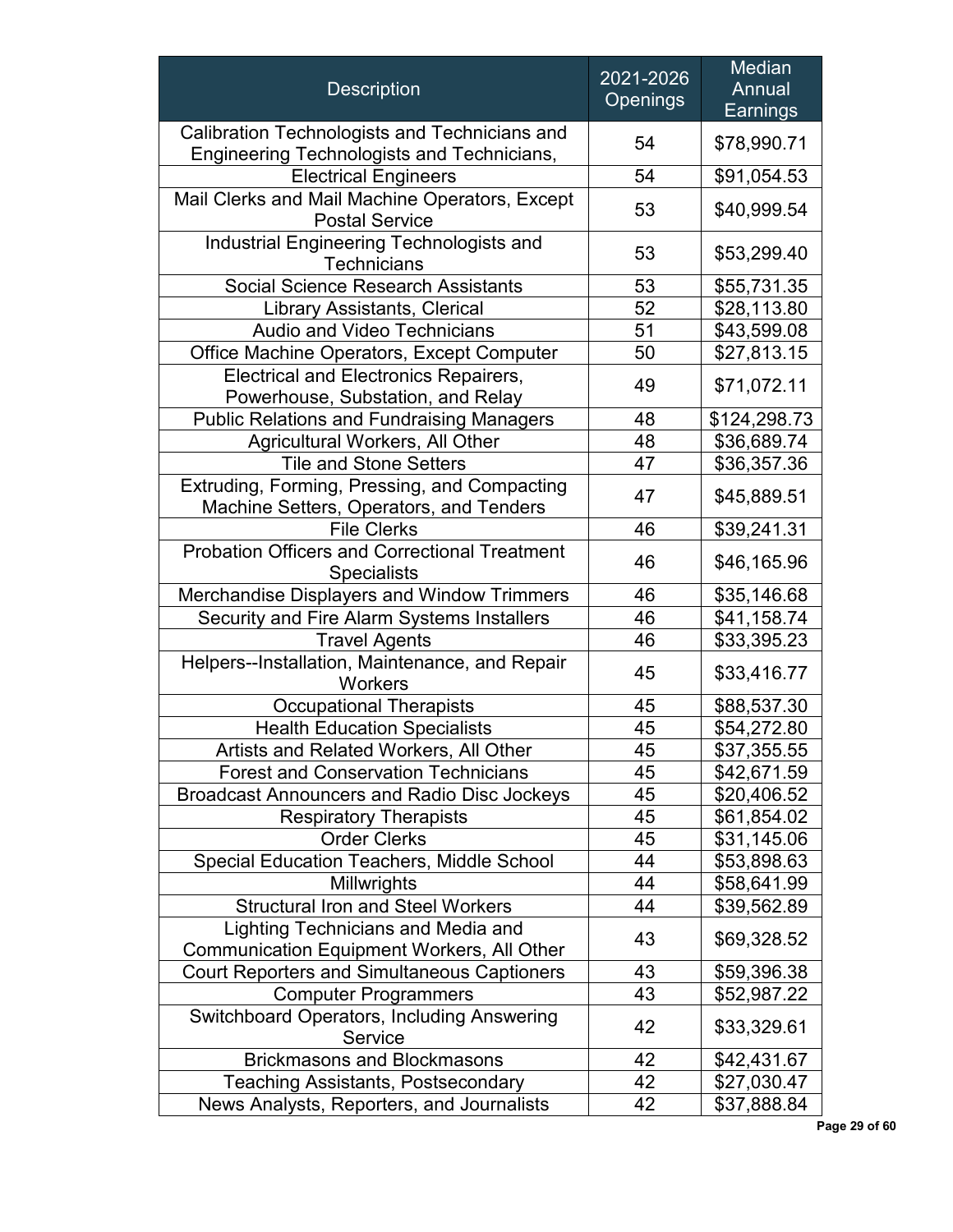|                                                   | 2021-2026       | Median       |
|---------------------------------------------------|-----------------|--------------|
| <b>Description</b>                                | <b>Openings</b> | Annual       |
|                                                   |                 | Earnings     |
| <b>Atmospheric and Space Scientists</b>           | 42              | \$112,534.86 |
| <b>Medical Equipment Preparers</b>                | 41              | \$32,452.09  |
| Architects, Except Landscape and Naval            | 40              | \$67,095.01  |
| Ambulance Drivers and Attendants, Except          | 40              | \$30,664.44  |
| <b>Emergency Medical Technicians</b>              |                 |              |
| <b>Diagnostic Medical Sonographers</b>            | 40              | \$71,620.06  |
| <b>Slaughterers and Meat Packers</b>              | 39              | \$30,668.15  |
| Maintenance Workers, Machinery                    | 39              | \$42,339.25  |
| <b>Athletes and Sports Competitors</b>            | 39              | \$37,052.00  |
| Morticians, Undertakers, and Funeral Arrangers    | 39              | \$59,389.42  |
| <b>Computer Network Support Specialists</b>       | 38              | \$63,657.25  |
| <b>Structural Metal Fabricators and Fitters</b>   | 38              | \$43,955.73  |
| <b>Word Processors and Typists</b>                | 38              | \$42,792.37  |
| <b>Home Appliance Repairers</b>                   | 38              | \$40,086.87  |
| Legal Support Workers, All Other                  | 37              | \$50,064.83  |
| <b>Material Moving Workers, All Other</b>         | 37              | \$34,198.06  |
| <b>Education and Childcare Administrators,</b>    |                 |              |
| <b>Preschool and Daycare</b>                      | 37              | \$47,121.95  |
| <b>Occupational Therapy Assistants</b>            | 37              | \$77,971.67  |
| <b>Graders and Sorters, Agricultural Products</b> | 37              | \$27,713.18  |
| <b>Glaziers</b>                                   | 37              | \$40,596.37  |
| <b>Food Batchmakers</b>                           | 37              | \$30,395.10  |
| Control and Valve Installers and Repairers,       |                 |              |
| <b>Except Mechanical Door</b>                     | 37              | \$72,722.41  |
| <b>Computer Network Architects</b>                | 36              | \$98,101.69  |
| Floor Layers, Except Carpet, Wood, and Hard       |                 |              |
| <b>Tiles</b>                                      | 36              | \$27,400.20  |
| <b>Emergency Management Directors</b>             | 34              | \$77,547.20  |
| <b>Meter Readers, Utilities</b>                   | 34              | \$36,766.81  |
| Insulation Workers, Floor, Ceiling, and Wall      | 34              | \$37,583.72  |
| <b>Psychiatric Technicians</b>                    | 34              | \$37,955.44  |
| Electronics Engineers, Except Computer            | 34              | \$93,796.97  |
| Title Examiners, Abstractors, and Searchers       | 34              | \$46,887.10  |
| <b>Commercial and Industrial Designers</b>        | 33              | \$77,585.11  |
| First-Line Supervisors of Firefighting and        |                 |              |
| <b>Prevention Workers</b>                         | 33              | \$67,481.31  |
| Health Information Technologists, Medical         |                 |              |
| Registrars, Surgical Assistants, and Healthcare   | 33              | \$51,455.54  |
| Practitioners and Technical Workers,              |                 |              |
| <b>Transportation Security Screeners</b>          | 32              | \$45,374.76  |
| <b>Logging Equipment Operators</b>                | 32              | \$32,306.78  |
| First-Line Supervisors of Farming, Fishing, and   |                 |              |
| <b>Forestry Workers</b>                           | 32              | \$43,441.85  |
| Precision Instrument and Equipment Repairers,     | 31              |              |
| All Other                                         |                 | \$82,577.44  |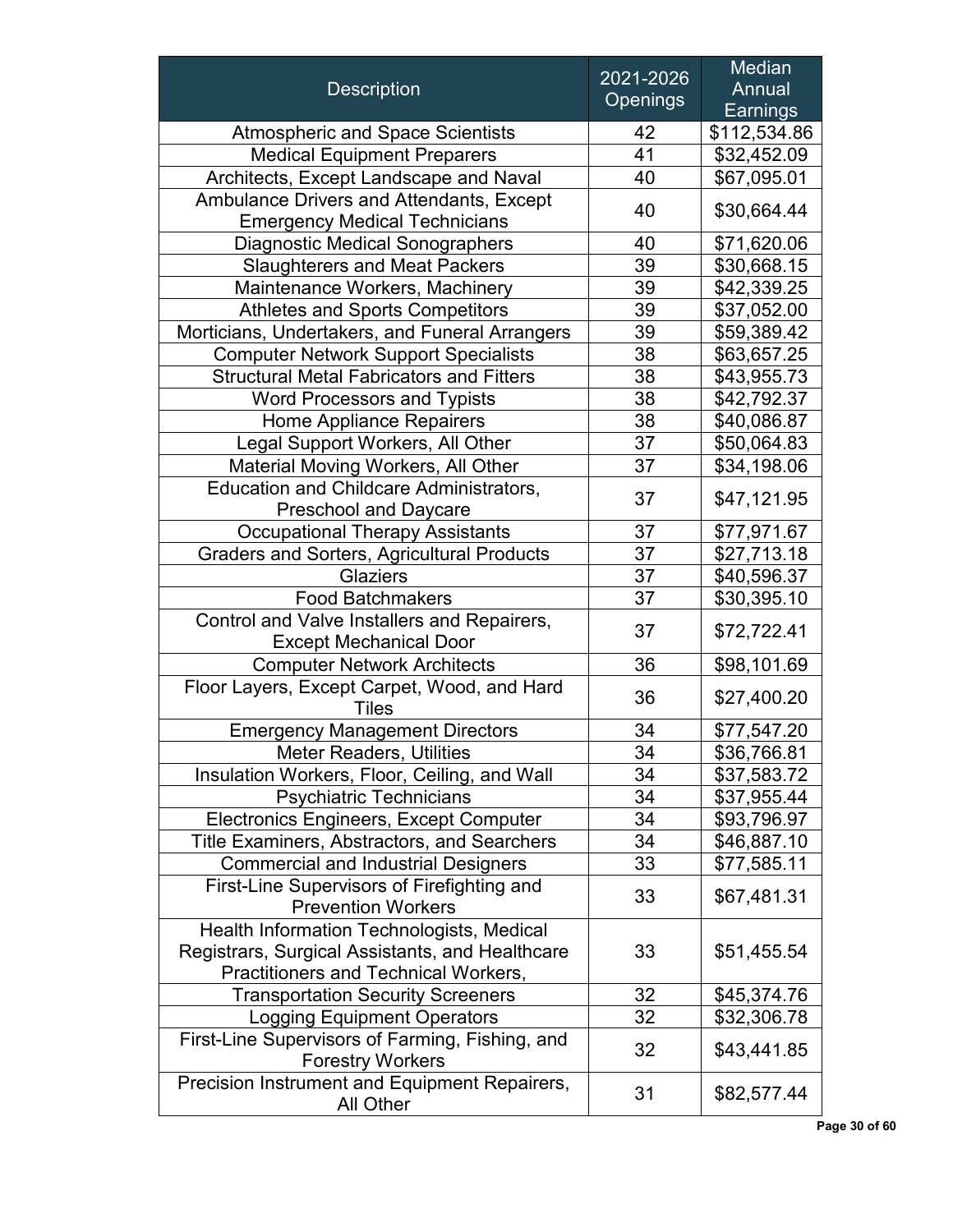| <b>Description</b>                                                                                     | 2021-2026<br><b>Openings</b> | <b>Median</b><br>Annual<br>Earnings |
|--------------------------------------------------------------------------------------------------------|------------------------------|-------------------------------------|
| <b>Environmental Science and Protection</b><br>Technicians, Including Health                           | 31                           | \$47,726.53                         |
| <b>Computer and Information Research Scientists</b>                                                    | 30                           | \$98,294.41                         |
| Textile Bleaching and Dyeing Machine Operators<br>and Tenders                                          | 30                           | \$28,165.79                         |
| <b>Outdoor Power Equipment and Other Small</b><br><b>Engine Mechanics</b>                              | 29                           | \$32,424.71                         |
| <b>Architectural and Civil Drafters</b>                                                                | 29                           | \$57,891.67                         |
| Adhesive Bonding Machine Operators and<br><b>Tenders</b>                                               | 29                           | \$46,400.04                         |
| Crushing, Grinding, and Polishing Machine<br>Setters, Operators, and Tenders                           | 29                           | \$34,346.60                         |
| <b>Motorboat Mechanics and Service Technicians</b>                                                     | 29                           | \$34,449.63                         |
| <b>Computer Numerically Controlled Tool Operators</b>                                                  | 28                           | \$40,589.64                         |
| <b>Physical Therapist Aides</b>                                                                        | 28                           | \$29,288.59                         |
| <b>Broadcast Technicians</b>                                                                           | 28                           | \$36,901.05                         |
| <b>First-Line Supervisors of Correctional Officers</b>                                                 | 27                           | \$56,106.98                         |
| Textile Winding, Twisting, and Drawing Out<br>Machine Setters, Operators, and Tenders                  | 25                           | \$30,766.45                         |
| <b>Funeral Attendants</b>                                                                              | 25                           | \$29,410.88                         |
| Rolling Machine Setters, Operators, and Tenders,<br><b>Metal and Plastic</b>                           | 25                           | \$34,343.58                         |
| <b>Ophthalmic Medical Technicians</b>                                                                  | 25                           | \$32,216.07                         |
| Separating, Filtering, Clarifying, Precipitating, and<br>Still Machine Setters, Operators, and Tenders | 25                           | \$38,856.10                         |
| Database Administrators and Architects                                                                 | 25                           | \$106,063.53                        |
| Food Processing Workers, All Other                                                                     | 25                           | \$36,438.18                         |
| <b>Tire Builders</b>                                                                                   | 25                           | \$61,547.45                         |
| Aircraft Structure, Surfaces, Rigging, and<br><b>Systems Assemblers</b>                                | 24                           | \$46,565.75                         |
| <b>Fence Erectors</b>                                                                                  | 24                           | \$36,513.08                         |
| <b>Audiovisual Equipment Installers and Repairers</b>                                                  | 24                           | \$30,935.72                         |
| <b>Community Health Workers</b>                                                                        | 24                           | \$40,399.60                         |
| <b>Helpers--Carpenters</b>                                                                             | 24                           | \$30,371.02                         |
| Agents and Business Managers of Artists,<br>Performers, and Athletes                                   | 23                           | \$34,009.62                         |
| <b>Ophthalmic Laboratory Technicians</b>                                                               | 23                           | \$33,034.59                         |
| <b>Cabinetmakers and Bench Carpenters</b>                                                              | 23                           | \$27,938.60                         |
| Surveyors                                                                                              | 23                           | \$79,090.58                         |
| Shoe and Leather Workers and Repairers                                                                 | 23                           | \$24,402.24                         |
| Orderlies                                                                                              | 23                           | \$31,451.58                         |
| Compensation, Benefits, and Job Analysis<br><b>Specialists</b>                                         | 23                           | \$63,319.17                         |
| <b>Solar Photovoltaic Installers</b>                                                                   | 23                           | \$47,641.41                         |
| <b>Financial Clerks, All Other</b>                                                                     | 23                           | \$42,644.96                         |

**Page 31 of 60**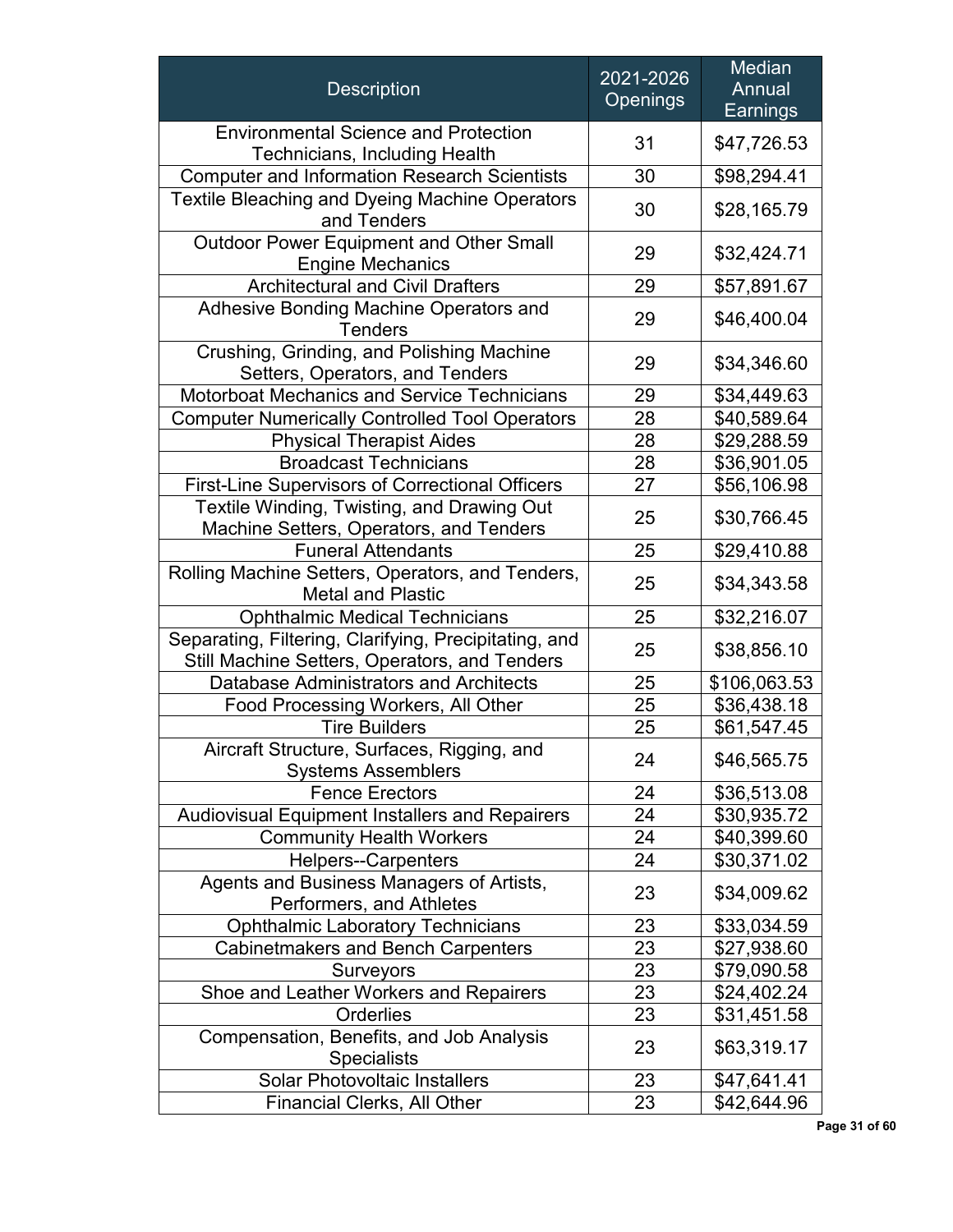| <b>Description</b>                                                                                                     | 2021-2026<br><b>Openings</b> | Median<br>Annual<br>Earnings |
|------------------------------------------------------------------------------------------------------------------------|------------------------------|------------------------------|
| <b>Dental Laboratory Technicians</b>                                                                                   | 22                           | \$49,915.63                  |
| Radio, Cellular, and Tower Equipment Installers<br>and Repairers                                                       | 22                           | \$60,587.65                  |
| Plating Machine Setters, Operators, and Tenders,<br><b>Metal and Plastic</b>                                           | 22                           | \$49,004.01                  |
| Electrical and Electronics Installers and<br><b>Repairers, Transportation Equipment</b>                                | 21                           | \$75,833.48                  |
| Pressers, Textile, Garment, and Related<br><b>Materials</b>                                                            | 20                           | \$22,936.82                  |
| Extruding and Forming Machine Setters,<br>Operators, and Tenders, Synthetic and Glass<br><b>Fibers</b>                 | 20                           | \$35,761.88                  |
| Cooks, All Other                                                                                                       | 20                           | \$24,608.05                  |
| <b>Hazardous Materials Removal Workers</b>                                                                             | 19                           | \$32,489.26                  |
| Geological and Hydrologic Technicians                                                                                  | 19                           | \$46,114.03                  |
| <b>Power Plant Operators</b>                                                                                           | 19                           | \$83,145.61                  |
| Textile, Apparel, and Furnishings Workers, All<br>Other                                                                | 19                           | \$29,417.00                  |
| <b>Reinforcing Iron and Rebar Workers</b>                                                                              | 19                           | \$42,892.62                  |
| Media and Communication Workers, All Other                                                                             | 18                           | \$49,097.65                  |
| <b>Film and Video Editors</b>                                                                                          | 18                           | \$45,316.59                  |
| <b>Transportation Inspectors</b>                                                                                       | 18                           | \$96,720.95                  |
| Lathe and Turning Machine Tool Setters,<br>Operators, and Tenders, Metal and Plastic                                   | 18                           | \$57,911.97                  |
| <b>Computer Hardware Engineers</b>                                                                                     | 17                           | \$111,006.95                 |
| <b>Plasterers and Stucco Masons</b>                                                                                    | 16                           | \$40,803.32                  |
| Plant and System Operators, All Other                                                                                  | 15                           | \$60,379.98                  |
| <b>Pharmacy Aides</b>                                                                                                  | 15                           | \$24,547.18                  |
| <b>Motorcycle Mechanics</b>                                                                                            | 15                           | \$30,126.21                  |
| Helpers--Brickmasons, Blockmasons,<br>Stonemasons, and Tile and Marble Setters                                         | 15                           | \$34,437.07                  |
| Cardiovascular Technologists and Technicians                                                                           | 15                           | \$67,757.03                  |
| Special Education Teachers, All Other                                                                                  | 14                           | \$47,202.62                  |
| <b>Crane and Tower Operators</b>                                                                                       | 14                           | \$54,107.38                  |
| <b>Automotive Glass Installers and Repairers</b>                                                                       | 14                           | \$29,731.23                  |
| Grinding, Lapping, Polishing, and Buffing<br>Machine Tool Setters, Operators, and Tenders,<br><b>Metal and Plastic</b> | 14                           | \$37,501.14                  |
| <b>Tool and Die Makers</b>                                                                                             | 14                           | \$51,424.46                  |
| <b>Gas Plant Operators</b>                                                                                             | 13                           | \$69,024.28                  |
| <b>Engine and Other Machine Assemblers</b>                                                                             | 13                           | \$38,631.44                  |
| <b>Museum Technicians and Conservators</b>                                                                             | 13                           | \$36,903.90                  |
| <b>Fiberglass Laminators and Fabricators</b>                                                                           | 13                           | \$26,782.78                  |
| <b>Rail Car Repairers</b>                                                                                              | 13                           | \$53,908.99                  |
| <b>Stonemasons</b>                                                                                                     | 12                           | \$38,212.38                  |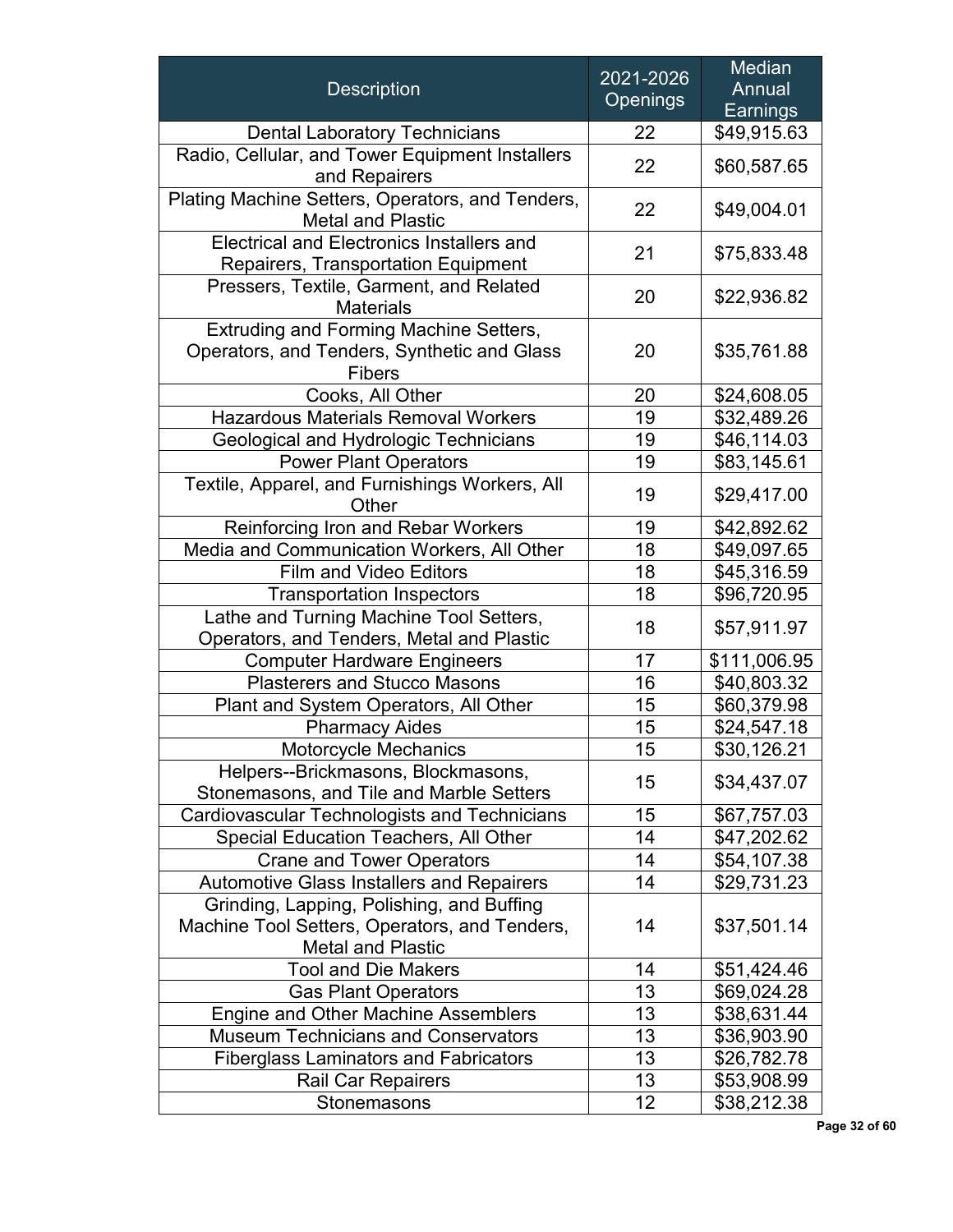| 2021-2026<br><b>Description</b><br><b>Openings</b>                      |         | <b>Median</b><br>Annual<br>Earnings |
|-------------------------------------------------------------------------|---------|-------------------------------------|
| <b>Chemical Plant and System Operators</b>                              | 12      | \$55,519.46                         |
| Concierges                                                              | 12      | \$30,078.52                         |
| Textile Knitting and Weaving Machine Setters,<br>Operators, and Tenders | 12      | \$26,630.96                         |
| <b>Mechanical Drafters</b>                                              | 12      | \$53,968.47                         |
| Pesticide Handlers, Sprayers, and Applicators,<br>Vegetation            | 12      | \$26,847.64                         |
| Grounds Maintenance Workers, All Other                                  | 11      | \$37,414.66                         |
| <b>Forensic Science Technicians</b>                                     | 11      | \$53,799.30                         |
| <b>Magnetic Resonance Imaging Technologists</b>                         | 10      | \$71,672.37                         |
| Total                                                                   | 153,373 | \$54,490.00                         |

 *Source: EMSI 2021 (4th Quarter): Occupation Report; \*Location Quotient: Concentration in Cumberland County compared to all other NC Counties; 1 – Average*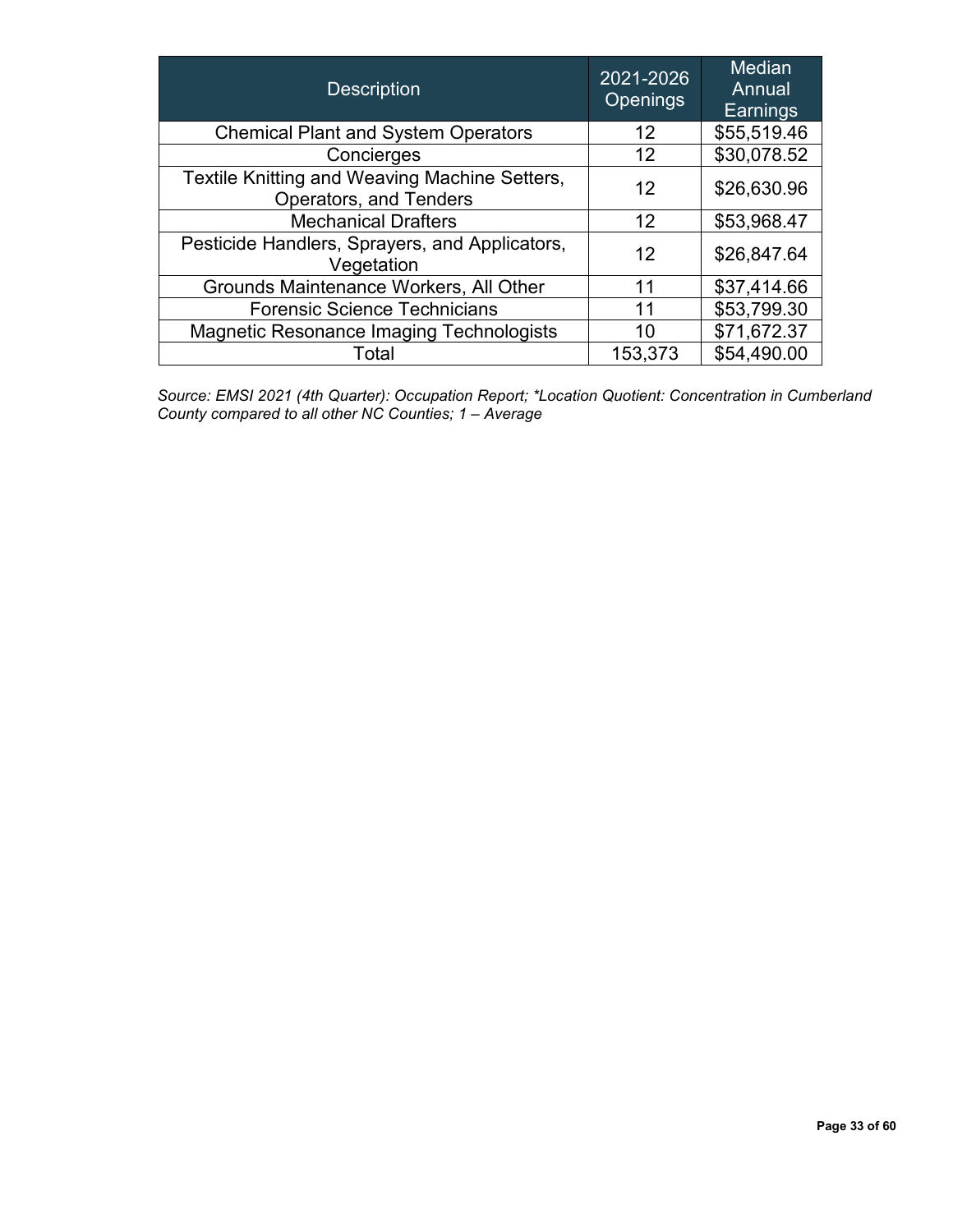<span id="page-33-0"></span>**Table 3: Skilled Trades Projections within Fayetteville Area Through 2026**

| <b>Occupation</b>                                                                       | Number of<br><b>Fayetteville</b><br>Area Jobs -<br>Projected<br>through 2026* | Average<br><b>Starting</b><br>Salary** | Value of the<br><b>Benefits</b><br>Package paid<br>by the<br>Employer** | <b>Total Average</b><br>Compensation<br>(inclusive of<br>benefits) ** |
|-----------------------------------------------------------------------------------------|-------------------------------------------------------------------------------|----------------------------------------|-------------------------------------------------------------------------|-----------------------------------------------------------------------|
| <b>Electricians</b>                                                                     | 1033                                                                          | \$58,429                               | \$27,684                                                                | \$86,113                                                              |
| <b>Diesel Mechanics</b>                                                                 | 541                                                                           | \$55,400                               | \$26,361                                                                | \$81,761                                                              |
| <b>Plumbers, Pipefitters,</b><br>and Steamfitters                                       | 640                                                                           | \$54,490                               | \$25,811                                                                | \$80,301                                                              |
| <b>HVAC</b>                                                                             | 621                                                                           | \$60,418                               | \$28,650                                                                | \$89,068                                                              |
| <b>Automotive Body and</b><br><b>Related Repairers</b>                                  | 307                                                                           | \$52,774                               | \$25,169                                                                | \$77,943                                                              |
| <b>Welding, Soldering,</b><br>and Brazing Machine<br>Setters, Operators,<br>and Tenders | 341                                                                           | \$56,509                               | \$27,464                                                                | \$83,973                                                              |
| <b>Automotive Service</b><br><b>Technicians and</b><br><b>Mechanics</b>                 | 2246                                                                          | \$55,636                               | \$26,508                                                                | \$82,144                                                              |
| <b>Total</b>                                                                            | 5422                                                                          | \$56,237                               | \$26,807                                                                | \$83,403                                                              |

*\*Source #1: EMSI 2021 (4th Quarter): Occupation Report \*\*Source # 2: Salary.com (Some average salaries are computed at levels II and III to meet employer skill need of future applicants).*

*Legend: Value of Benefits includes employer paid social security, disability, healthcare, pension, and paid time off from Salary.com.*

#### <span id="page-33-1"></span>**Table 4: Unemployment Rates (National, North Carolina, and Cumberland County)**

| <b>Unemployment Rates</b>                           |      |      |      |  |  |  |
|-----------------------------------------------------|------|------|------|--|--|--|
| <b>Nov 2021</b><br><b>Nov 2020</b><br><b>Status</b> |      |      |      |  |  |  |
| <b>National</b>                                     | 6.7% | 4.2% | 2.5% |  |  |  |
| North Carolina                                      | 6.4% | 3.9% | 2.5% |  |  |  |
| <b>Cumberland County</b>                            | 8.4% | 5.6% | 2.8% |  |  |  |

*Source: North Carolina Department of Commerce, 2021, 4th Quarter. Unemployment rates for North Carolina and Cumberland County for December 2021 were unavailable at the current time.*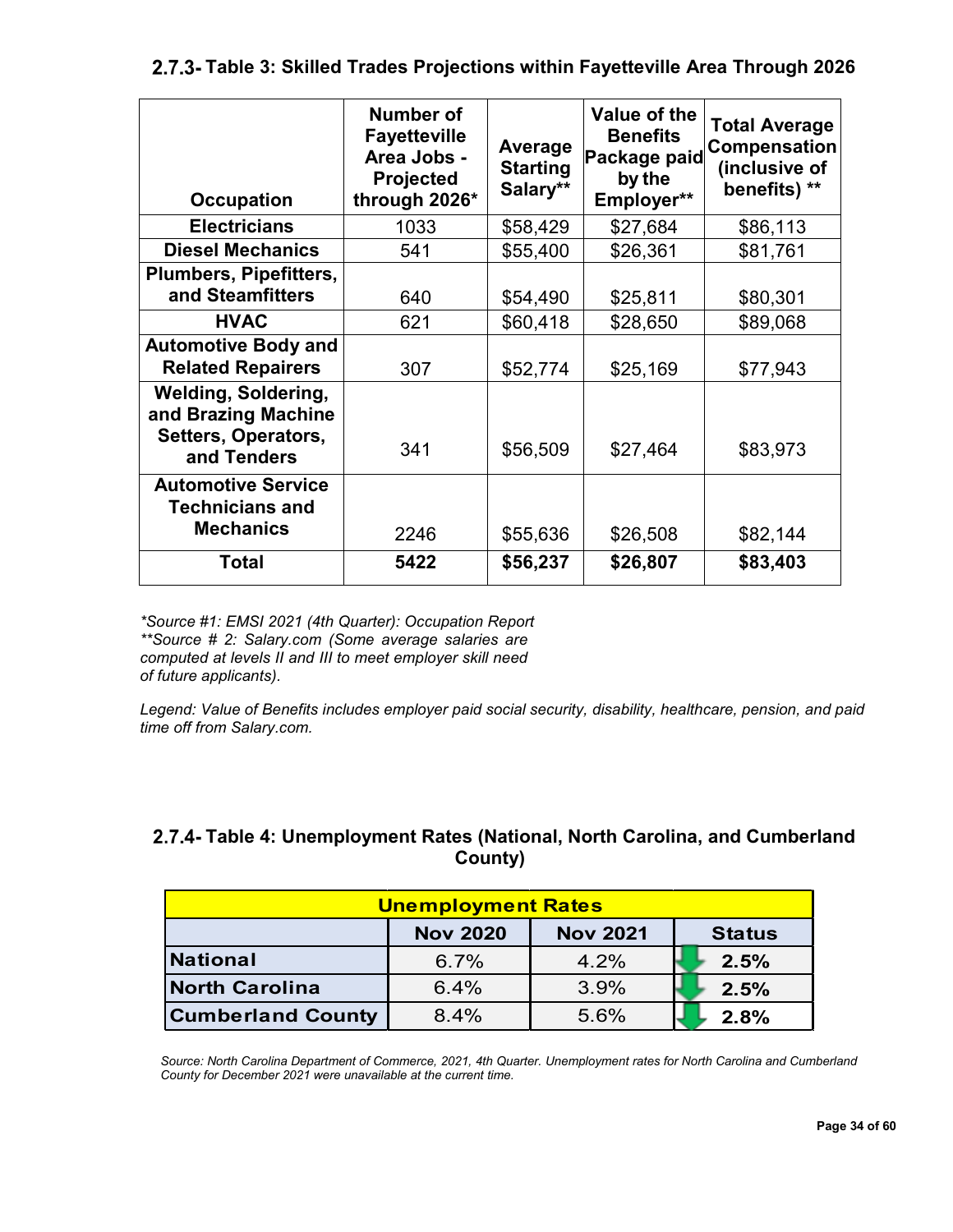#### **Table 5: Three-Year Financial Aid Awards**

<span id="page-34-0"></span>

| 2020-21 FTCC Financial Aid Awards                                |                                 |                                     |                  |  |  |
|------------------------------------------------------------------|---------------------------------|-------------------------------------|------------------|--|--|
| Number of<br><b>Students</b><br>(duplicated)<br>receiving awards | <b>In-State Tuition</b><br>Rate | <b>Out-of-State Tuition</b><br>Rate | Amount of<br>Aid |  |  |
| 23.357                                                           | \$2.528                         | \$8,672                             | \$61,744,104     |  |  |

| 2019-20 FTCC Financial Aid Awards                                |                                 |                                     |                  |  |  |
|------------------------------------------------------------------|---------------------------------|-------------------------------------|------------------|--|--|
| Number of<br><b>Students</b><br>(duplicated)<br>receiving awards | <b>In-State Tuition</b><br>Rate | <b>Out-of-State Tuition</b><br>Rate | Amount of<br>Aid |  |  |
| 24,380                                                           | \$2.528                         | \$8.672                             | \$51.342.278     |  |  |

| 2018-19 FTCC Financial Aid Awards |                  |                             |              |  |  |
|-----------------------------------|------------------|-----------------------------|--------------|--|--|
| Number of                         |                  |                             |              |  |  |
| <b>Students</b>                   | In-State Tuition | <b>Out-of-State Tuition</b> | Amount of    |  |  |
| (duplicated)                      | Rate             | Rate                        | Aid          |  |  |
| receiving awards                  |                  |                             |              |  |  |
| 27,808                            | \$2,528          | \$8,672                     | \$66,063,169 |  |  |

*Source: Integrated Post-Secondary Education Data Systems, Student Financial Aid Survey (2021)*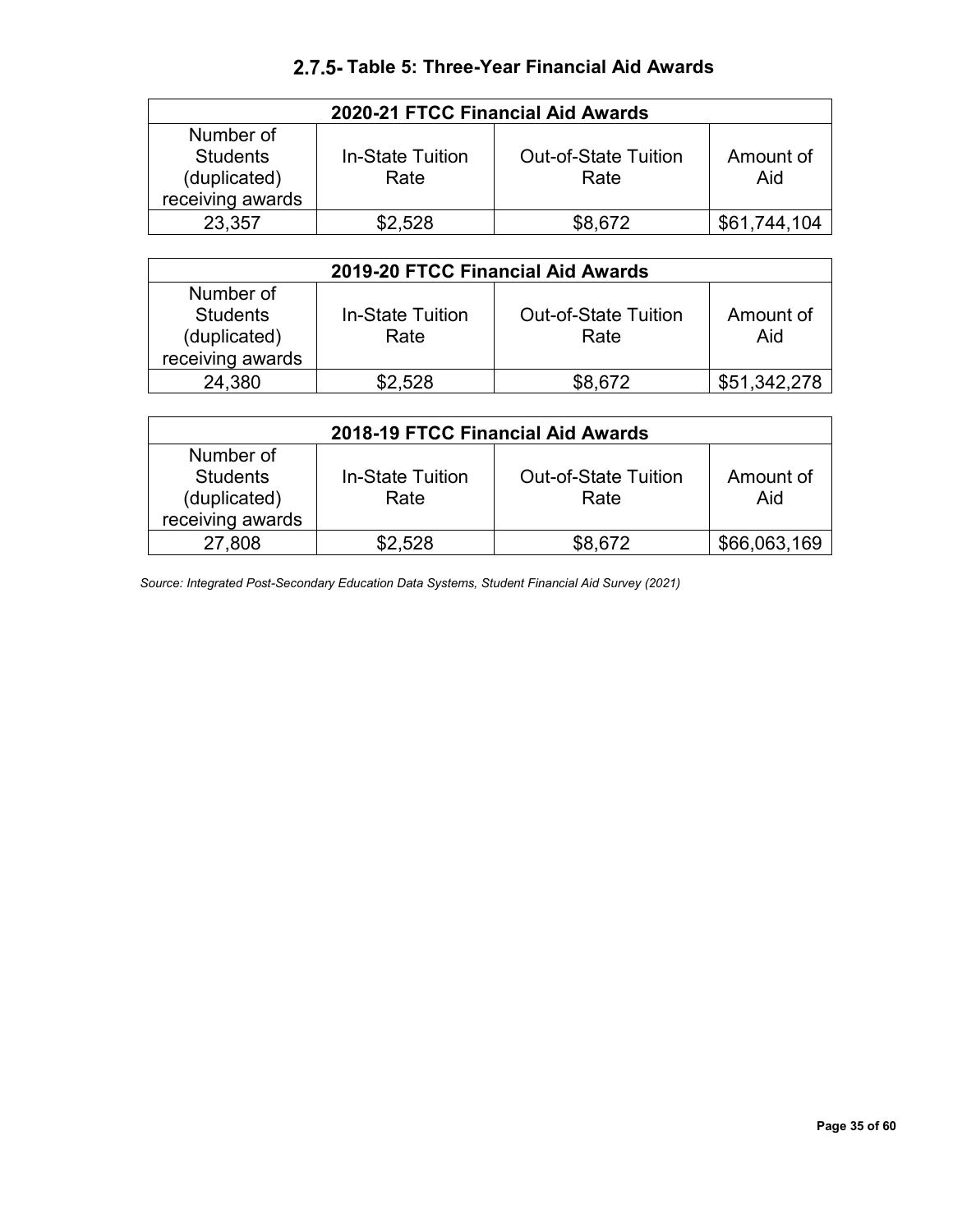## <span id="page-35-0"></span>**PERSONAL FINANCE TRENDS**

#### **Analysis Summary**

- Financial aid and student educational loans remain a priority need for those seeking higher levels of educational and/or skill development.
- The COVID-19 pandemic created more opportunities for training and retooling skills, including starting new businesses, for potential students eligible for financial aid.
- More than half of Americans report living paycheck to paycheck.
- The ability to pay for college, housing, food and other obligations remains problematic across the nation. On January 27, 2022, local news outlets announced that prices on basic household items such as coffee, luncheon meats, and other grocery items would be increasing in price between 5 and 30% depending upon the item.
- FTCC continues to offer multiple financial aid, scholarships, grants, and loan opportunities to students to assist with the increasing pricing of basic necessities.
- According to data published in September 2021, from the U.S. Bureau of Economic Analysis, North Carolina ranked 40th among all 50 states and the District of Columbia in per-capita personal income at \$ \$50,305 which is 84.5% of the national income average of \$59,510. (*U.S. Bureau of Economic Analysis*, 2021)
- With the COVID-19 pandemic continuing to impact the economy, many Americans report facing a worse personal financial condition than they experienced a decade ago, resulting in a need for increased financial aid and other support services to enroll, pay, and complete a degree, diploma, or certificate. The challenges North Carolina students, including those at FTCC, face include:
	- o North Carolina's population is reported at 10,551,162 with 12.9% living at or below poverty income levels as defined by the *US Census Bureau* (2021).
	- o The COVID-19 pandemic contributed to a sharp increase in unemployment during 2020. The NC unemployment rate capped as high as 12.9% in April 2020, while the number unemployed has fallen to 3.9% in November 2021. (*Bureau of Labor Statistics*, 2021; *Public Policy and Aging Report*, 2020)
	- $\circ$  The COVID-19 pandemic precipitated a change in the labor force participation rate defined as the percentage of the population in the labor force or those actively searching for employment. Prior to 2020, the Labor Force Participation Rate (LFPR) was above 63%. The rate sharply decreased during 2020. In November 2021, the LFPR for the US was 61.8% and for NC it was 59.3%. The above statistics indicate a strong need for skills training, including short-term credentials to support increased demand within the job market. (*Federal Reserve Bank of Richmond*, 2021)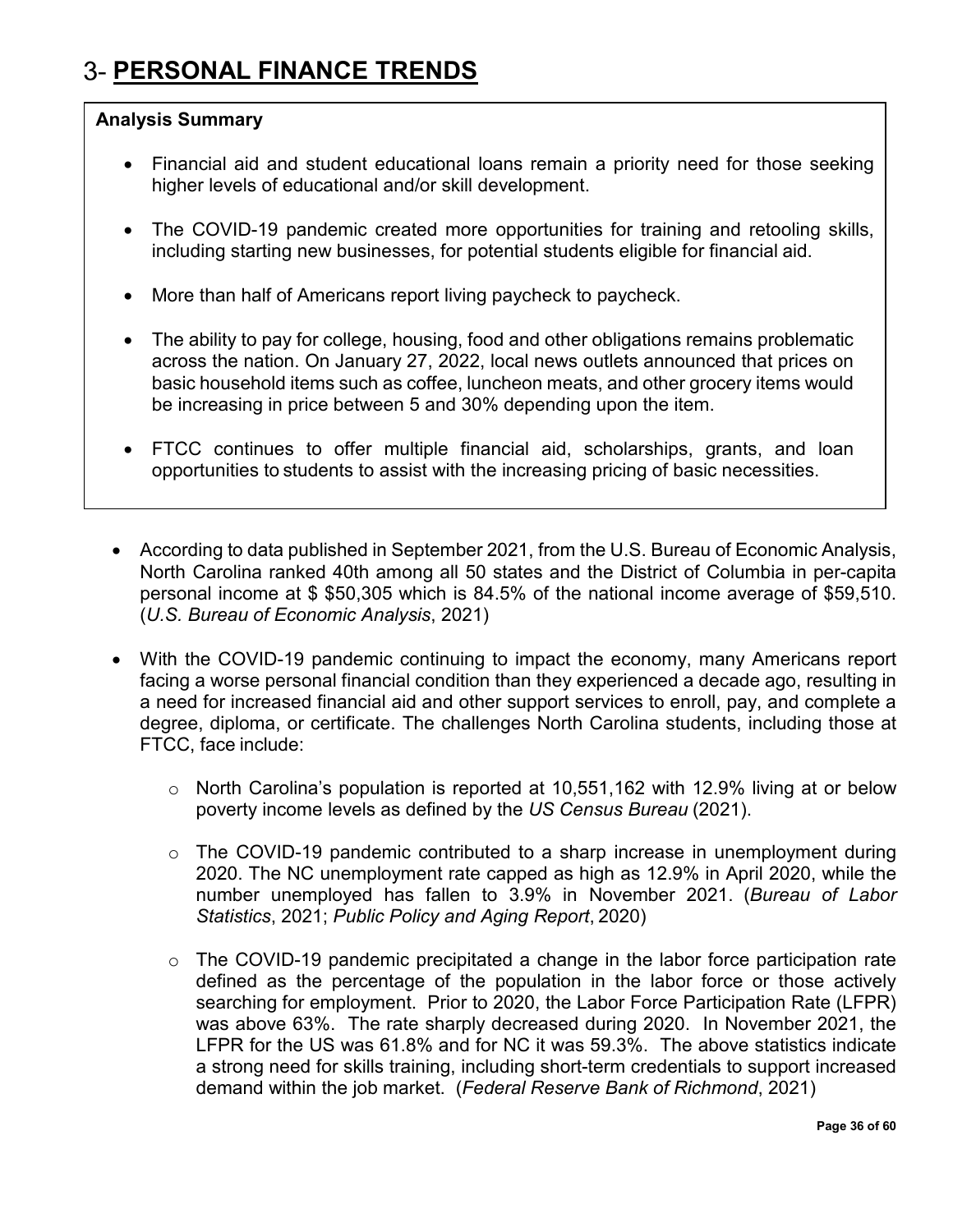- $\circ$  The number of Americans living paycheck to paycheck is estimated to be 56% which is higher than the pre-COVID-19 rate of 53%. Approximately 48% of Americans reported experiencing some type of unexpected financial setback, and 51% reported that they need to withdraw money from their savings account during the last three months. Also, 47% indicated that they have no formal savings plan. Over 70% indicated that they are more conscientious of where and how they spend their money. (*Marketwatch*, 2021)
- o Inflation is a concern for many Americans. The Consumer Price Index rose 7% for 2021 which is the largest annual increase since 1982. The largest increases were in energy lead by gas, vehicles (new and used), and food. These increasing costs significantly affect FTCC's students, faculty, and staff and create financial stress. (*US Bureau of Labor Statistics*, 2022)
- o The Federal Reserve Bank of New York reports that household debt increased by \$286 billion (1.9%) in the third quarter of 2021. Financial assistance for education is critical for those seeking educational opportunities. FTCC has provided multiple grants and started a food pantry supplementing an existing clothing closet thereby further assisting FTCC students and their families. (*Federal Reserve Bank of New York, Center for Microeconomic Data*, 2021; *International Small Business Journal*, 2020)
- o Technology divides continue to persist along income lines. For households below \$30,000, 24% do not own a smartphone, 43% do not have broadband access, and 41% do not have a desktop or laptop. Households with higher income levels are not only more likely to have all three but are also more likely to have multiple devices. Households with lower incomes are more likely to depend on smartphones if they have them. For those Americans living in households earning less than \$30,000 who have smartphones, 27% are limited to internet access only through their smartphone. Software and distance learning technologies need to be accessible through smartphones for these households. (Pew Research Center, 2021)
- The COVID-19 pandemic brought shut downs in large sectors of the economy to slow the spread of the virus, particularly in industries such as travel and hospitality. This resulted initially in a drop in new businesses being created in 2020. However, since that time, there has been a surge in applications for new businesses. In April 2020, only 235,000 applications for new Employer Identification Numbers were submitted to the IRS. A few months later, there were 553,000 applications, which was the highest since 2004. (*U.S. Chamber of Commerce*, 2021)
- Online retail sales jumped from 11% of total sales in 2019 to 32% in 2020. This is creating supply chain shortages due to increased requirements for delivery. FTCC continues to expand programs of instruction related to supply chain management and logistics. (*Federal Reserve Bank of Richmond*, 2021)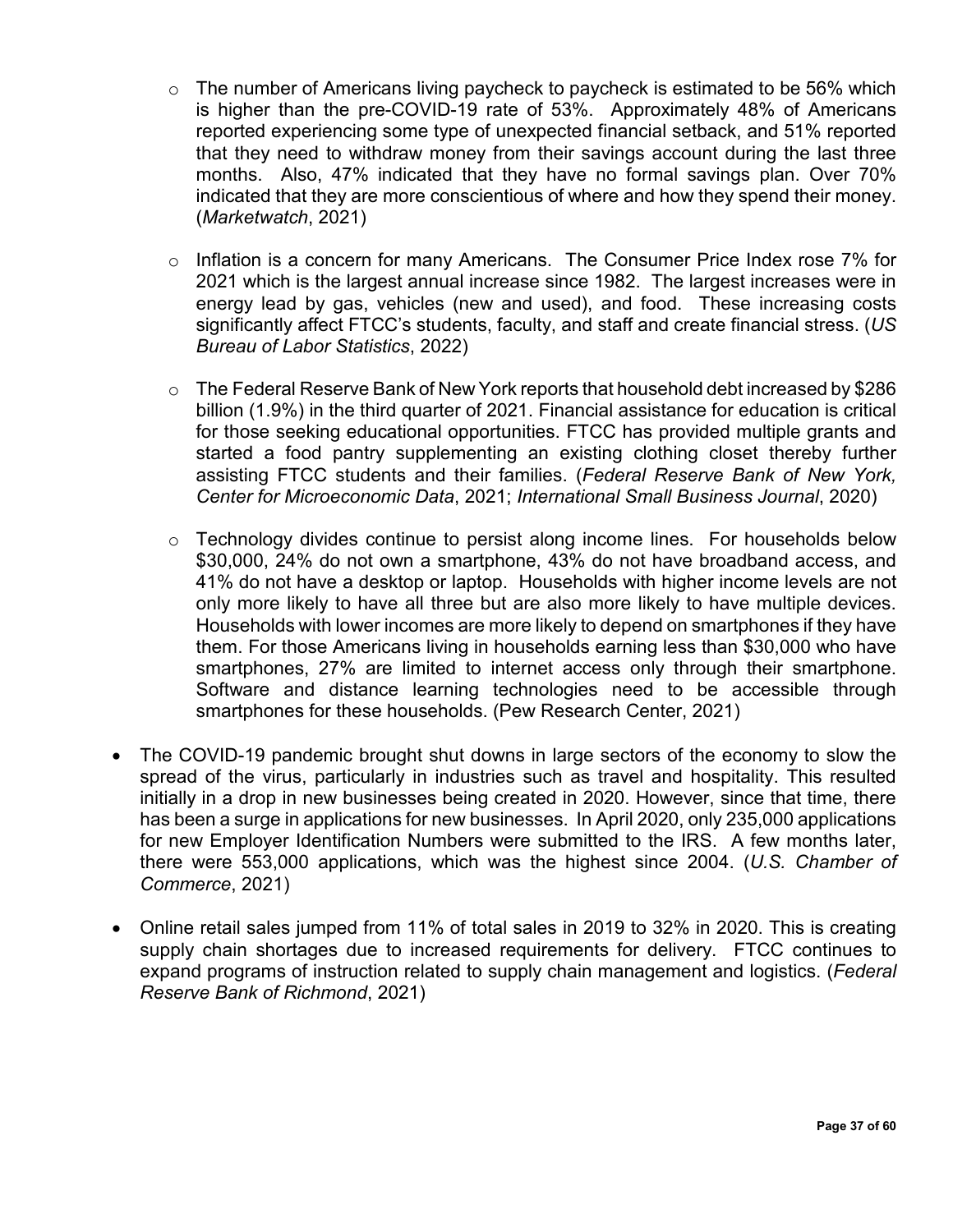#### <span id="page-37-0"></span>**Analysis Summary**

- Diversity, Equity, and Inclusion (DE&I) remains a high priority for FTCC in support of faculty, staff, and students.
- Federal regulations related to compliance are increasing and expected to continue. Additionally, increased use of adjunct faculty, ongoing efforts to increase faculty salaries, and increasing demand for advanced credentials will continue to be important through 2026.
- Data security and access must be monitored closely as more data moves to the Cloud.
- The COVID-19 pandemic caused significant investment in technology to quickly shift from in-person classes to online classes while maintaining the security of student records and providing student support services remotely.
- Strong FTCC COVID-19 protocols based on the Center for Disease Control's guidance continue to be modified as necessary to maintain safety for faculty, staff, and students.
- A large number of students begin their educational journey at an institution and later transfer their academic credits to another educational institution. This has increased competition within and between schools and systems but has also provided opportunities for programs to construct newarticulation agreements to assist students in navigating the process of college transfer.
- The baby-boomer generation continues to retire in large numbers. This is creating employee shortages and losses of institutional knowledge increasing demands for highly skilled employees, especially those that demonstrate requisite soft-skills.
- Developmental education initiatives will continue to put stress on college resources as the COVID-19 pandemic is resulting in more high school graduates that are underprepared for college learning.

#### <span id="page-37-1"></span>**4.1- Higher Education Personnel Trends**

- FTCC embraces DE&I through the following institutional strategies:
	- o Maintaining an awareness of diversity, equity, and inclusiveness supporting educational access, retention, and student success through an active outreach throughout the College's local service area.
	- o Providing outreach throughout the community to promote access and inclusiveness to sustain a student body reflective of the College's service area.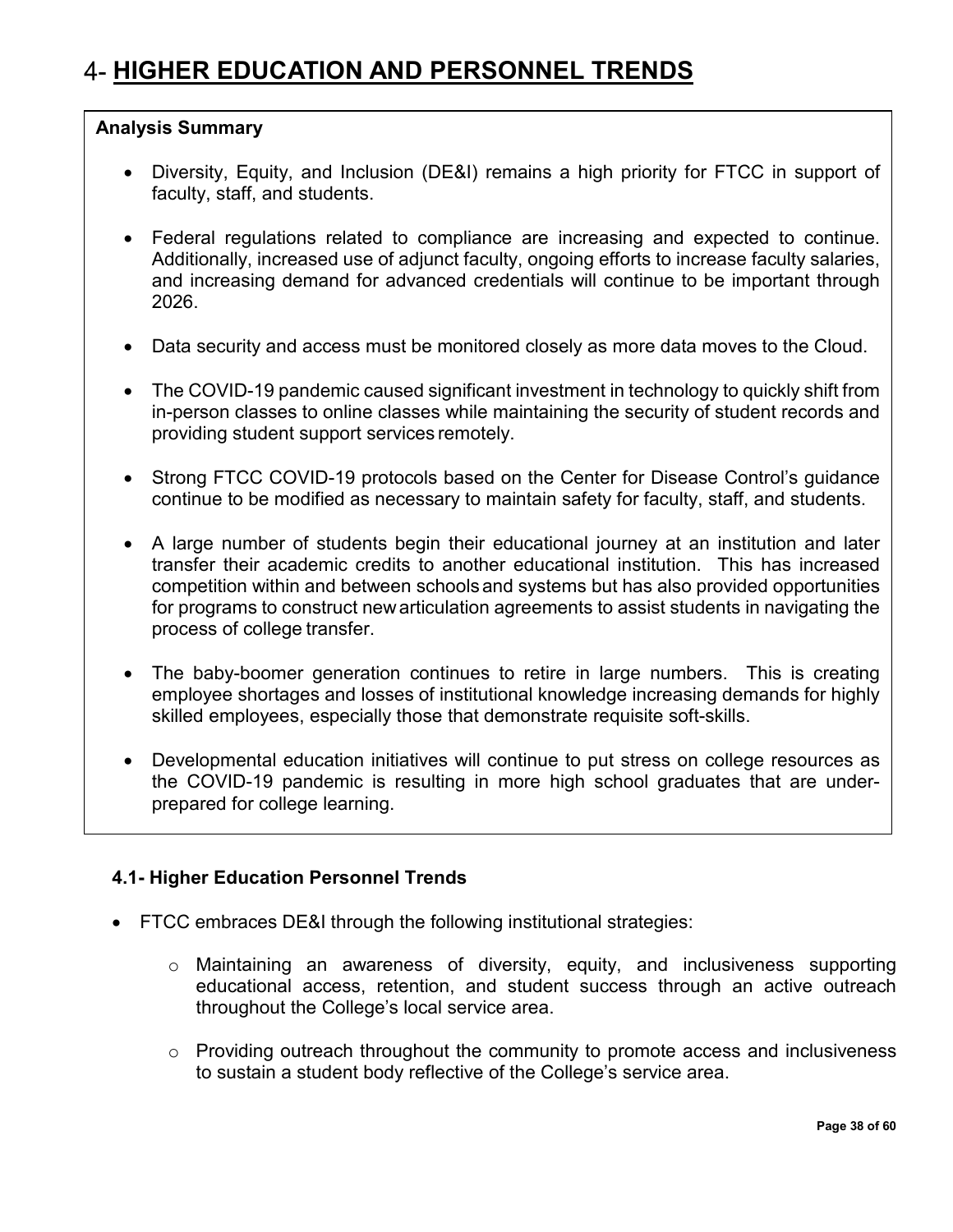- $\circ$  Use multiple course modality methods to meet the diverse learning styles of students, thereby strengthening the College's learning environment.
- o Maintain external relationships and partnerships with community residents, businesses, governmental agencies, and/or higher education institutions celebrating the multitude of local events reflective of the diversity in our community and at the College. (*FTCC Diversity Plan, 2022*)
- The College and University Professional Association for Human Resources (CUPA-HR) conducted a survey of 254,160 higher education professionals across 1,114 public and private institutions inclusive of universities and community colleges. The survey findings indicated that higher education professionals received a median salary increase of 2.66% in the 2019-2020 academic year, with two-year institutions providing the highest salary increases at 3.05%. This indicates salary increases remain a high priority across the nation.
	- o The highest salary growth rate was experienced in health sciences and environmental sustainability professions with an increase of approximately 32% (likely due to the increase of nurses in higher education institutions aligned with labor market growth projections).
	- o Women represent 60% of higher education professionals and racial/ethnic minorities comprise 23%. In professional leadership positions nationally, the survey findings indicated women were generally paid less than their male counterparts with Black and Hispanic women having the lowest pay ratios in comparison to Caucasian men. At FTCC pay is based upon salary scales that are equitable among all demographic groups. Variations in salaries are the result of differing levels of experience, education, and demonstrated competencies. (*CUPA-HR*, 2020; *Journal of Business Research*, 2020)
- North Carolina was ranked 41st nationwide regarding faculty salaries among two-year, public colleges. FTCC ranked 1st among the 58 NC community colleges for faculty salaries during the 2021 fiscal year (FY). The average FTCC salary, based upon 326 full-time, ten-month instructors was \$57,838.
- In May 2020, the U.S. Department of Education released a revised Title IX regulation governing campus sexual assault and prohibiting sex discrimination at federally-funded institutions. The new regulation was designed to ensure due process for students who report sexual misconduct, as well as due process for their alleged perpetrators. This regulation requires colleges to provide hearings and allow for cross-examination of the involved parties. The regulation also requires colleges to act on complaints of misconduct that occur within educational programs, student activity clubs, and university events. FTCC has updated policies and procedures in accordance with the revised regulation and the College has experienced few Title IX complaints over the past five years. (*Inside Higher Ed*, 2020; *Journal of Advanced Academics*, 2020; *US Department of Education*, 2020)

#### <span id="page-38-0"></span>**4.2- Data Validation and Security Trends**

**Page 39 of 60** • Recent reports addressed the unprecedented national investments in data acquisition, storage, and cloud-based service availability. Community colleges continue to invest in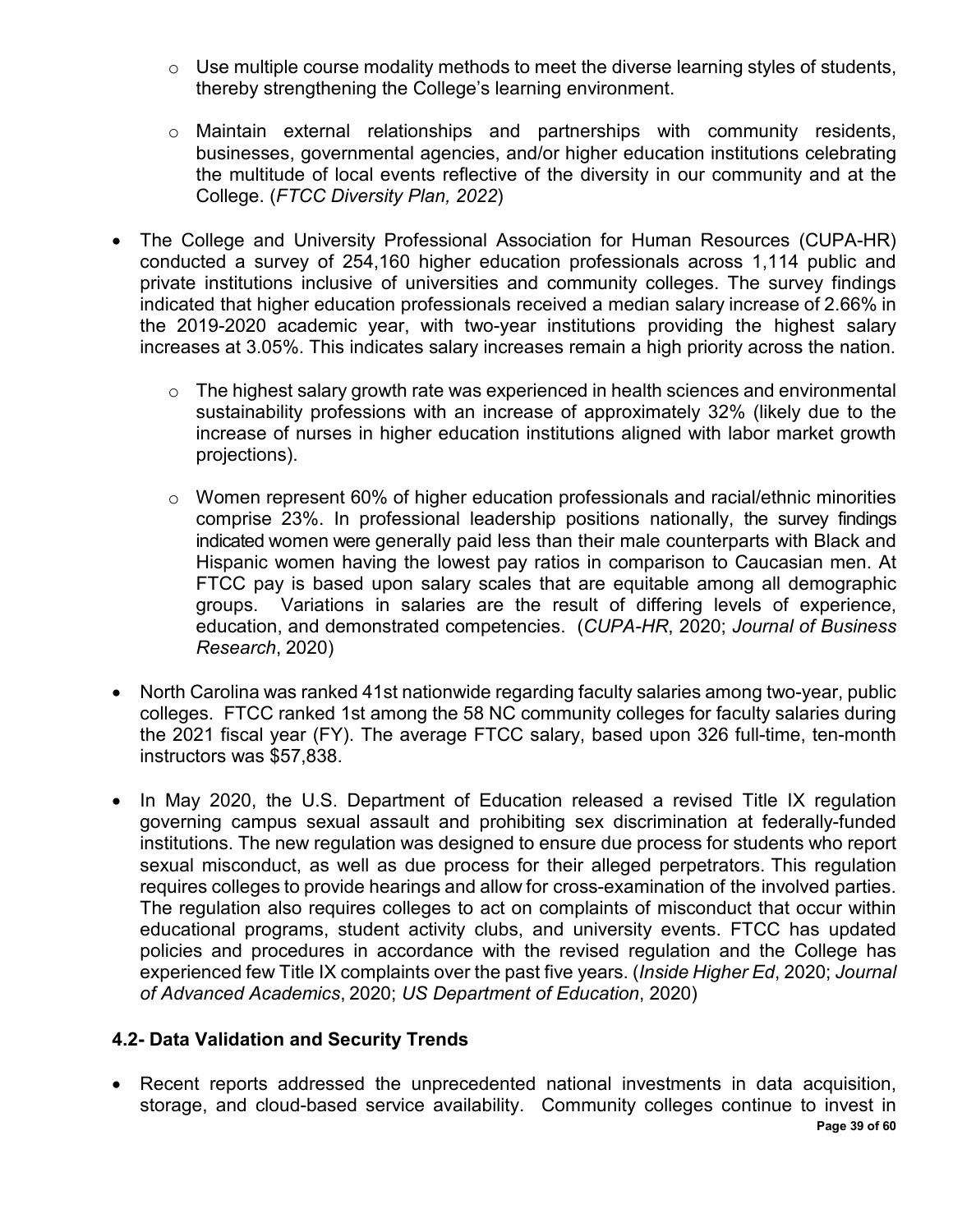state-of-the-art technologies and improve their data protocols including the students' use of technology. As a result, privacy and data security must remain part of the ongoing strategic planning initiatives. According to the report, leaders should remember "*Whom has access to what data elements are key questions that must be expected, inspected, and respected*?" FTCC continues to invest in privacy and data security technologies as a prevention against hacking and/or identity theft. (*Big Data and the Ethical Implications of Data Privacy in Higher Education Research*, 2020; *International Journal of Information Management*, 2020)

- o The number of Chief Privacy Officers in higher education has risen partly due to the complexities of addressing the privacy risks to individuals and the security risks to organizations. (*Educause*, 2020)
- o FTCC maintains tight controls on electronic data and mandates cyber-security professional development (PD) sessions for all employees. The College uses the KnowBe4© security training platform increasing focused attention to the critical requirement of safeguarding personally identifiable information.
- The COVID-19 pandemic caused teleworking to become necessary at FTCC to ensure the health and safety of faculty, staff, and administrators. With this shift in modality, the College provided access to student records and office computer stations via VPN on college-issued laptops.

#### <span id="page-39-0"></span>**4.3- Shared Governance Trends**

- Faculty and staff collaboration and mutual support remain key to the success of any initiative. The COVID-19 pandemic demonstrated that institutions with a strong sense of shared governance and policy making were better prepared to respond to this crisis. (*Inside Higher Ed*, 2020; *Shared Governance in Higher Education*, 2020)
	- o FTCC uses the Faculty, Staff, and Planning Councils to facilitate shared governance activities at the College. The College also has a myriad of Standing Committees ensuring decision making input is received from all College constituencies. Ad hoc and other advisory committees are created, as needed throughout the year when special circumstances require collective research, analysis, and problem-solving. Generally, these committees are associated with one-time situations.
- Community college transfers have increased by almost 250% during the past 20 years. While not all community college students transfer to another institution, statistics show that 80% of those who transfer go to a public or private university.
	- $\circ$  North Carolina is on par nationally  $-40\%$  compared to 42%  $-$  with the percent of students who start community college, transfer successfully, and earn a bachelor's degree within six years. (*EdNC*, 2020; *University of North Carolina-General Administration*, 2022)
	- o During Fall 2021, 402 former FTCC students transferred into UNC System institutions. Also, 141 graduates decided to continue their education at FTCC.
	- **Page 40 of 60** o Recent changes to the North Carolina Comprehensive Articulation Agreement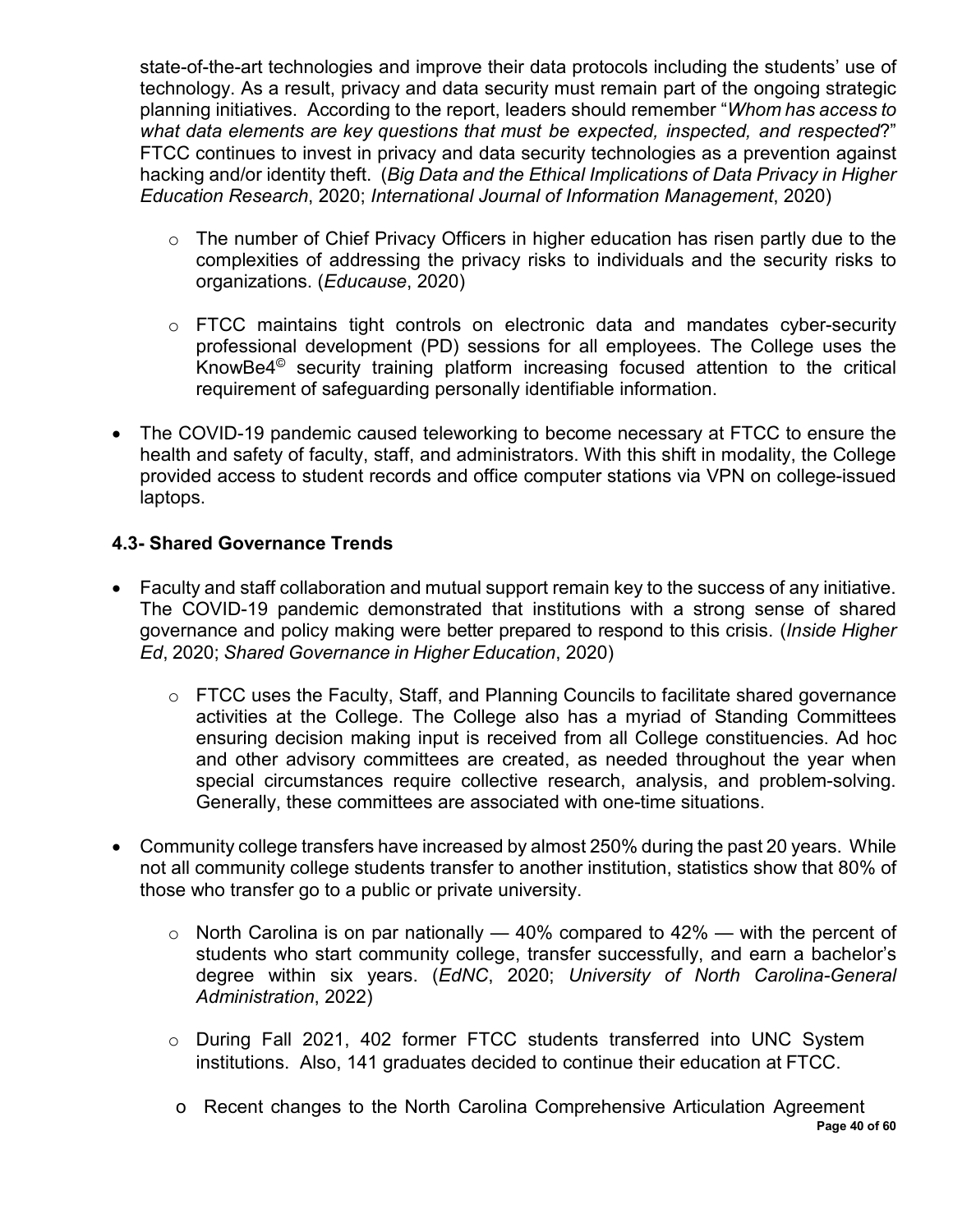made community college transfer to a UNC System institution easier for students and included additional programs that have not historically been transfer programs. (*The University of North Carolina System,* 2020)

- The majority of community college students have a desire to transfer to a four-year institution and earn a bachelor's degree. (*Inside Higher Ed*, 2021; *National Student Clearinghouse, 2021*)
	- o FTCC continues to grow its articulation agreements with public and private colleges and universities located across the United States.
		- The College has implemented program mapping and pathways and has dedicated college transfer advisors and success coaches who assist students in navigating the transition from FTCC to a four-year institution.
		- The majority of FTCC graduates who transfer attend public, four-year institutions throughout the United States. (*FTCC Job Placement Reports*, 2012-21; *National Center for Education Statistics*, 2012-21; *National Student Clearinghouse*, 2012-21)

#### <span id="page-40-0"></span>**4.4- Addressing the Generational Divide**

• The FTCC student population is diverse in age groups as reflected in the Table 6 below:

| Age          |        |        |               |        |        |               |        |
|--------------|--------|--------|---------------|--------|--------|---------------|--------|
| <b>Group</b> | 2019FA | 2020SP | <b>2020SU</b> | 2020FA | 2021SP | <b>2021SU</b> | 2021FA |
| $13 - 23$    | 40%    | 40%    | 34%           | 46%    | 44%    | 38%           | 47%    |
| 23-31        | 31%    | 30%    | 33%           | 28%    | 27%    | 27%           | 26%    |
| $32 - 40$    | 15%    | 15%    | 17%           | 13%    | 16%    | 17%           | 14%    |
| 41-49        | 9%     | 8%     | 10%           | 8%     | 8%     | 9%            | 7%     |
| 50-58        | 4%     | 5%     | 5%            | 4%     | 4%     | 5%            | 4%     |
| 59-67        | 2%     | 2%     | 2%            | 1%     | 1%     | 1%            | 1%     |
| 68-76        | $0\%$  | $0\%$  | $0\%$         | $0\%$  | $0\%$  | $0\%$         | $0\%$  |
| 77-85        | $0\%$  | $0\%$  | $0\%$         | $0\%$  | 0%     | $0\%$         | $0\%$  |
| Total        | 12,213 | 11,298 | 5,386         | 10,910 | 9,938  | 4,791         | 10,004 |

#### **Table 6: Curriculum Student Age Group Frequency by Semester (Generated by Primary Academic Program)**

• With four generations in our classrooms simultaneously, differentiating instruction can be particularly difficult especially related to diverse perceptions of academic integrity, digital adoptions, access to technology, time since last educational experiences, etc. (Professional Development in Education, 2020; Winona State University, 2020). FTCC provides all students with an orientation designed to address these concerns and takes positive resolution actions for any lingering apprehensions. FTCC faculty and staff are available to students in-person or remotely to provide timely responses.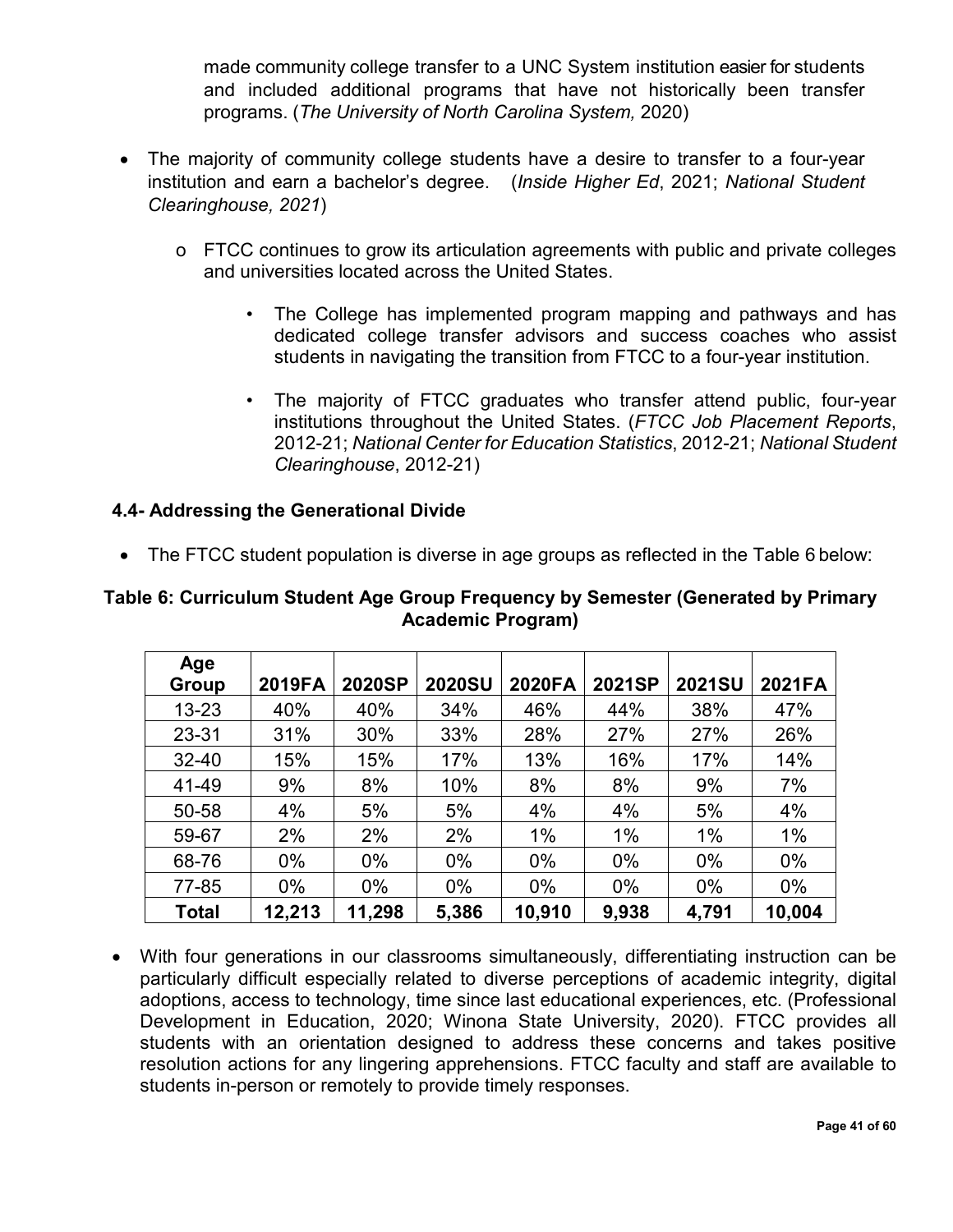• According to NCCCS, out of a total enrollment of 485,114 public, private, and charter high school students, 59,031 were dually enrolled in community colleges across the state during 2021. Students taking college classes have the ability to earn credits towards graduation or for college transfer. While there are many benefits to the Career and College Promise program, it also has the added effect of further diversifying the age populations served by the College. (*North Carolina Community College System*, 2020). FTCC has a strong Career and College Promise program that is well-received by FTCC faculty, staff, students, parents, and high schools in Cumberland County. The College provides space for one high school on the Fayetteville campus and provides access to learning resources when needed by those students.

#### <span id="page-41-0"></span>**4.5- The Future of Developmental Education and a Comprehensive Curriculum**

- Developmental education remains an area of ongoing research within the community college system. NCCCS continues to monitor and revise the RISE program as needed based on the outcomes of students taking developmental courses. (*North Carolina Community College System RISE*, 2020)
- NCCCS is not unique in its pursuit of developmental education reforms. The Mathematics and English courses are the most common barriers to student success. Many institutions are using an expanded review of student experiences for placement while others are redesigning the curriculum to be more specific to a student's academic goals. (*The Journal of Continuing Higher Education*, 2020)
	- o The College's Quality Enhancement Plan (QEP) will continue its implementation over the next three years. The QEP has key performance indicators of student success based on metrics collected and analyzed annually as part of the institutional assessment activities. The metrics and data will be provided in a QEP Impact Report to the College's regional accreditation agency prior to 2026 for their review.
- Researchers have identified a significant gap across all grade levels in mathematical skills from Fall 2020 to Fall 2021 which may be partially attributed to COVID-19 remote learning versus face-to-face learning. FTCC uses multiple measures as one of its tools to assess the proper program placement of incoming students. The use of multiple measures has gradually increased student performance over the previous years where placements were based solely on placement test results. (*Brookings*, 2020; *Educational Researcher*, 2020)

#### <span id="page-41-1"></span>**4.6- Federal Administration and Its Impact on the Higher Education Landscape**

- Several federal policy initiatives and actions may impact the Higher Education landscape through 2026:
	- o The COVID-19 pandemic has led the Biden-Harris Administration to act to address the impacts of the pandemic on underserved communities. The American Rescue Plan of 2021, a \$1.9 trillion economic stimulus bill, was signed into law on March 11, 2021. The plan was designed to change the course of the pandemic, rescue the economy, and deliver immediate relief for American workers. This plan provided nearly \$40 billion for colleges and universities through the Higher Education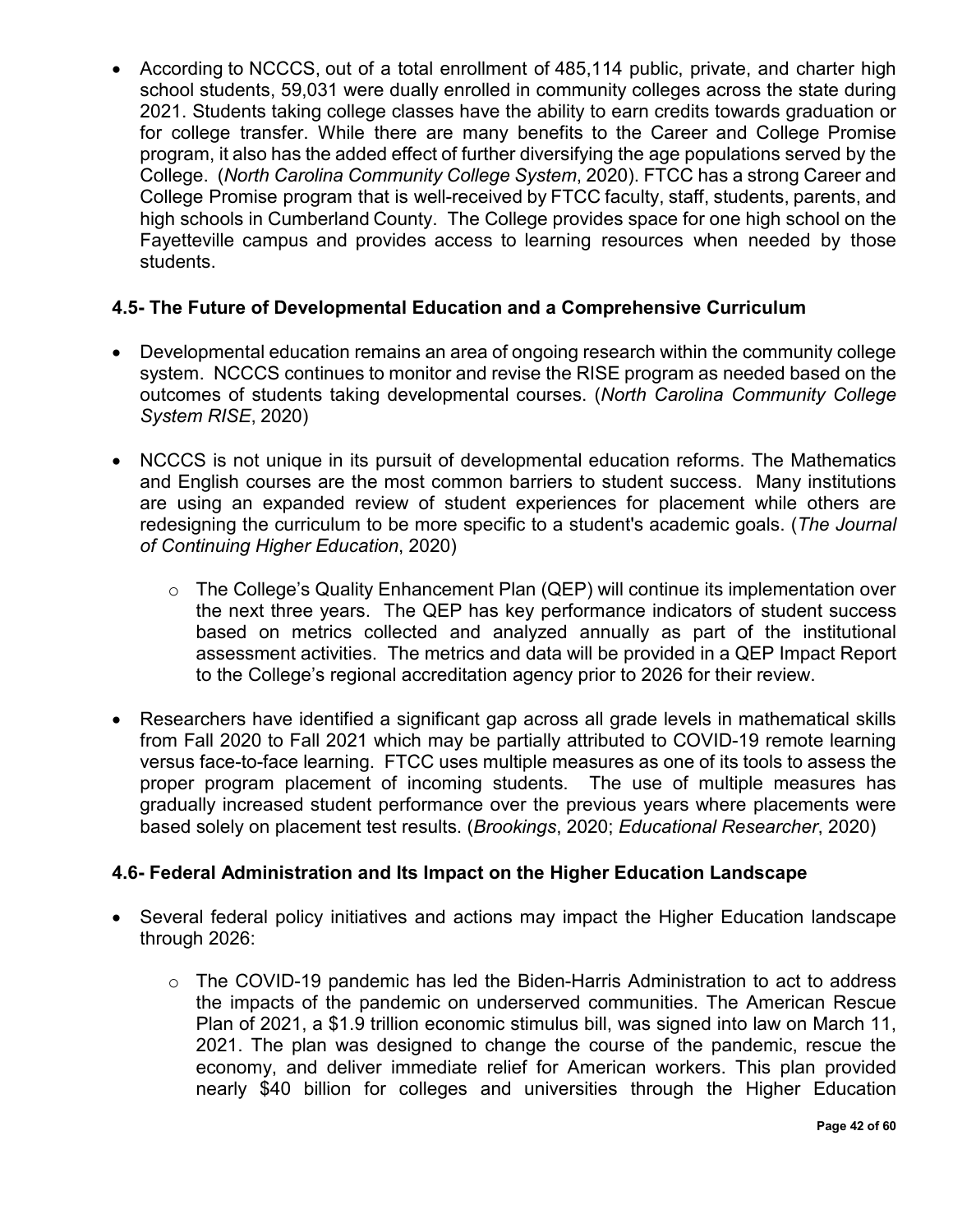Emergency Relief Fund (HEERF). The plan made historic investments in higher education and included more than \$10 billion to community colleges. (*U.S. Department of Education*, 2022)

- o In January 2022, the U.S. Department of Education announced an additional \$198 million in American Rescue Plan funds would be provided to support students' basic needs and mitigate the spread of COVID-19 at colleges and universities. Funds will be awarded through a competitive grant process. (*U.S. Department of Education*, 2022)
- $\circ$  The reauthorization of the Higher Education Act is likely to be a focal point of both the new Congress and the Biden administration. Additionally, President Biden has pledged new investments in workforce development and community college infrastructure. (*Brookings*, 2020; *Lexology*, 2020)
	- **FTCC continues to comply with all aspects of the current Higher Education Act** as evidenced by the recent SACSCOC reaffirmation committee finding no deficiencies with the College's budget and finance processes and procedures.
- o President Biden proposed to boost PELL grants beyond the \$6,495 maximum with a \$1,400 increase in his Build Back Better Agenda. The administration has stated that free community college remains a priority as well as student loan forgiveness based upon eligibility. (*Brookings*, 2020; *Inside Higher Ed.,* 2020)

#### <span id="page-42-0"></span>**4.7- Addressing the Affordability of Higher Education**

- The COVID-19 pandemic has re-invigorated the conversation around the affordability of higher education. From the stagnant nature of PELL awards to increasing textbook costs, students are paying more than ever for college. One initiative that has gained popularity in recent years is the adoption of Open Educational Resources (OER). Many colleges have adopted zero cost textbook courses and others have pivoted to only using OER materials. Beyond impacting student costs, faculty have reported switching to OER out of frustration with textbook publishers. Some of the documented frustrations have included rising costs, incompatibility with technology, overseas access, and the quality of the materials. (*Educational Technology Research and Development*, 2020; *Inside Higher Ed,* 2020)
	- $\circ$  FTCC continues to explore new resources to reduce the cost of attendance for the students under the guidance and recommendations of the faculty teaching their assigned courses.
	- o In December 2020, the North Carolina Community College System established OpenNCCC, which provides a repository of Open Educational Resources for use within the system. This program is designed to offer a comprehensive infrastructure that provides high quality OER content and the opportunity for collaboration to support the instructional needs of faculty and learners. OpenNCCC also sponsors hubs and groups for collaboration across NCCCS member institutions. (*OpenNCCC,* 2022)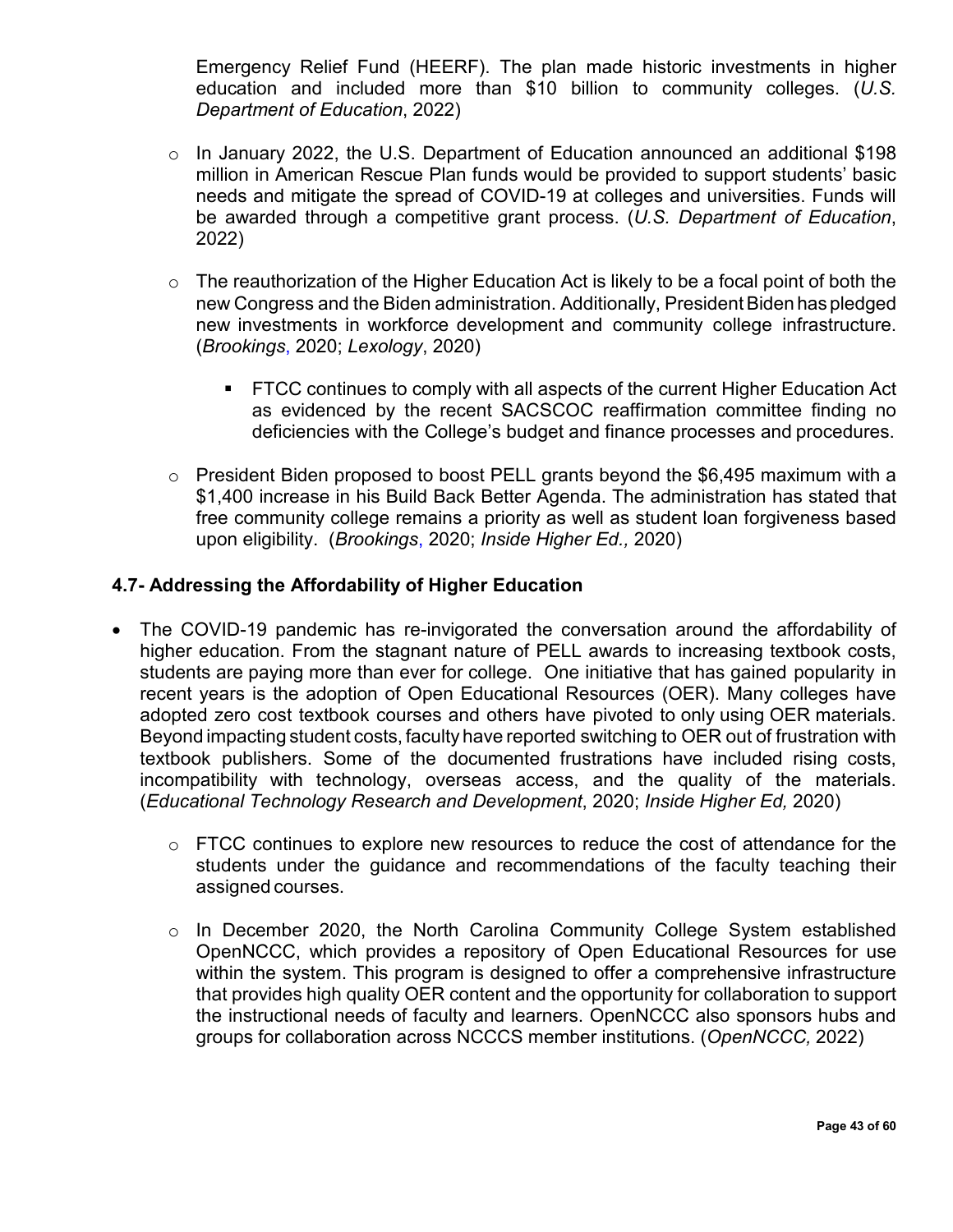#### <span id="page-43-0"></span>**4.8- Maintaining the Currency of Faculty and Staff Development**

- There is an increasing emphasis related to professional development in technical skills, soft skills, safety, security measures, computer security controls, and changing federal regulations associated with compliance requirements. (*Journal of Further and Higher Education*, 2020; *TechTrends*, 2020)
	- o FTCC has increased the number and quality of professional development offerings in each of these areas and other professional development designed to assist faculty with teaching for student success.
- A strong protocol for faculty development has the potential to fundamentally shift the culture of an institution. Mohr (2020) stated that good development of protocols should be introspective and specific to the needs of each individual faculty member. Some need to focus on digital literacy and best practices in online learning while others may need development regarding pedagogical practices. They further argued that faculty and staff should be engaged in the selection of their professional development activities and that work should cater to their needs. (*Journal of Education for Teaching*, 2020; *The Online Learning Consortium,* 2020)
	- o FTCC's Center for Faculty Development supports the college by providing personal and professional support grounded in evidence-based practices through active collaboration with faculty and staff to promote academic success.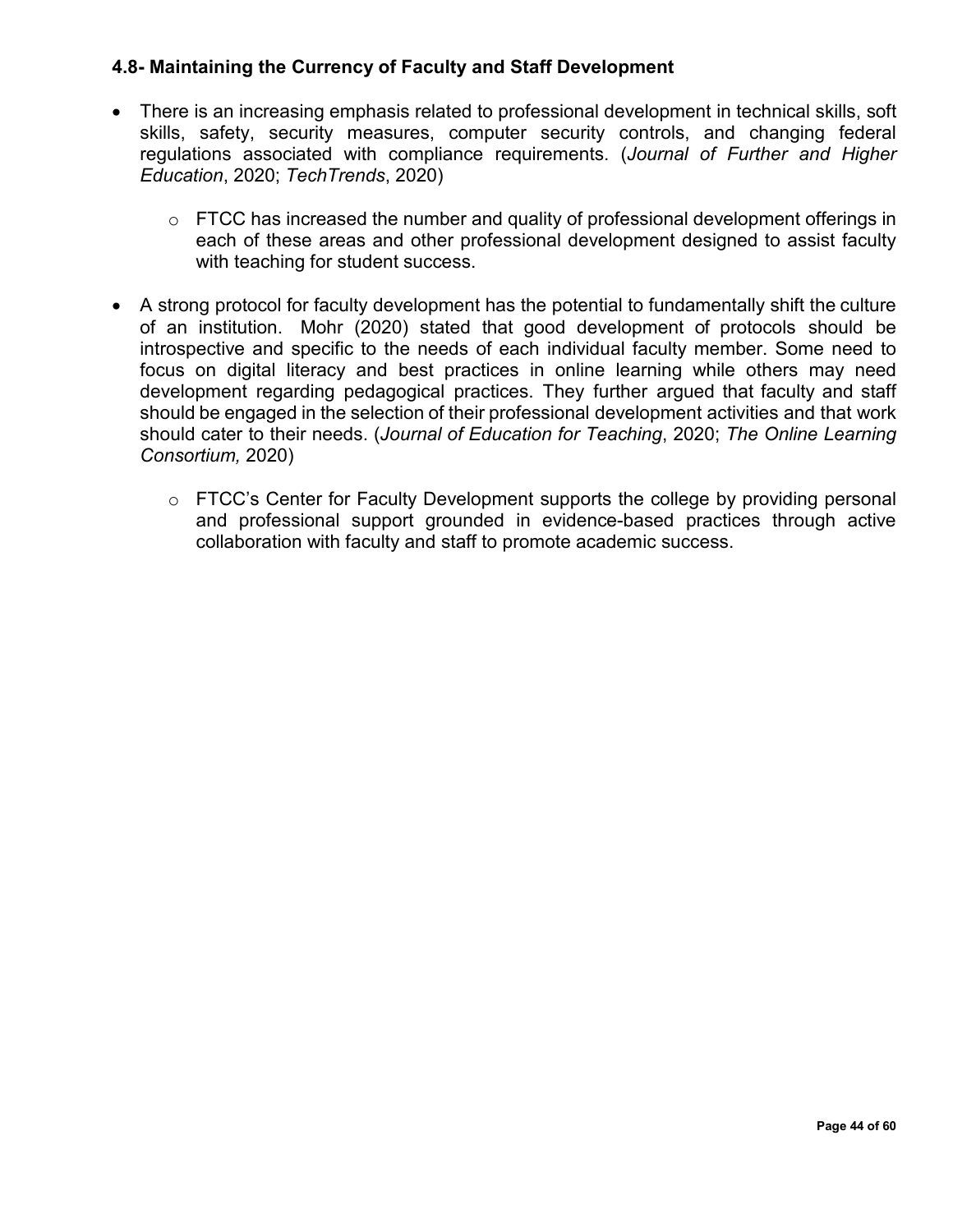## <span id="page-44-0"></span>**TECHNOLOGICAL TRENDS AND PLANNING ASSUMPTIONS**

#### **Analysis Summary**

- Community college classroom technology continues to change through:
	- o Expanded emphasis of student-centered teaching philosophies.
	- $\circ$  Continuously changing technological demands that enhance digital fluency in the 21<sup>st</sup> century workplace.
	- o Expanded course offerings that lead to micro credentials.
- Student use of technology continues to change through:
	- o Connectivity of software tools with expected student learning outcomes.
	- $\circ$  Use of artificial intelligence and predictive analytics software that enhances student success.
	- $\circ$  Stronger demands for immediate communication with students utilizing different software platforms.
	- o Emphasis on offering additional courses and programs of study in both hybrid and online modalities versus in-classroom instruction.

#### <span id="page-44-1"></span>**5.1- Community College Classroom Technology Trend Analysis**

- According to the *EDUCAUSE Horizon Report Teaching and Learning Edition* (2021)**,** the following are the most important technologies for colleges, including FTCC, to consider over the next five years:
	- o Borderless Networks/Network without Boundary: Institutional services and data are becoming increasingly cloud-based rather than campus-based.
	- o Security Incidents Becoming Routine: Criminals have developed more sophisticated and more professionalized strategies and attacks, and breaches and ransomware in higher education are on the rise. Incidents have become a part of institutions' normal business planning and operations, with institutions moving away from incident response and recovery to incident identification and prevention.
	- **Page 45 of 60** o Greater Use of Personal Devices for Business: With the proliferation of personal and mobile devices, along with institutions' continued adoption of virtual modes of working and learning, the use of personally owned devices (e.g., smartphones, laptops, tablets) for institutions' academic and administrative business has become more commonplace. Institutions are exposed to increased risks and challenges in keeping data and devices protected, leading to the need to negotiate boundaries around the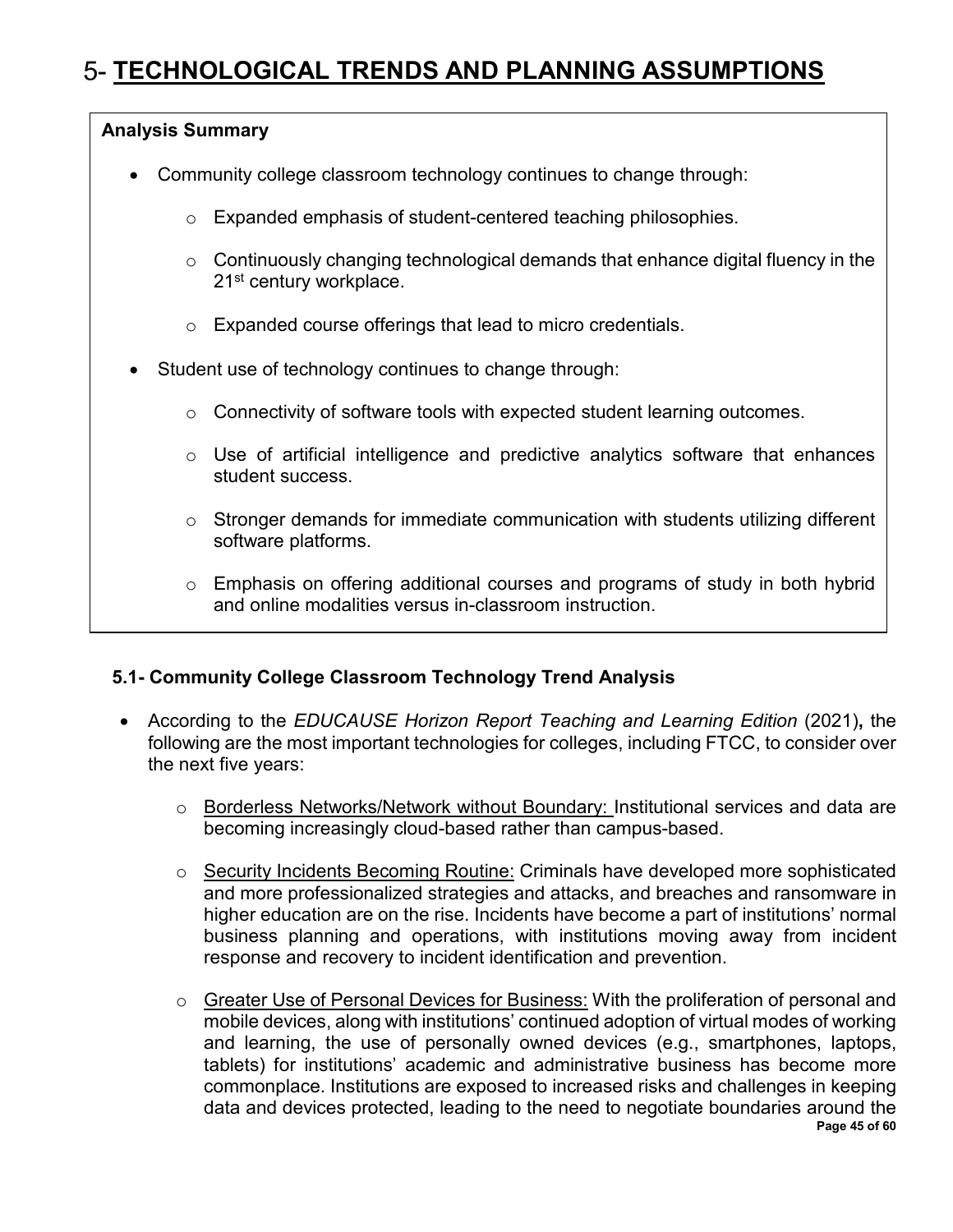institutions' authority to monitor and control device and data use.

- *Campus Technology (2021)* stated there were five trends to monitor within the coming year. These trends include:
	- o Adaptive Learning Technologies: Adaptive technology can enable the creation of course content so that students are offered instructional resources more directly relevant to their courses of study.
	- o Artificial Intelligence (AI): AI is appearing throughout higher education teaching and learning, according to the report, touching on areas such as learning management systems, proctoring, assessment, student information systems, office productivity, library services, admissions, disability support, mobile apps, and more.
	- o Analytics for Student Success: Instructors, academic advisors, department chairs, offices of access or disability services, and other areas of academic support will use learning analytics to understand better and interpret the needs and challenges of learner populations.
	- o Blended and hybrid course models: The evolution of online and blended learning models requires the design of an array of new course models to cope with increased online and hybrid courses.
	- o Quality online learning: Institutions need to focus on quality online learning ensuring that instructional content is student centered, aligned with programmatic learning outcomes, accessible to all learners, and effectively designed and delivered.
- The New Media Consortium (NMC's) top-ranked challenges expected for colleges in 2021 and beyond include:
	- o Changes in Student Population: Global fertility rates have decreased 50% since 1960, potentially leading to fewer students and presenting fiscal challenges, especially for smaller and tuition-dependent institutions. Increased student diversity (in age, ethnicity, and other factors) requires institutional leaders to rethink how to achieve their teaching and learning objectives and will demand a new emphasis on holistic student success.
		- **FTCC** is recognized as a leader in forward-thinking, data analysis and marketing to a diverse population of potential students to fill the gap of an anticipated reduction in the number of high school graduates immediately transferring to the community college based upon this planning assumption.
	- o Alternative Pathways to Education: Institutions must rethink their degree pathways to accommodate a changing student demographic and employment landscape. Alternatives include nano- and micro-degrees, competency-based programs, expanded online options, and portable, standards-based credentials, as well as increased collaboration and partnerships with other educational institutions. Advising programs use integrated platforms and data.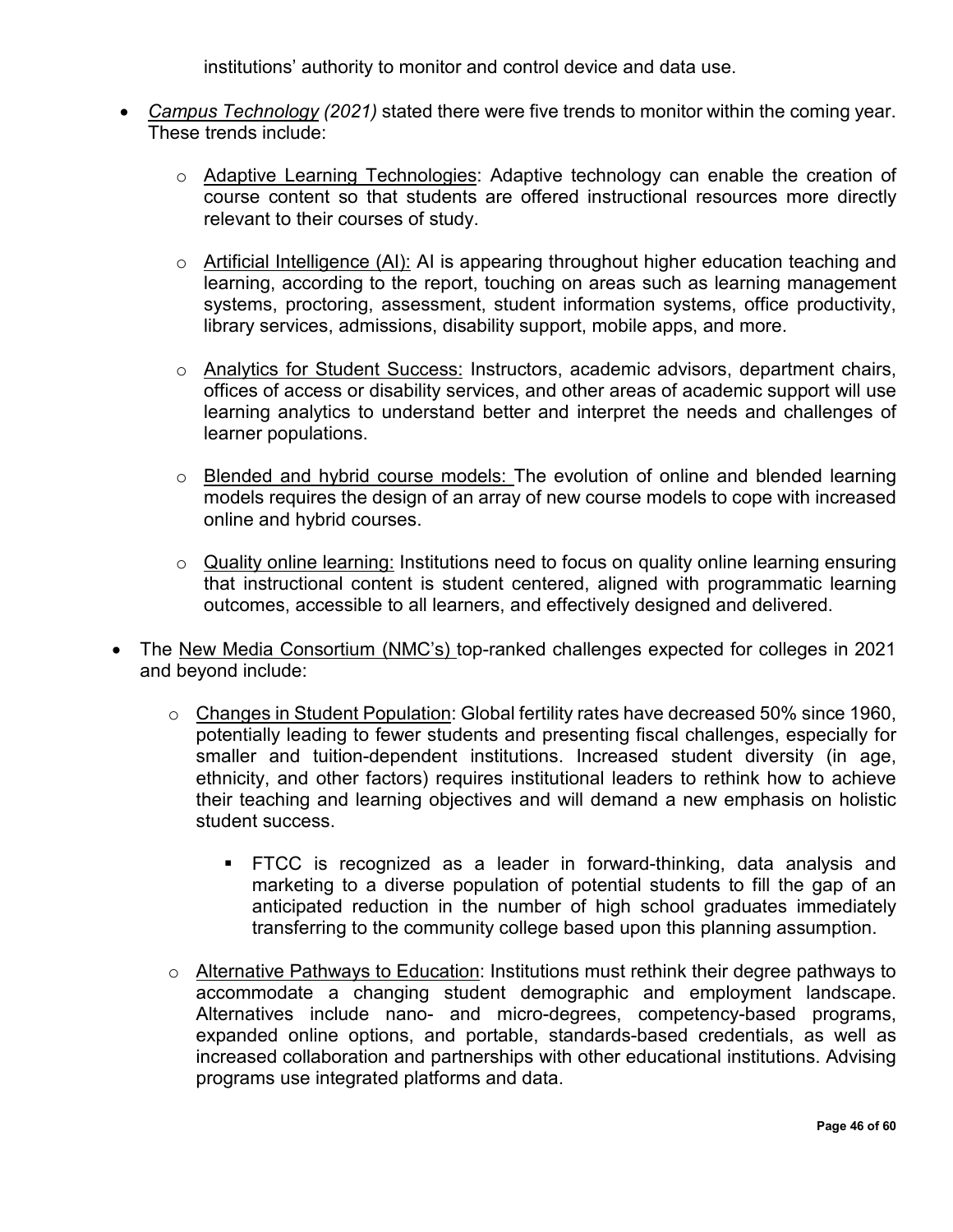- FTCC has created multiple pathways over the previous two years and continues to expand them going forward as a significant part of the institution's Quality Enhancement Plan (QEP). The College's QEP also increases collaboration between faculty, staff and students, with the assistance of Success Coaches, to increase graduation rates and student success.
- o Online Education: Online education is increasingly seen as a scalable means to provide courses to an increasingly nontraditional student population. Faculty must be prepared to teach in online, blended, and face- to-face modes. Higher education institutions, including FTCC, are moving to new standards and pathways, such as competency-based assessment and expanded offerings for micro-credentials and digital badging.
	- FTCC has been a pioneer institution in this educational process change allowing the College to instantly shift from in-class instruction to online instruction, without difficulty, during the COVID-19 pandemic.
	- FTCC faculty and staff are provided ongoing professional development related to quality enhancements related to their online instructional techniques; thereby, creating opportunities for both synchronous and asynchronous instruction meeting the instructional preferences of distance education students.
	- FTCC recently received from SACSCOC a report of compliance in regard to the quality of College:
		- programs and face-to-face and online course offerings.
		- competency-based assessment of programs and courses.
- o Decrease in Higher Education Funding: With the probable decrease in COVID-19 funding, higher education will need to pursue alternative funding approaches to sustain operations. Teaching, learning, and research practices may be increasingly driven by this need of securing funding from alternative sources.
	- **FTCC** is expanding efforts to procure grants, additional articulation agreements with partnering institutions of higher education, while also engaging in rightsizing strategies, by shifting resources to high demand areas, based upon student demand for programs across the College.
- $\circ$  Value of Higher Education: Reports indicate a majority of adults in the United States believe the higher education industry is headed in the wrong direction. These reports attribute this belief to increasing cost of higher education and/or a perceived social or political distrust of higher education. Millennials tend to believe in the value of higher education, though they express concern over the rising cost. As overall enrollments continue to decline, institutions will be forced to identify alternative education or business models. While some adults across the nation may question the cost-benefit of higher education, FTCC's most recent Economic Impact Study (EIS) cited the following benefits provided by the College to students and the community: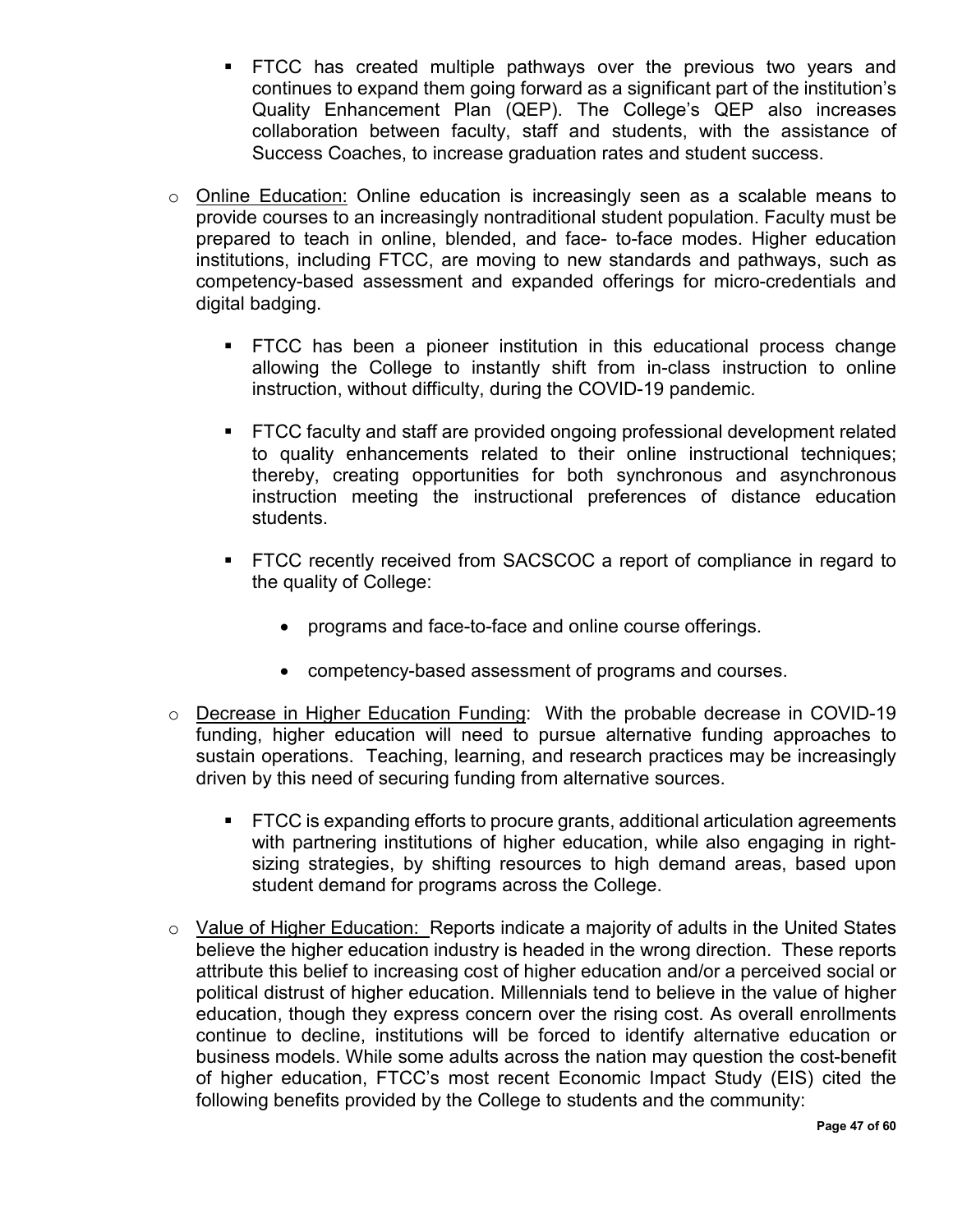- Cost Analysis: The EIS reported students realize a 25.8% rate of return or \$5.00 in higher future earnings for every dollar a student invests in their education.
- Social Impact: The EIS reported for every dollar invested in FTCC education, residents in North Carolina will receive \$9.60 in return, for as long as those students included in the study remain active in the state's workforce.
- Taxpayer Analysis: The EIS reported for every dollar of public money invested in FTCC, taxpayers receive \$2.70 in return, over the course of student's working lives. The average annual rate of return for taxpayers is 7.1%.

#### <span id="page-47-0"></span>**5.2- Students and Technology**

#### <span id="page-47-1"></span>**Hyflex Learning Approach**

- The combination of face-to-face and online learning is called HyFlex (hybrid-flexible). It has long been recognized that students have different learning styles; for some students, classroom instruction is the preferred learning method. For other students, online coursework is the preference. Some students prefer a combination of both instructional delivery methods. (*Journal of Learning Development in Higher Education*, 2021)
	- o Recognizing that students may prefer a particular learning style, FTCC is rethinking the delivery of all three systems. While the face-to-face and online approaches have been a fundamental part of FTCC's educational process, the third approach, HyFlex, will soon become available for students.
		- **Twelve classrooms are being developed as HyFlex classrooms.**
		- *EDUCASE Review* (2021) suggests that the HyFlex course delivery model is a way to reach both students who want to learn on campus and simultaneously reach students who need remote or online access due to COVID-19 quarantine requirements or because they are more comfortable remaining at home while continuing their degree.

#### <span id="page-47-2"></span>**Future Technological Trends**

• According *eCampus News Today's Innovations in Education* (2021), there are five technologies higher education should adopt to meet the future needs of the educational consumer, which include the following:

#### **Predictive Analytics**

 $\circ$  Predictive analytics can determine which courses a student may take, based on history and previous coursework, to maximize the odds of students doing well in their major. Additionally, predictive analytics are expected to eventually help educational institutions identify when students might be at risk of dropping out based on factors such as decreased attendance, lack of engagement with course work, or even their work or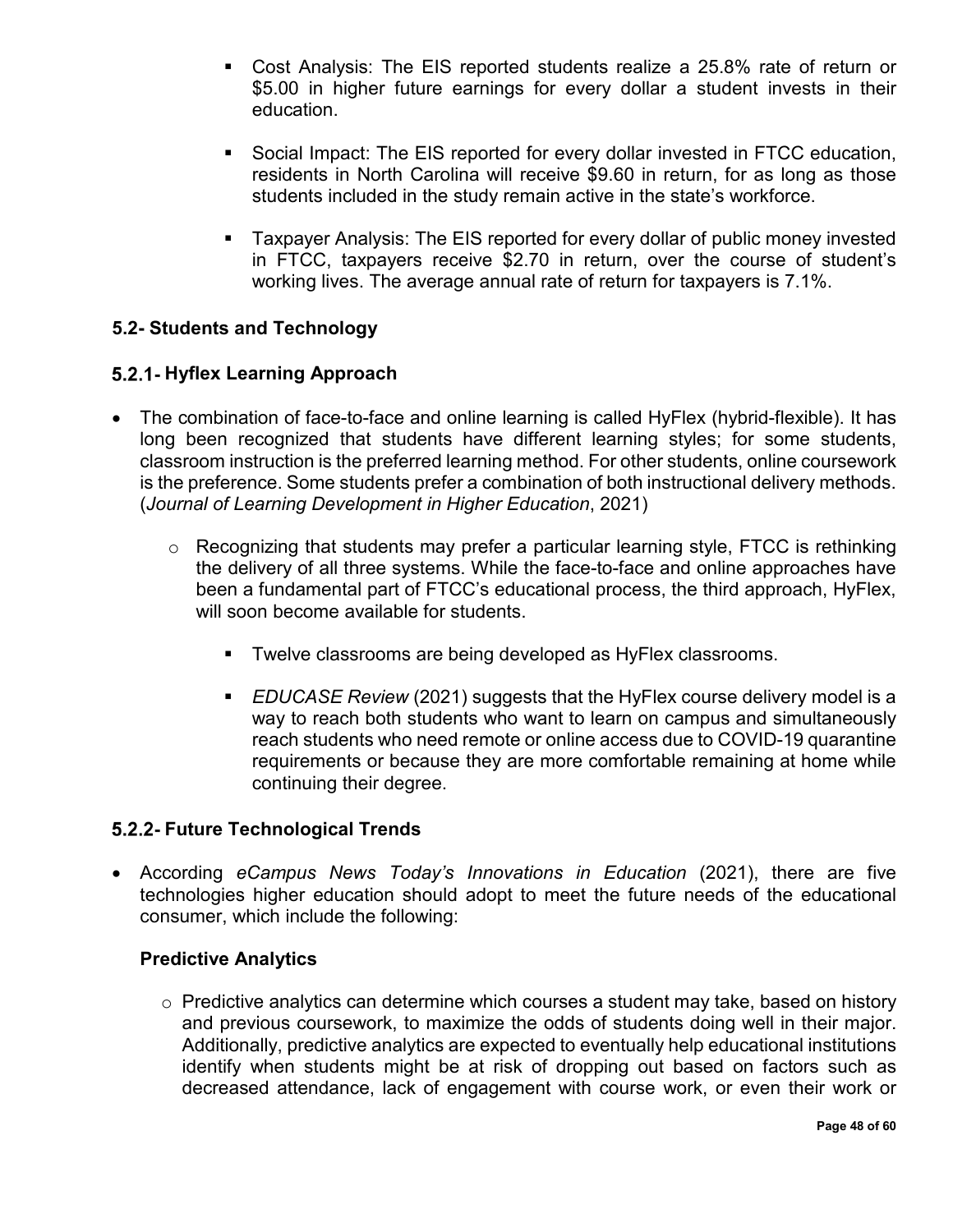commuting schedules.

- FTCC's use of predictive analytics is a central component of the College's Five-Year Quality Enhancement Plan and includes early warning messages to students concerning their decreased attendance, lack of engagement, and/or other difficulties shared with their Success Coaches, faculty, or staff.
- FTCC implemented Civitas<sup>®</sup> software that provides communication with each student and shared access by faculty, admissions, registrar, and success coaches while they are assisting the student. This intervention may prevent the student from not graduating and/or not achieving their educational, career, and life-goals.

#### **Artificial Intelligence (AI)**

- o AI can also provide a conversational interface with students, helping to answer common questions, such as "When is the first day of school?" or "How do I enroll in classes this semester?" By building automated responses into telephone lines, web sites, virtual digital assistants, and other channels students use, AI can help institutions save time and trim costs.
- $\circ$  FTCC's website provides this information in real-time, is regularly updated, and supplemented by social media postings. The College intends to complete a web-site redesign in 2022 further assisting students, faculty, staff and the community with enhanced access to information.

#### **Chatbots**

- $\circ$  Chatbots simulate human conversation through voice commands, text chats, or both. Chatbots are proving an invaluable tool for establishing essential dialogs with enrolled students, as well as those interested in attending school.
	- **FTCC has added Chatbot technology to its website to answer inquiries.**

#### **Nudge Technology**

- o This is a collection of technologies working together to deliver timely, personalized interactions and reminders to students, staff, and faculty.
- o Nudge technology can go even further by monitoring a variety of student records and noting potential opportunities or issues affecting the student's educational success. Nudge technology may let a student know they have just one day to pay tuition or warn that a class in their major is filling up quickly or even that they are likely to miss a big exam if they do not reach class in the next five minutes.
	- $\blacksquare$  Civitas<sup>®</sup> software allows for such nudge interactions.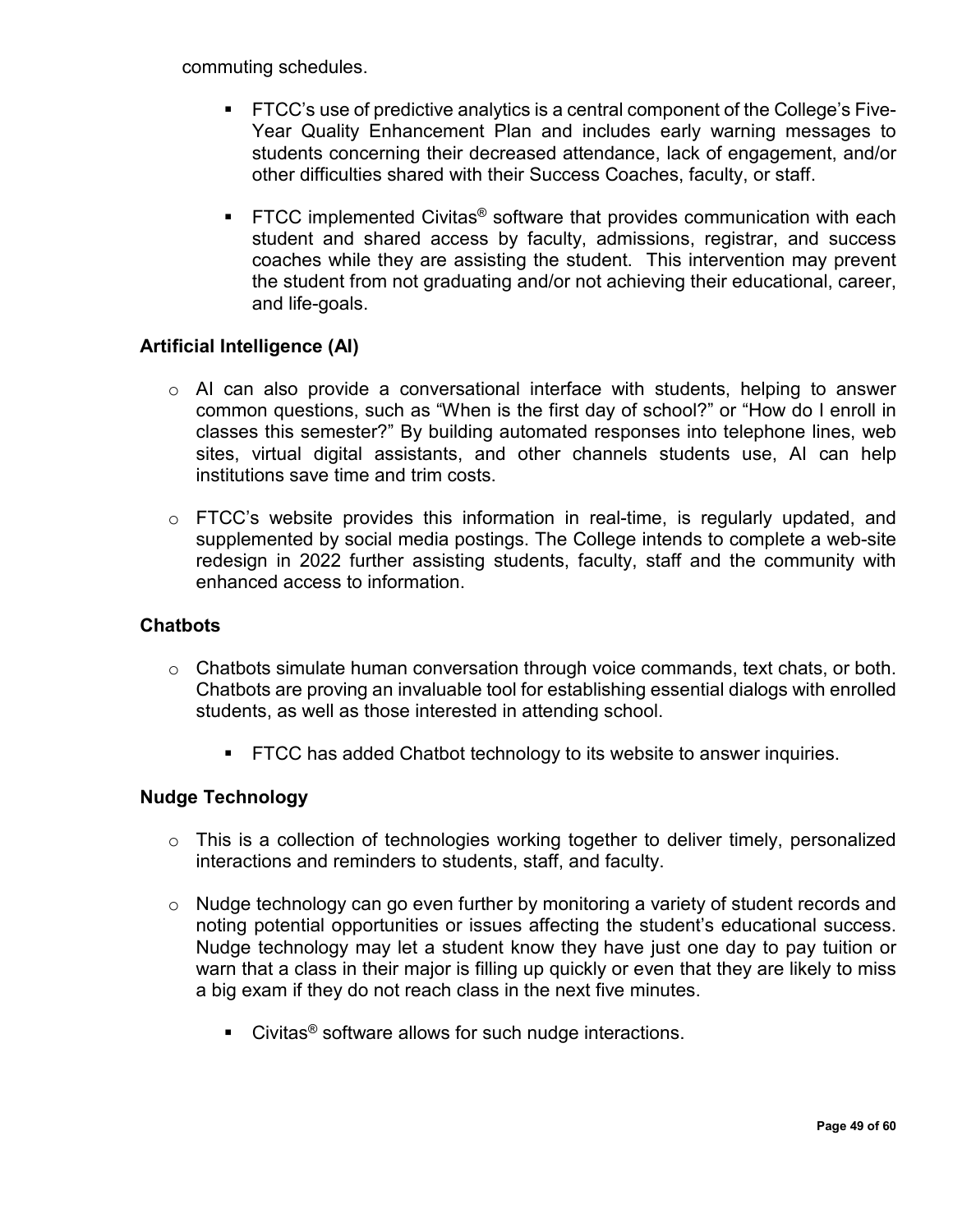#### **Augmented Reality (AR) and Virtual Reality (VR)**

 $\circ$  From an admissions standpoint, AR and VR let institutions provide personalized virtual campus tours, complete with a video representation of administrators welcoming prospective or incoming students to the school and walking them through key facilities aligned to their programs of study. The College's Marketing and Public Relations office is expanding use of virtual campus tours and modern video representations showcasing the College, programs, students, faculty, and staff.

Table 7 illustrates the changing demands for technology-assisted Curriculum and Corporate and Continuing Education courses at FTCC:

| <b>Curriculum</b>                      | 2017-18 | 2018-19 | 2019-20 | 2020-21 |
|----------------------------------------|---------|---------|---------|---------|
| <b>Internet Classes</b>                | 2038    | 2079    | 2282    | 1729    |
| Hybrid Classes*                        | 296     | 283     | 138     | 350     |
| Web-Assisted Classes**                 | 2087    | 1841    | N/A     | N/A     |
| <b>Other Distance Learning Classes</b> | 25      | 13      | N/A     | N/A     |
| <b>Blended Classes***</b>              | N/A     | N/A     | 737     | 469     |
| <b>Corporate &amp; Continuing</b>      | 2017-18 | 2018-19 | 2019-20 | 2020-21 |
| <b>Education</b>                       |         |         |         |         |
| <b>Distance Learning</b>               | 30      | 7       | N/A     | N/A     |
| <b>Internet Classes</b>                | 735     | 820     | 833     | 929     |
| Hybrid Classes*                        | 81      | 115     | 117     | 173     |
| <b>Blended Classes***</b>              | N/A     |         | 9       | 12      |
| <b>Web-Assisted Classes**</b>          | N/A     | 44      | N/A     | N/A     |

#### **Table 7: Four-Year Analysis of Technology-Assisted Courses at FTCC**

*\* A course where the primary delivery is on-line with a requirement that students also meet in traditional face-to-face sessions as determined appropriate by the College.*

*\*\*A course where the primary delivery is via traditional face-to-face with a requirement that students have Internet access as a supplemental part of the course. As of 2019, Web-Assisted and Other Distance Learning Classes are no longer populated categories. Within Ellucian, each curriculum course is coded as TR-Traditional, HY-Hybrid, IN-Internet, and BL-Blended.*

*\*\*\*New category of modality as of 2019.*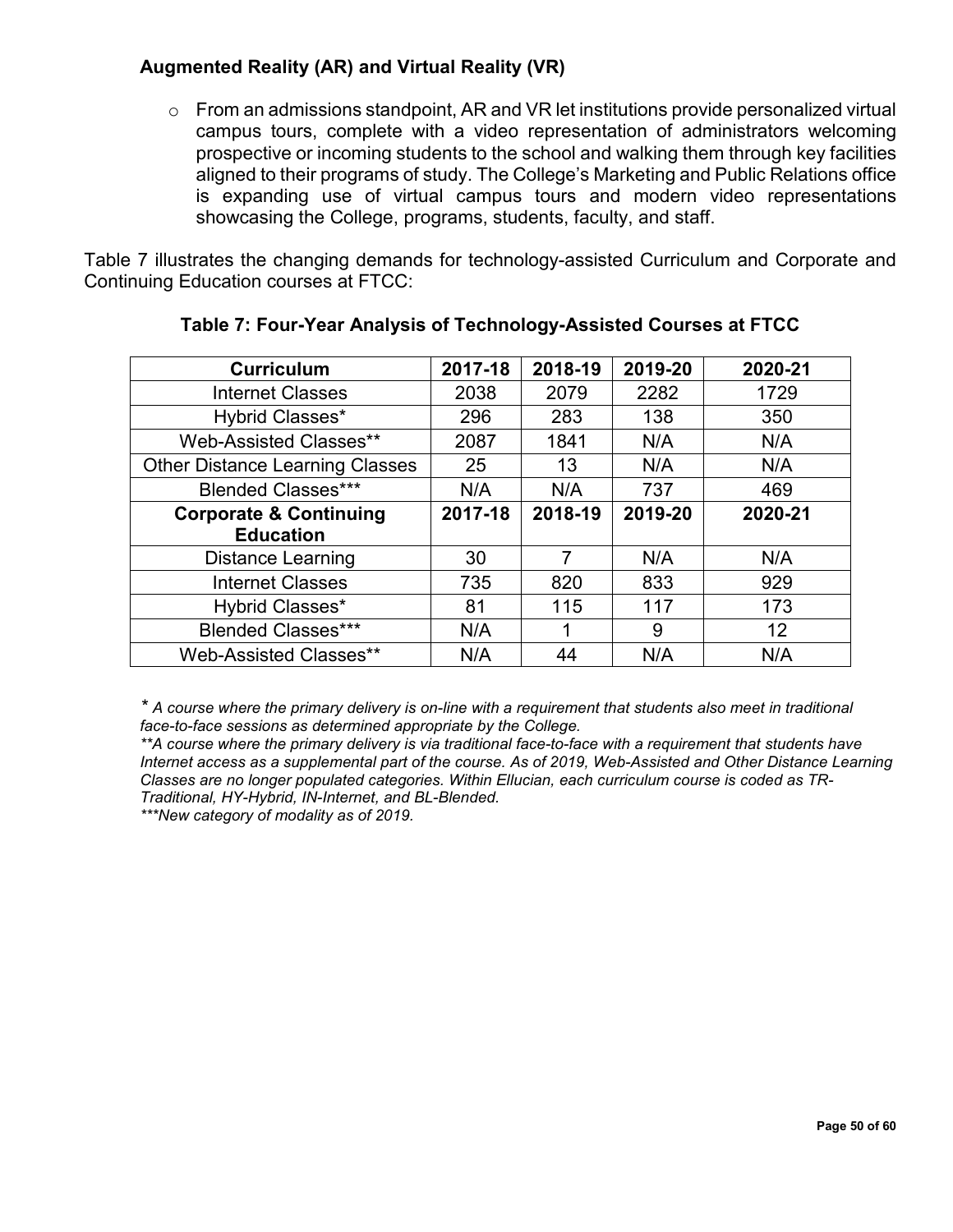## <span id="page-50-0"></span>**SOCIETAL TRENDS AND PLANNING ASSUMPTIONS**

#### **Analysis Summary**

- Projected Cumberland County demographic changes covering the period 2021-2026 will impact FTCC recruiting efforts.
- Increased enrollment of students with disabilities, and other special needs, will require additional support and expanded professional development training to meet changing disability accommodations mandated for students, faculty, andstaff.
- As a result of the COVID-19 pandemic, more students are suffering from Post-Traumatic Stress Disorder and other mental health conditions.
- Increasing enrollment of a diverse student population is anticipated.
- Continued student, faculty, and staff training related to potential active shooter situations and prevention of other potentially violent attacks on campus will remain a priority.
- Cumberland County statistical data projects higher concentrations of non-majority demographics, as compared to all other counties. The demographic groups projected to have growth and possible declines are reflected in **Table 8 on the next page**:

*This area intentionally left blank.*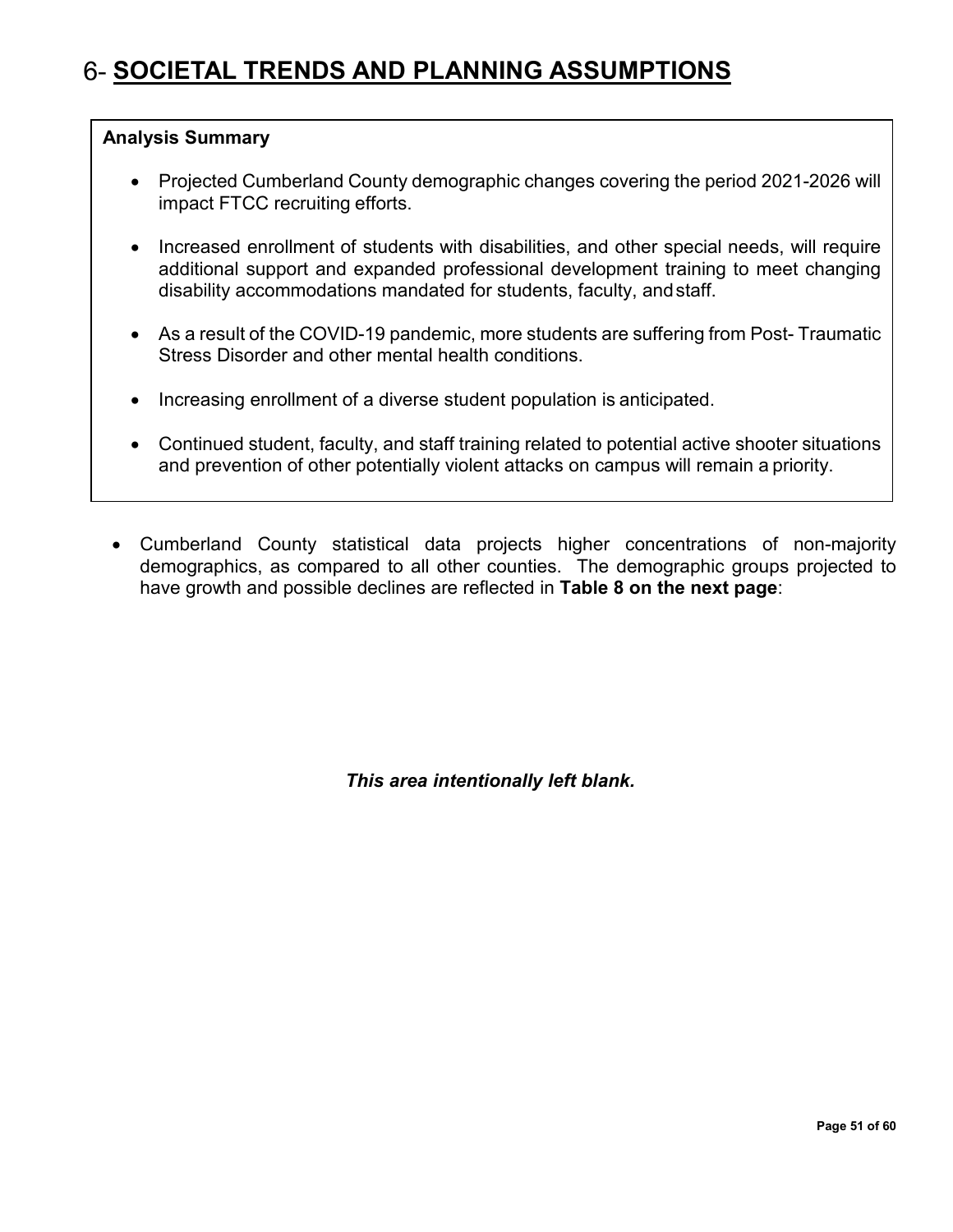| Demographic*                                         | 2021 Population | 2026<br>Population | $\frac{0}{0}$<br>Change | Change  |
|------------------------------------------------------|-----------------|--------------------|-------------------------|---------|
| Black, Non-Hispanic                                  | 127,709         | 134,550            | 5%                      | 6,841   |
| White, Hispanic                                      | 30,180          | 33,118             | 10%                     | 2,938   |
| Two or More Races, Non-<br>Hispanic                  | 14,669          | 16,166             | 10%                     | 1,497   |
| Black, Hispanic                                      | 7,139           | 8,206              | 15%                     | 1,066   |
| Asian, Non-Hispanic                                  | 8,739           | 9,371              | 7%                      | 632     |
| American Indian or Alaskan<br>Native, Non-Hispanic   | 4,926           | 5,257              | 7%                      | 331     |
| Native Hawaiian or Pacific<br>Islander, Non-Hispanic | 1,220           | 1,411              | 16%                     | 191     |
| Two or More Races, Hispanic                          | 3,029           | 3,161              | 4%                      | 132     |
| Native Hawaiian or Pacific<br>Islander, Hispanic     | 331             | 391                | 18%                     | 60      |
| Asian, Hispanic                                      | 475             | 524                | 10%                     | 50      |
| American Indian or Alaskan<br>Native, Hispanic       | 1,405           | 1,306              | (7%)                    | (98)    |
| White, Non-Hispanic                                  | 138,340         | 131,256            | (5%)                    | (7,085) |
| Total                                                | 338,163         | 344,718            | 2%                      | 6,555   |

#### **Table 8: Cumberland County Resident Ethnicity Projections 2021-2026**

*Source: QCEW Employees, Non-QCEW Employees & Self-Employed - EMSI 2021, 4th Quarter Demographic Profile. \*Demographic categories are pre-selected by the National Center of Education Statistics, not FTCC*

- The U.S. workforce is getting older, and employees will consider retirement and other life changes later than previous generational groups. In the US, 10,000 baby boomers turn 65 on a daily basis, a trend that began in 2011 and is expected to continue through 2030. Many workers are not retiring because of the benefits of working, including prolonged health and keeping skills fresh by postponing retirement, and increasing their financial stability. (*Journal of Gerontological Social Work*, 2020; *Strategic HR Review*, 2020)
	- o FTCC and other community colleges expect challenges with recruitment of replacements as the baby-boomers continue to leave the workforce. The College recently completed a 100% salary study resulting in increased salaries for faculty and staff and the adjusted pay range increases are anticipated to enable to the College to better compete for trained and qualified applicants as employees retire.
- As older employees age out, employers must find ways to hire and maintain younger employees at a higher retention rate because many of the younger workers do not reflect the same longevity beliefs or traits demonstrated by the baby-boomer population. (*Current and Emerging Trends in Aging and Work*, 2020; *The Sociological Review*, 2020)
	- **Page 52 of 60**  $\circ$  This assumption is difficult to overcome; however, FTCC is increasing efforts to fully engage new hires quickly in the development of continuing improvement strategies, as a means of enhancement in student success, and instilling an internal desire to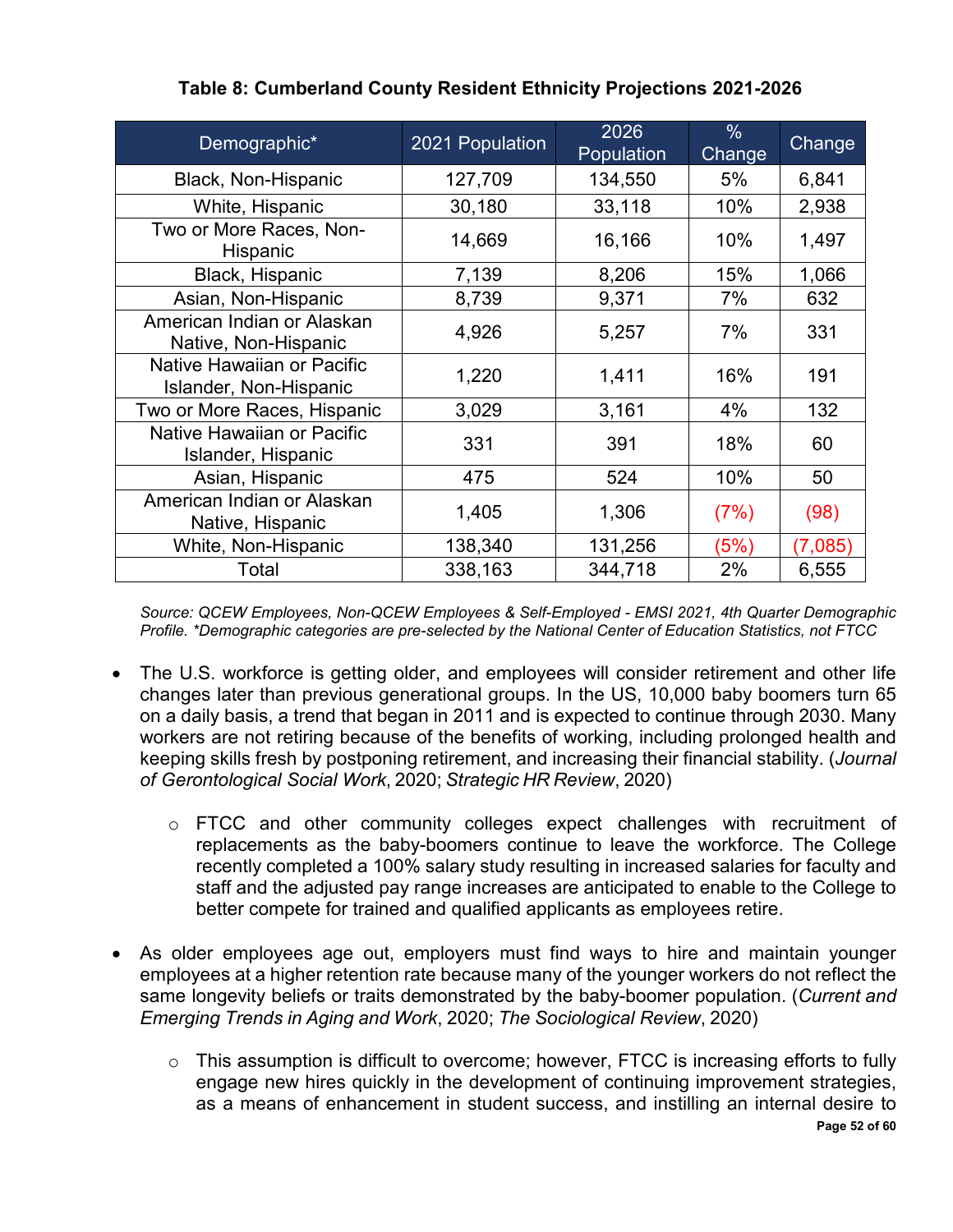continue working at the College, making a significant difference in student's lives, careers, and goals.

- The National Center of Education (NCES) recently reported that 5.8 million students attended a Two-Year institution during the Fall of 2020. Research also shows that the total enrollment in degree-granting postsecondary institutions by attendance status, sex, and age are projected to increase in 2020 through 2029. (*Digest of Education Statistics*, 2020; *Journal of Higher Education*, 2020)
	- $\circ$  FTCC works closely with regional employers to ensure programs of study align with job skills required for the 21<sup>st</sup> century workplace and short-term retraining programs are available for all students as the industry's potential workers.
- Cumberland County resident's age number change projections indicate the most growth potential, over the next five years, include those within ages 75-79 followed by 40-44. There are strong indications of more residents in ages 65 to 86 with a decline in ages 25 to 64. Table 9 below provides all age groups **ranked in descending order based upon the last column on the right side of the chart.**

| <b>Age Cohort</b> | 2021<br>Population | 2026<br>Population | % Change | <b>Number Change</b> |
|-------------------|--------------------|--------------------|----------|----------------------|
| 75 to 79 years    | 7,776              | 10,227             | 32%      | 2,451                |
| 40 to 44 years    | 18,981             | 20,362             | 7%       | 1,381                |
| 70 to 74 years    | 11,724             | 13,051             | 11%      | 1,327                |
| 65 to 69 years    | 14,507             | 15,788             | 9%       | 1,281                |
| 15 to 19 years    | 22,421             | 23,569             | 5%       | 1,147                |
| Under 5 years     | 26,022             | 27,052             | 4%       | 1,031                |
| 35 to 39 years    | 22,121             | 23,101             | 4%       | 980                  |
| 80 to 84 years    | 5,226              | 6,147              | 18%      | 921                  |
| 85 years and over | 4,662              | 5,493              | 18%      | 831                  |
| 45 to 49 years    | 16,670             | 17,486             | 5%       | 816                  |
| 20 to 24 years    | 33,217             | 33,686             | $1\%$    | 469                  |
| 5 to 9 years      | 23,726             | 23,819             | $0\%$    | 93                   |
| 10 to 14 years    | 22,165             | 22,066             | (0%)     | (98)                 |
| 60 to 64 years    | 17,328             | 16,636             | (4%)     | (692)                |
| 25 to 29 years    | 30,596             | 29,619             | (3%)     | (977)                |
| 50 to 54 years    | 17,013             | 15,740             | (7%)     | (1, 273)             |
| 30 to 34 years    | 26,025             | 24,710             | (5%)     | (1,315)              |
| 55 to 59 years    | 17,983             | 16,166             | (10%)    | (1, 817)             |
| Total             | 338,163            | 344,718            | 2%       | 6,555                |

**Table 9: Cumberland County Resident Age Projections 2021-2026**

*Source: QCEW Employees, Non-QCEW Employees & Self-Employed - EMSI 2021, 4th Quarter Demographic Profile*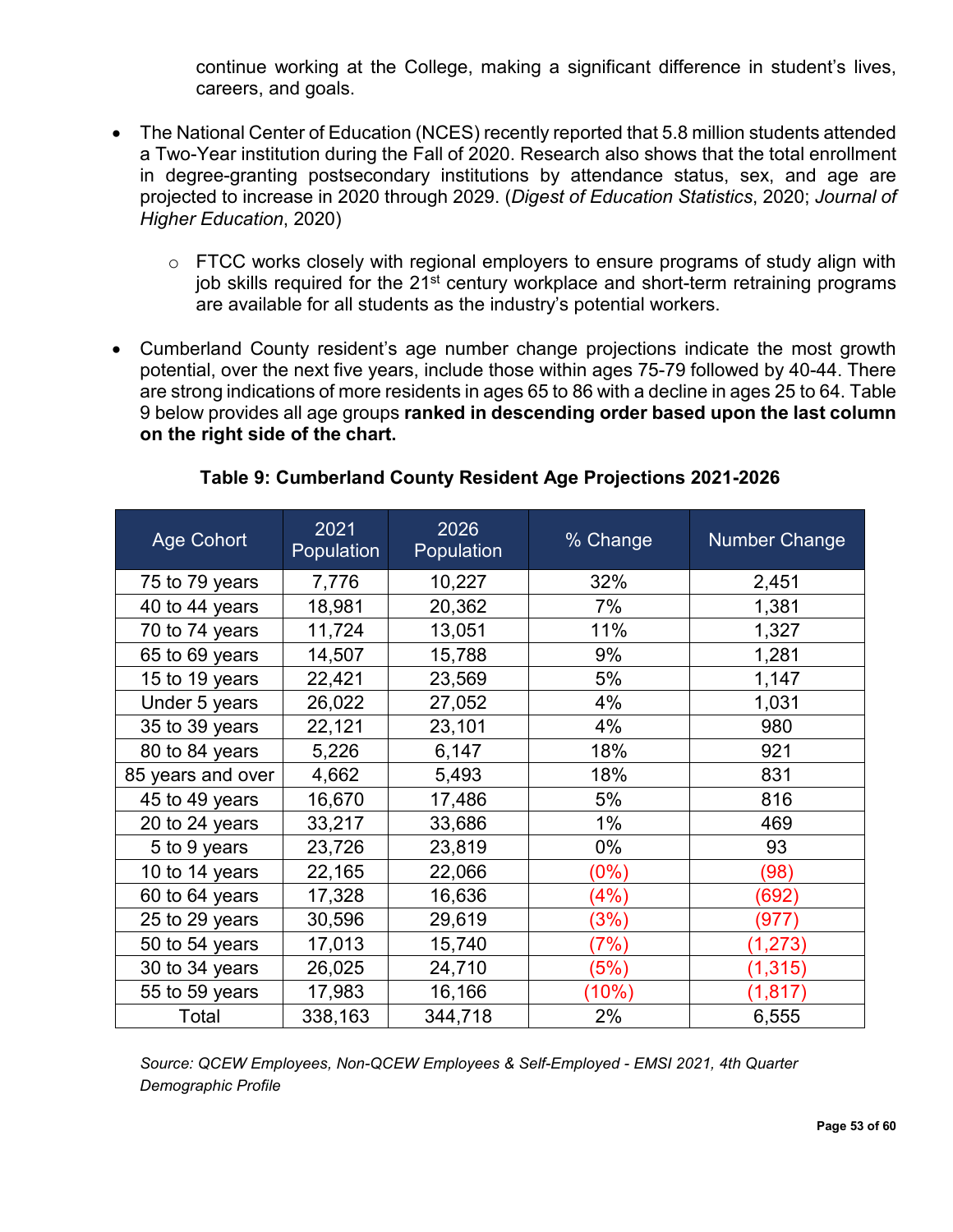• Based upon Table 9 data, the College continues to prepare and design programs of study to meet the needs of senior students and older adult students. The College also is preparing for increases in age category 15-19 years old as they graduate from high school and move into higher education. FTCC age demographics are in line with national trends associated with the different generations currently in pursuit of either more education or actively seeking employment.

#### <span id="page-53-0"></span>**6.1- Students with Disabilities**

- Community colleges continue to serve students with disabilities.
	- $\circ$  Twenty-five percent of students enrolled nationally at colleges and universities are classified as disabled. During the last 25 years, the number of disabled students enrolled in higher education has tripled. The College has a strong interactive accommodation process for students, faculty and staff. (*Community College Journal of Research and Practice*, 2021; *Journal of Advanced Research in Social and Behavioral Sciences*, 2020)
		- Palm-scanning (*MSN*, 2022) and palm print recognition (*Newsmax*, 2022) are the biometric technologies of the future, and to ensure FERPA and HIPPA confidentiality continues among disabled students. FTCC will adopt similar systems once these technologies are normalized by commerce and trade industries.
		- There is a growing concern in the U.S. related to spyware and hacking amongst cell phone users (*Future Internet*, 2021; *Newsmax*, 2022). Many FTCC students use their cell phones to access their educational courses through Blackboard® and gain access to student support services, including the Disabilities Support Services Office (DSSO) staff.
		- FTCC Disability Support Services Office reports an increase of students needing disability support services. From Fall 2017 to Fall 2021, required services increased 161% and is likely to continue increasing in the future. FTCC will expand staff, as needed, to meet the increasing demand for services.
- There are upward trends of disabled people entering the job force in entry-level positions, which tend to require few credentials and lower-level degrees. This causes these disabled applicants to possibly experience an unsecure, highly stressful, and poorly paid position. (*Forbes*, 2020; *Work, Employment and Society*, 2020)
	- $\circ$  FTCC regularly makes reasonable accommodations to assist employees in all levels of the organization and students. For example, the following services have been provided in the past year:
		- hundreds of standing desks to those employees experiencing back difficulties.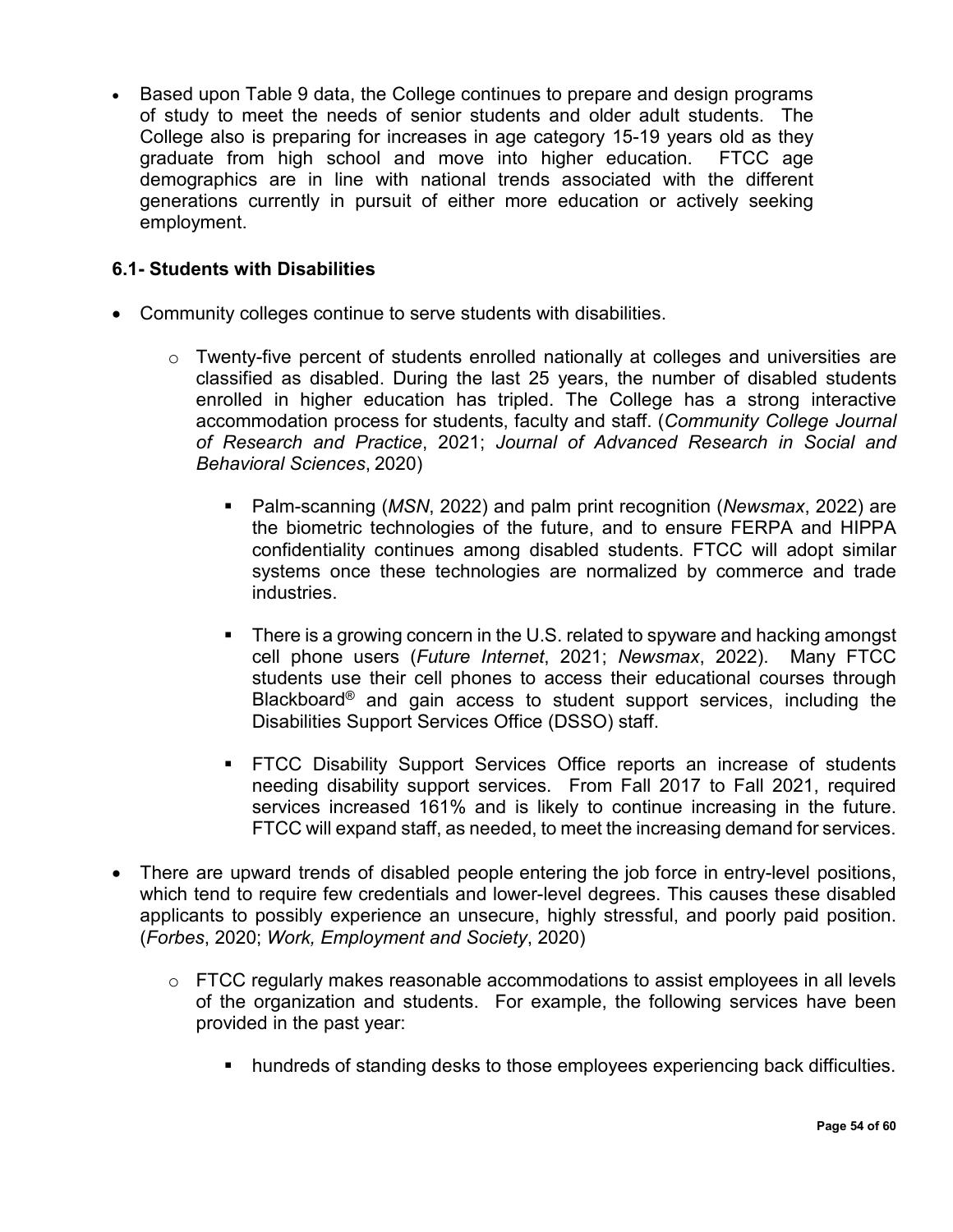- better mouse pads with enhanced wrist protection and other requested equipment and supplies.
- medical doctor referrals for Family Medical Leave and/or Worker's Compensation consideration.
- National data reflects that colleges and universities must provide an inclusive and supportive environment for employees and students with disabilities (*Accessibility and Diversity*, 2020; *Severe Disabilities*, 2020). FTCC continues to provide disability accommodations via:
	- o web accessibility and ADA compliance in all electronic media
	- o artificial assessment and algorithmic tools
	- o counseling services, including an on-site NC Licensed Clinical Mental Health Counselor who created an Institutional Behavioral Assessment Team (IBAT) who provides a cross-functional, multidisciplinary point of contact for members of the college community, who have encountered behavior, which they perceive as unusual, threatening, or dangerous.
		- **IBAT determines if there have been additional warning signs or reasons for** concern (such as code violations or classroom incidents), classify the level of the threat, and develop a plan of action, including but not limited to: referrals to appropriate campus offices, off-campus agencies, interim measures, and other accommodations.
		- Faculty and staff are provided mental health awareness professional development training annually (2019-present).
- FTCC updates assistive technology annually (i.e., Dragon Software, JAWS screen reader software, speech-to-text apps using phones, iPads, digital devices, etc.). (*Contemporary Educational Technology*, 2020; *Journal of Education Research and Rural Community Development*, 2020)

FTCC remains focused on providing services for the disabled through:

- o Assistive technology resources.
- o Voice recognition software, including chatbot's and voice-activated apps using linguistic algorithms to learn the rules of the English language to make accurate guesses at what people are saying (*Forbes*, 2021), which allows students to use speech-to-text software on their devices for notetaking assistance.
- FTCC serves a growing number of students who have been diagnosed with an autism disorder, PTSD, and other medically-diagnosed disabilities as discussed below: (*Education Sciences*, 2020; *Disability and Society*, 2020)
	- **Page 55 of 60**  $\circ$  The CDC reveals that Autism affects 1 in 44 U.S. children, and the number is growing due to an increase in societal awareness and disability inclusion (*Centers for Disease*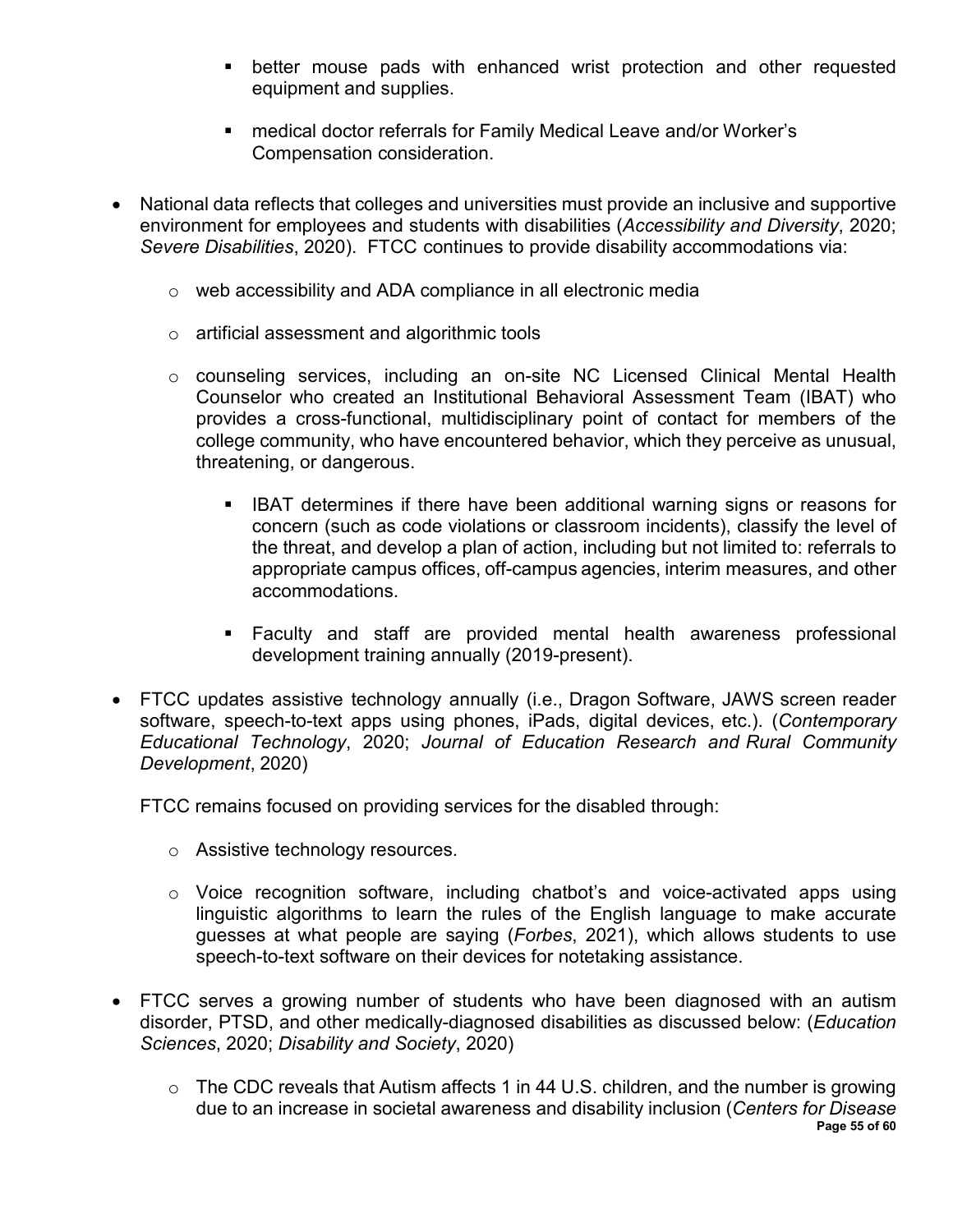*Control*, 2021; *Fox News*, 2022). Once diagnosed, students can feel empowered by the information, therapy, and self-awareness associated with its treatment. FTCC uses medical documentation during interactive process sessions to provide timely, reasonable accommodations.

- o COVID-19 is causing some patients to experience PTSD and delirium due to constant worry requiring mental health coping strategies (*Psychiatry Research*, 2020; *The Lancet Psychiatry*, 2020). FTCC provides referrals when requested to Cape Fear Valley Health System's services through the student/employee assistance program. This service is provided at no cost to the students or employees.
- o Post-Traumatic Stress Disorder (PTSD) associated with COVID-19 is often aligned with exposure to the loss of loved ones, loss of jobs, and development of multiple mental health conditions. (*CNBC*, 2020; *Current Psychology*, 2020; *The Clinical Neuropsychologist*, 2020)
- o There is a six-year high of suicide rates among *active duty military members* in the U.S. (*Journal of Military, Veteran and Family Health*, 2020; *USA Today*, 2020) FTCC has a large number of active-duty and veteran military members and spouses enrolled in courses.
	- The average number of veterans committing suicides per day, in 2018, was 17.6. If veterans receive VA benefits and care, this number decreases by 2.4%.
	- With the ongoing COVID-19 pandemic, veterans who commit suicide for reasons relating to the pandemic are unknown; however, some of the suicides may be attributed to losses associated with the pandemic. (*Community Mental Health Journal*, 2020; *Department of Veterans Affairs*, 2020)
	- **FTCC provides accommodations to many active-duty military or veterans, and** the College is unaware of any serious injury or death associated with FTCC students based on the statistics listed above.

#### <span id="page-55-0"></span>**6.2- School Violence**

- According to *School Mental Health* (2020), the majority of students who have committed deadly school attacks had a history of being bullied and/or previous disciplinary troubles. This requires ongoing professional development related to environmental awareness and immediate actions to lessen the possibility of injuries or death.
	- $\circ$  As of 2020, all FTCC employees are required to annually complete active shooter and emergency management professional development training as a condition of continued employment. Employees must also complete professional development training associated with Title IX compliance on a 3-year renewal cycle to fully understand their responsibilities as designated reporters of potential violations of the law. New employees are provided both of these professional development training as part of their initial hire orientation.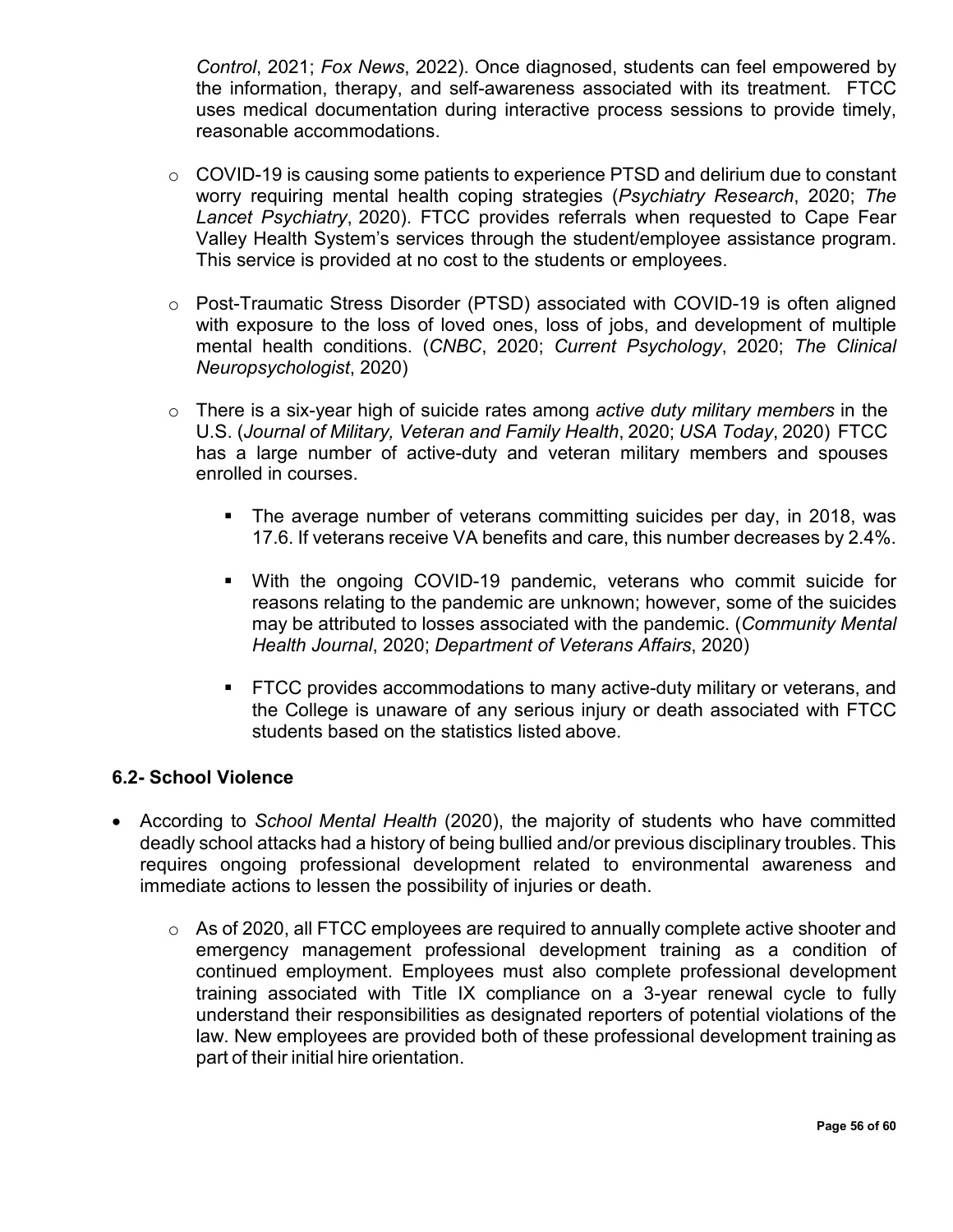- o The *Centers for Disease and Control and Prevention* (2020) reported that school shootings have an impact that is "devastating for families, schools and entire communities" and outside of physical injuries, children exposed to violence can suffer a "wide array of negative health behaviors and outcomes, including alcohol and drug use and suicide."
- o FTCC remains fortunate to have not experienced school violence.
- In addition to school violence rising, there have been increases in sexual assaults being reported. (*Indiana Journal of Law and Social Equality*, 2020; *National Center for Education Statistics*, 2020)
	- o FTCC has expanded professional development training related to emergency management and prevention of sexual harassment/violence.
	- o Training includes Title IX compliance processes and procedures to prepare for possible future reports.
- According to *Violence Against Women*, (2021), young adults ages 18-34 are at the highest risk and represent 54% of sexual assault cases. One out of every six women falls victim to completed or attempted sexual assault within their lifetime. Furthermore,women ages 18-24 not attending college face a 20% higher risk of falling victim to sexual assault.
	- o Sexual assaults that are underreported may involve victim-perpetrator relationships or failure to follow reporting policies and procedures. FTCC continues to make faculty, staff, and students aware of policies, their rights, and where they may find help to address their concerns of sexual assault.
	- $\circ$  FTCC has a strong professional development program related to prevention of sexual harassment and/or other Title IX violations.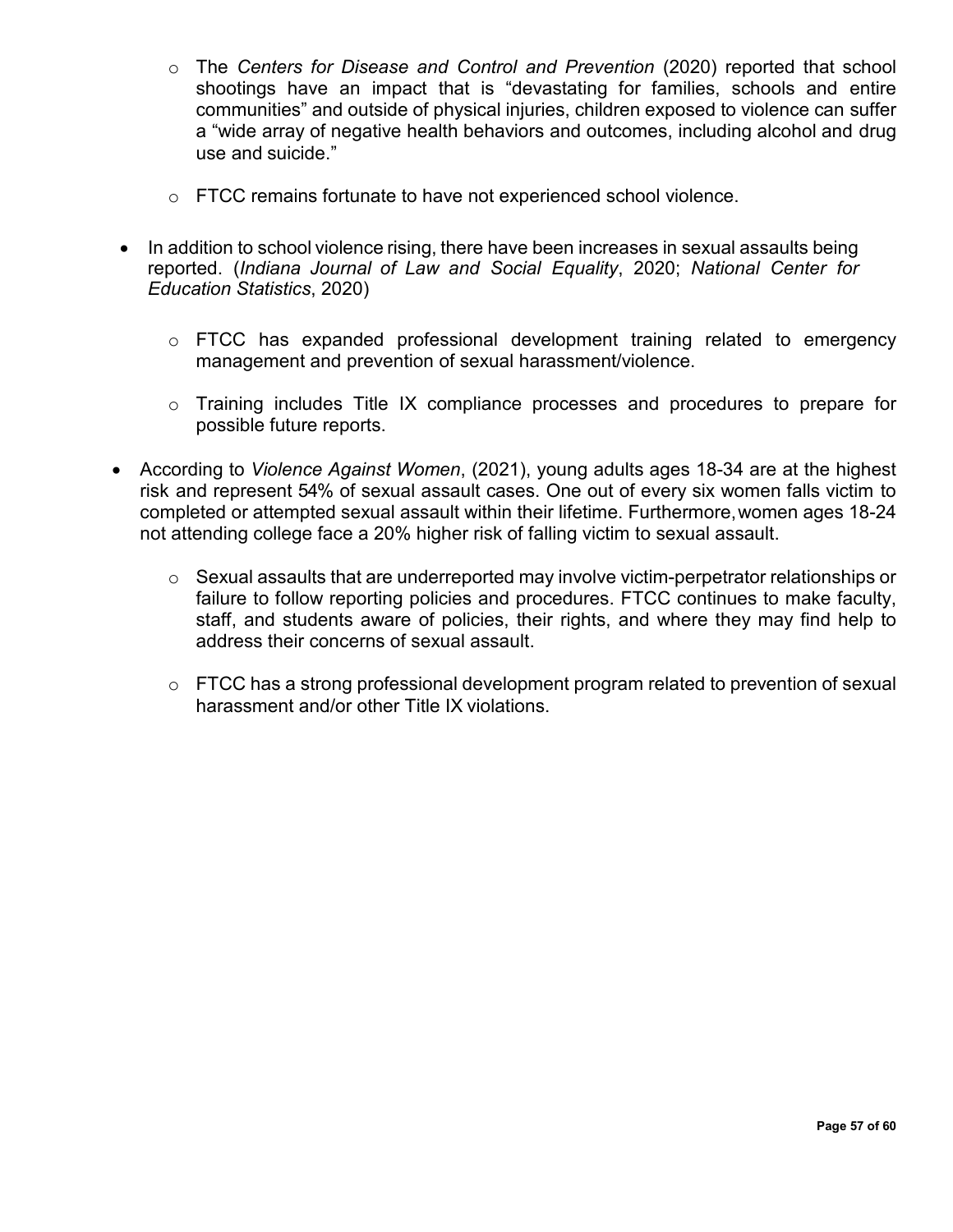## <span id="page-57-0"></span>**7- CONCLUSION**

- Colleges, including FTCC, must continue to emphasize academic activities designed to facilitate student success for diverse and aging populations of students.
- FTCC continues to meet the educational needs of currently enrolled students and remains vigilant in monitoring changing trends and projections to get ahead of student needs before they are requested. This includes the development of pathways to success using a multitude of educational opportunities, including short-term credentials, certificates, diplomas, and associate degrees.
- Programs of study will continue to be added based upon current and projected job market analysis and local demands for both short-term training and credentials and longer-term degree completion needs within the Fayetteville metropolitan service area.
- The College fully supports active-duty military and their family members residing in locations across the globe. This support includes flexible class arrangements to meet the demands of military service on short-notice deployments. The College also continues to refine its Credit for Prior Learning to recognize prior military and non- military work experiences that qualify for award of educational credits.
- Students of all capabilities continue to be professionally served by highly trained, skilled, and talented faculty and staff.
- FTCC has expanded local partnerships with the public-school systems and other colleges to offer a variety of programs of study necessary to meet the changing employment or college transfer related needs of students. In direct support of businesses, the College continues to provide increased training in the area of soft-skills to supplement technical and professional training.
- FTCC remains diligent with enforcement of federal, state, and local laws, rules, regulations, and policies, to reduce the potential for future litigation.
- As a result of COVID-19 and slight decreases in FTE, the College will monitor and, if necessary, prepare for budgetary constraints that may inhibit program growth.
- As a result of sustained research and long-term investment, regarding student learning data, the College launched a series of software platforms including Civitas® to:
	- o predict different levels of student persistence
	- $\circ$  offer faculty and advisors real-time information about a student's academic progress
	- o facilitate best practices to achieve student success through shared information from the faculty, staff, and students working together.
- The College continues to monitor financial revenues and expenditures to ensure that the College remains a good steward of taxpayer funds.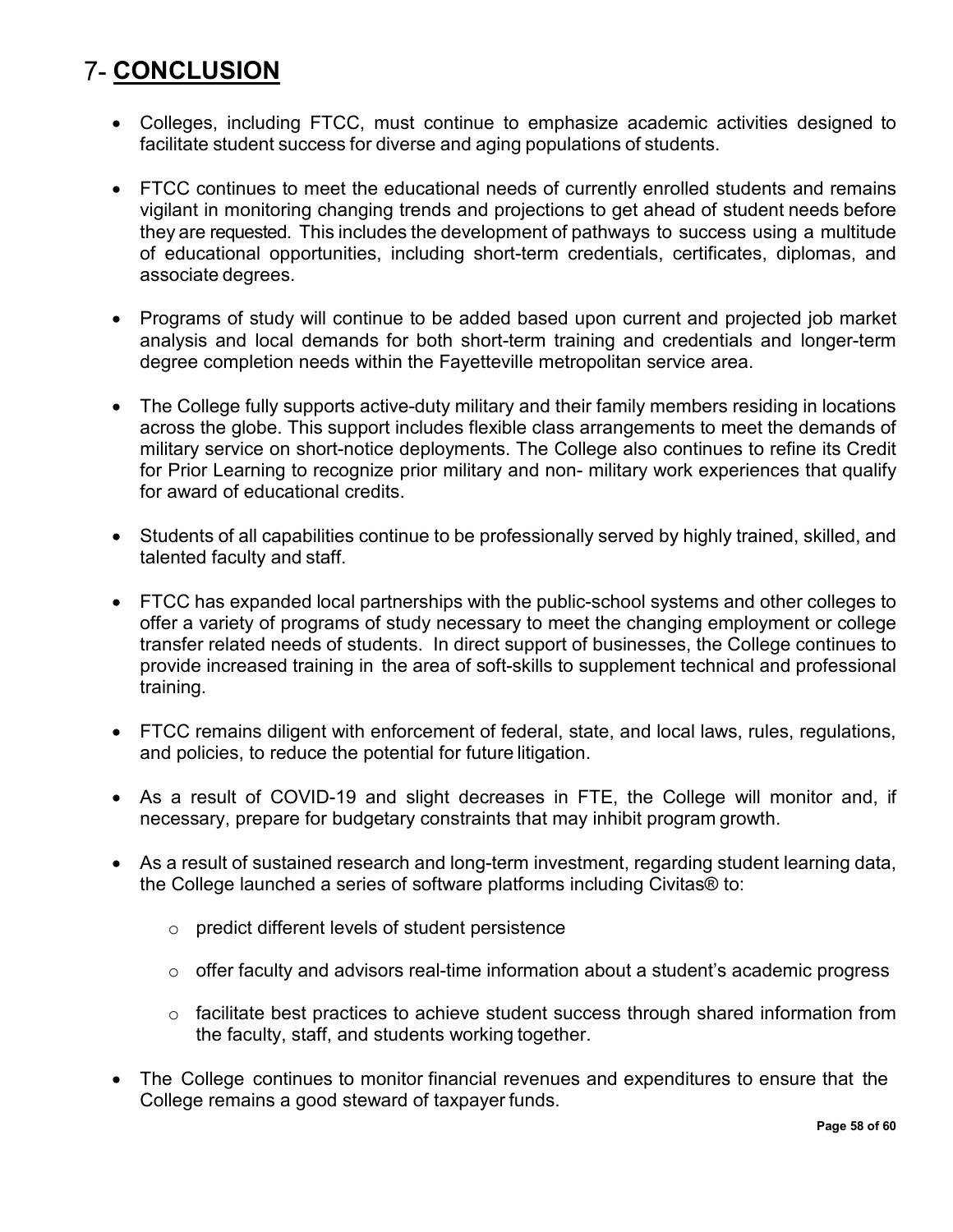- Despite the difficulties of the pandemic, it has been a good year for FTCC and these Planning Assumptions are designed to facilitate continuous improvement activities.
- It is said that the past can be a prediction of what to expect in the future. The College is pleased to share the results of the most recent economic impact study that we will use as we continue progress over the next five years:
	- o FTCC's day-to-day operations spending added \$75.6 million in income to Cumberland County.
	- o The College's construction spending had a substantial impact on the local county economy, equal to \$866.2 thousand in added income.
	- $\circ$  The average associate degree graduate from FTCC will see an increase in earnings of \$9,000 each year compared to a person with a high school diploma or equivalent working in North Carolina, which equates to a 25.8% average annual return on investment for FTCC students.
	- o For every dollar of public money invested in FTCC, local taxpayers will receive \$2.70 in return, over the course of students' workinglives.
	- o For every dollar invested in FTCC educations, people in North Carolina will receive \$9.60 in return for as long as students remain active inthe workforce. (*EMSI Economic Impact Study*, 2021)